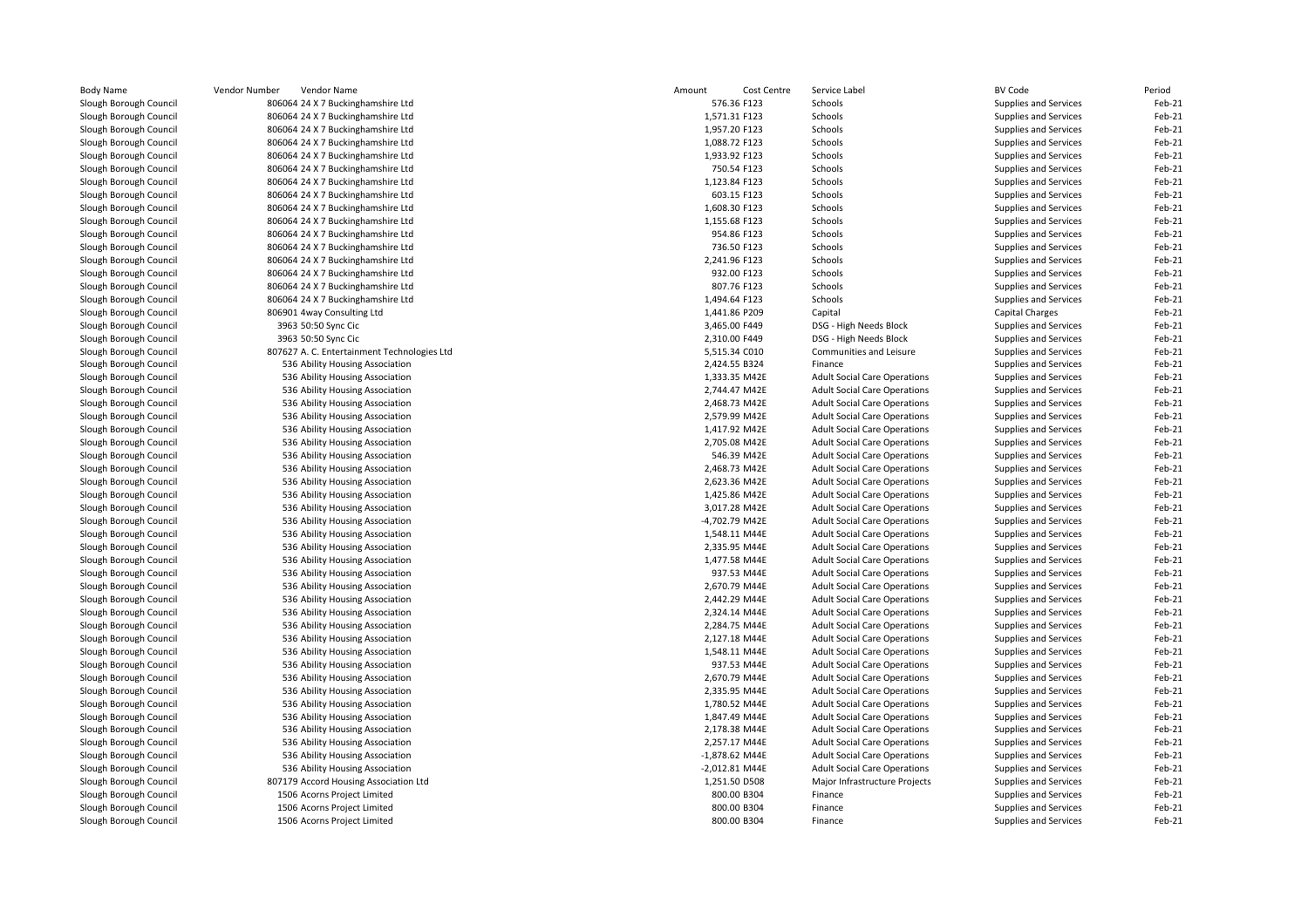| Slough Borough Council | 1506 Acorns Project Limited                                       | 800.00 B304     | Finance                             | Supplies and Services  | Feb-21 |
|------------------------|-------------------------------------------------------------------|-----------------|-------------------------------------|------------------------|--------|
| Slough Borough Council | 1506 Acorns Project Limited                                       | 800.00 B304     | Finance                             | Supplies and Services  | Feb-21 |
| Slough Borough Council | 1506 Acorns Project Limited                                       | 800.00 B304     | Finance                             | Supplies and Services  | Feb-21 |
| Slough Borough Council | 1506 Acorns Project Limited                                       | 800.00 B304     | Finance                             | Supplies and Services  | Feb-21 |
| Slough Borough Council | 1506 Acorns Project Limited                                       | 800.00 P192     | Capital                             | <b>Capital Charges</b> | Feb-21 |
| Slough Borough Council | 1506 Acorns Project Limited                                       | 800.00 P213     | Capital                             | Capital Charges        | Feb-21 |
| Slough Borough Council | 2185 Activate Learning                                            | 30,592.00 F558  | DSG - High Needs Block              | Supplies and Services  | Feb-21 |
| Slough Borough Council | 2855 Advance Housing & Support Ltd                                | 1,577.84 M42F   | <b>Adult Social Care Operations</b> | Supplies and Services  | Feb-21 |
| Slough Borough Council | 2855 Advance Housing & Support Ltd                                | 717.20 M42F     | <b>Adult Social Care Operations</b> | Supplies and Services  | Feb-21 |
| Slough Borough Council | 2855 Advance Housing & Support Ltd                                | 1,147.52 M42F   | <b>Adult Social Care Operations</b> | Supplies and Services  | Feb-21 |
| Slough Borough Council | 2855 Advance Housing & Support Ltd                                | 1,864.72 M42F   | <b>Adult Social Care Operations</b> | Supplies and Services  | Feb-21 |
| Slough Borough Council | 2855 Advance Housing & Support Ltd                                | 1,075.80 M42F   | <b>Adult Social Care Operations</b> | Supplies and Services  | Feb-21 |
| Slough Borough Council | 2855 Advance Housing & Support Ltd                                | 1,577.84 M42F   | <b>Adult Social Care Operations</b> | Supplies and Services  | Feb-21 |
| Slough Borough Council | 2855 Advance Housing & Support Ltd                                | 1,864.72 M42F   | <b>Adult Social Care Operations</b> | Supplies and Services  | Feb-21 |
| Slough Borough Council | 2855 Advance Housing & Support Ltd                                | 1,075.80 M42F   | <b>Adult Social Care Operations</b> | Supplies and Services  | Feb-21 |
| Slough Borough Council | 2855 Advance Housing & Support Ltd                                | 717.20 M42F     | <b>Adult Social Care Operations</b> | Supplies and Services  | Feb-21 |
| Slough Borough Council | 2855 Advance Housing & Support Ltd                                | 1,147.52 M42F   | <b>Adult Social Care Operations</b> | Supplies and Services  | Feb-21 |
| Slough Borough Council | 807002 Advanced Card Bureau LTD                                   | 4,315.32 B885   | Finance                             | Supplies and Services  | Feb-21 |
| Slough Borough Council | 807002 Advanced Card Bureau LTD                                   | 1,325.00 B885   | Finance                             | Supplies and Services  | Feb-21 |
| Slough Borough Council | 2135 Adventure Learning Childcare Limited                         | 10,785.88 F909  | DSG - Early Years                   | Supplies and Services  | Feb-21 |
| Slough Borough Council | 807702 AEA Consulting Worldwide Ltd                               | 7,873.00 C010   | Communities and Leisure             | Supplies and Services  | Feb-21 |
| Slough Borough Council | 805178 AFM Transport Limited                                      | 804.37 D750     | Direct Service Organisation (DSO)   | Supplies and Services  | Feb-21 |
| Slough Borough Council | 805178 AFM Transport Limited                                      | 1,596.71 D750   | Direct Service Organisation (DSO)   | Supplies and Services  | Feb-21 |
| Slough Borough Council | 805178 AFM Transport Limited                                      | 2,415.00 D880   | Direct Service Organisation (DSO)   |                        | Feb-21 |
|                        |                                                                   |                 |                                     | Supplies and Services  | Feb-21 |
| Slough Borough Council | 805178 AFM Transport Limited                                      | 4,830.00 D880   | Direct Service Organisation (DSO)   | Supplies and Services  |        |
| Slough Borough Council | 805178 AFM Transport Limited                                      | 4,830.00 D880   | Direct Service Organisation (DSO)   | Supplies and Services  | Feb-21 |
| Slough Borough Council | 805178 AFM Transport Limited                                      | 11,086.08 D880  | Direct Service Organisation (DSO)   | Supplies and Services  | Feb-21 |
| Slough Borough Council | 805178 AFM Transport Limited                                      | 6,736.48 D880   | Direct Service Organisation (DSO)   | Supplies and Services  | Feb-21 |
| Slough Borough Council | 1656 Agile Applications Limited                                   | 47,380.00 D224  | Planning and Transport              | Supplies and Services  | Feb-21 |
| Slough Borough Council | 2486 Agriculture And Estate Services Limited                      | 1,500.00 C001   | Communities and Leisure             | Premises               | Feb-21 |
| Slough Borough Council | 2486 Agriculture And Estate Services Limited                      | 7,506.00 C001   | Communities and Leisure             | Premises               | Feb-21 |
| Slough Borough Council | 2486 Agriculture And Estate Services Limited                      | 2,293.50 C001   | Communities and Leisure             | Premises               | Feb-21 |
| Slough Borough Council | 2486 Agriculture And Estate Services Limited                      | 4,148.00 P220   | Capital                             | <b>Capital Charges</b> | Feb-21 |
| Slough Borough Council | 2301 Aik Saath                                                    | 5,000.00 J018   | Housing Revenue Account             | Supplies and Services  | Feb-21 |
| Slough Borough Council | 2301 Aik Saath                                                    | 31,250.00 C402  | Communities and Leisure             | Supplies and Services  | Feb-21 |
| Slough Borough Council | 807655 ALACE                                                      | 750.00 F137     | Inclusion                           | Supplies and Services  | Feb-21 |
| Slough Borough Council | 2956 Alpha Parking Limited                                        | 4,750.00 D124   | Planning and Transport              | Supplies and Services  | Feb-21 |
| Slough Borough Council | 2197 Altwood Housing Ltd                                          | 1,240.00 H205   | Housing (People) Services           | Supplies and Services  | Feb-21 |
| Slough Borough Council | 2197 Altwood Housing Ltd                                          | 570.00 H205     | Housing (People) Services           | Supplies and Services  | Feb-21 |
| Slough Borough Council | 2197 Altwood Housing Ltd                                          | 715.00 H205     | Housing (People) Services           | Supplies and Services  | Feb-21 |
| Slough Borough Council | 2197 Altwood Housing Ltd                                          | 2,325.00 H205   | Housing (People) Services           | Supplies and Services  | Feb-21 |
| Slough Borough Council | 2197 Altwood Housing Ltd                                          | 2,325.00 H205   | Housing (People) Services           | Supplies and Services  | Feb-21 |
| Slough Borough Council | 2197 Altwood Housing Ltd                                          | 1,705.00 H205   | Housing (People) Services           | Supplies and Services  | Feb-21 |
| Slough Borough Council | 2197 Altwood Housing Ltd                                          | 1,395.00 H205   | Housing (People) Services           | Supplies and Services  | Feb-21 |
| Slough Borough Council | 2197 Altwood Housing Ltd                                          | 1,170.00 H205   | Housing (People) Services           | Supplies and Services  | Feb-21 |
| Slough Borough Council | 2197 Altwood Housing Ltd                                          | 1,425.00 H205   | Housing (People) Services           | Supplies and Services  | Feb-21 |
| Slough Borough Council | 2197 Altwood Housing Ltd                                          | 930.00 H205     | Housing (People) Services           | Supplies and Services  | Feb-21 |
| Slough Borough Council | 2197 Altwood Housing Ltd                                          | 930.00 H205     | Housing (People) Services           | Supplies and Services  | Feb-21 |
| Slough Borough Council | 86 Altwood Properties Ltd                                         | 43,787.71 H205  | Housing (People) Services           | Premises               | Feb-21 |
| Slough Borough Council | 807515 Always Growing Together Community Interest Company Limited | 8,945.87 F909   | DSG - Early Years                   | Supplies and Services  | Feb-21 |
| Slough Borough Council | 803110 Amber Langis Limited                                       | 574.00 D500     | Major Infrastructure Projects       | Supplies and Services  | Feb-21 |
| Slough Borough Council | 3137 Applegarth Care Home Ltd                                     | 2,204.13 B324   | Finance                             | Supplies and Services  | Feb-21 |
| Slough Borough Council | 3137 Applegarth Care Home Ltd                                     | 3,200.00 M25C   | <b>Adult Social Care Operations</b> | Supplies and Services  | Feb-21 |
| Slough Borough Council | 3137 Applegarth Care Home Ltd                                     | 3,400.00 M25C   | <b>Adult Social Care Operations</b> | Supplies and Services  | Feb-21 |
| Slough Borough Council | 3137 Applegarth Care Home Ltd                                     | 3,500.00 M27C   | <b>Adult Social Care Operations</b> | Supplies and Services  | Feb-21 |
| Slough Borough Council | 511 Aquaneed Limited                                              | 5,396.85 P006   | Capital                             | <b>Capital Charges</b> | Feb-21 |
| Slough Borough Council | 3350 Arbour Vale School                                           | 395,570.92 E509 | DSG - High Needs Block              | Supplies and Services  | Feb-21 |
|                        |                                                                   |                 |                                     |                        |        |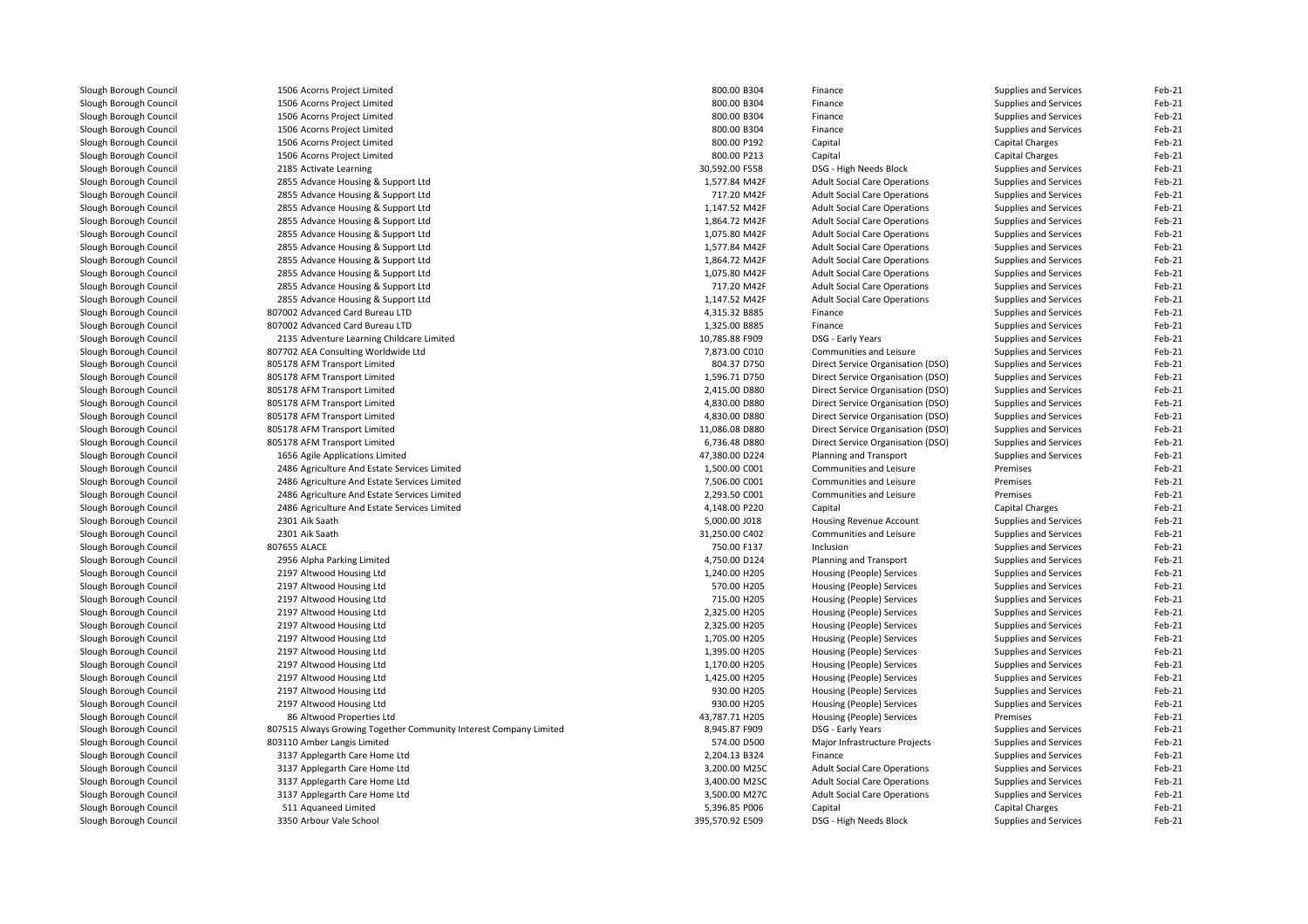| Slough Borough Council | 2073 Arc Preschool                                                       | 8,426.68 F909  | DSG - Early Years                   | Supplies and Services        | Feb-21 |
|------------------------|--------------------------------------------------------------------------|----------------|-------------------------------------|------------------------------|--------|
| Slough Borough Council | 831 Argos Business Solutions Ltd                                         | 10,339.00 D305 | <b>Customer and Communications</b>  | Supplies and Services        | Feb-21 |
| Slough Borough Council | 831 Argos Business Solutions Ltd                                         | 11,556.30 D305 | <b>Customer and Communications</b>  | <b>Supplies and Services</b> | Feb-21 |
| Slough Borough Council | 831 Argos Business Solutions Ltd                                         | 13,702.70 D305 | <b>Customer and Communications</b>  | Supplies and Services        | Feb-21 |
| Slough Borough Council | 831 Argos Business Solutions Ltd                                         | 6,597.00 D305  | <b>Customer and Communications</b>  | Supplies and Services        | Feb-21 |
| Slough Borough Council | 831 Argos Business Solutions Ltd                                         | -776.00 D305   | <b>Customer and Communications</b>  | Supplies and Services        | Feb-21 |
| Slough Borough Council | 1985 Ascentis                                                            | 960.00 F210    | Communities and Leisure             | Supplies and Services        | Feb-21 |
| Slough Borough Council | 420 Ashburn Estate Agents                                                | 76,200.00 H205 | Housing (People) Services           | Premises                     | Feb-21 |
| Slough Borough Council | 803552 Askews and Holts Library Services Ltd                             | 3,254.72 C104  | Communities and Leisure             | Supplies and Services        | Feb-21 |
| Slough Borough Council | 803552 Askews and Holts Library Services Ltd                             | 857.89 C104    | Communities and Leisure             | Supplies and Services        | Feb-21 |
| Slough Borough Council | 803552 Askews and Holts Library Services Ltd                             | 1,676.20 C104  | Communities and Leisure             | Supplies and Services        | Feb-21 |
| Slough Borough Council | 803552 Askews and Holts Library Services Ltd                             | 850.76 C104    | Communities and Leisure             | <b>Supplies and Services</b> | Feb-21 |
| Slough Borough Council | 3666 Assisted Living South West                                          | 4,816.04 M26E  | <b>Adult Social Care Operations</b> | Supplies and Services        | Feb-21 |
| Slough Borough Council | 804324 Astoria Healthcare                                                | 3,800.00 M27F  | <b>Adult Social Care Operations</b> | Supplies and Services        | Feb-21 |
| Slough Borough Council | 570 Atkins Limited                                                       | 39,815.57 P235 | Capital                             | Capital Charges              | Feb-21 |
| Slough Borough Council | 570 Atkins Limited                                                       | 24,398.04 P235 | Capital                             | <b>Capital Charges</b>       | Feb-21 |
| Slough Borough Council | 570 Atkins Limited                                                       | 7,489.00 P209  | Capital                             | Capital Charges              | Feb-21 |
| Slough Borough Council | 570 Atkins Limited                                                       | 5,400.00 D015  | Major Infrastructure Projects       | Supplies and Services        | Feb-21 |
| Slough Borough Council | 803408 Basingstoke and Deane Borough Council                             | 14,189.20 B079 | <b>Regeneration Development</b>     | <b>External Receipts</b>     | Feb-21 |
| Slough Borough Council | 803408 Basingstoke and Deane Borough Council                             | 14,189.20 B079 | <b>Regeneration Development</b>     | <b>External Receipts</b>     | Feb-21 |
| Slough Borough Council | 803408 Basingstoke and Deane Borough Council                             | -9,268.00 B079 | <b>Regeneration Development</b>     | <b>External Receipts</b>     | Feb-21 |
| Slough Borough Council | 1973 Bates Office Services Limited                                       | 5,584.41 P193  | Capital                             | Capital Charges              | Feb-21 |
|                        | 3370 Baylis Court School                                                 | 2,541.67 E709  | DSG - Schools                       | Supplies and Services        | Feb-21 |
| Slough Borough Council | 3370 Baylis Court School                                                 | 4,830.00 B297  | Finance                             | <b>Government Grants</b>     | Feb-21 |
| Slough Borough Council |                                                                          | 583.44 P192    |                                     |                              | Feb-21 |
| Slough Borough Council | 1444 Baylis Media Ltd                                                    |                | Capital                             | Capital Charges              |        |
| Slough Borough Council | 1681 Bcq                                                                 | 793.00 A01P    | Public Health                       | Supplies and Services        | Feb-21 |
| Slough Borough Council | 1681 Bcg                                                                 | 720.00 J100    | <b>Housing Revenue Account</b>      | Supplies and Services        | Feb-21 |
| Slough Borough Council | 1681 Bcg                                                                 | 730.00 B246    | Governance                          | Supplies and Services        | Feb-21 |
| Slough Borough Council | 3208 Be Happy Pre School                                                 | 4,862.77 F909  | DSG - Early Years                   | Supplies and Services        | Feb-21 |
| Slough Borough Council | 3208 Be Happy Pre School                                                 | 5,377.82 F909  | DSG - Early Years                   | Supplies and Services        | Feb-21 |
| Slough Borough Council | 807690 Beat Goes on Ltd                                                  | 750.00 F253    | Schools                             | Indirect Employee Expenses   | Feb-21 |
| Slough Borough Council | 805539 Beech Haven Ltd                                                   | 3,277.14 M27C  | <b>Adult Social Care Operations</b> | Supplies and Services        | Feb-21 |
| Slough Borough Council | 804471 Beech Lodge School Ltd                                            | 10,450.00 F551 | DSG - High Needs Block              | Supplies and Services        | Feb-21 |
| Slough Borough Council | 804471 Beech Lodge School Ltd                                            | 7,750.00 F551  | DSG - High Needs Block              | Supplies and Services        | Feb-21 |
| Slough Borough Council | 609 Beechwood Secondary School                                           | 11,875.00 E519 | DSG - Schools                       | Supplies and Services        | Feb-21 |
| Slough Borough Council | 612 Berkshire Healthcare Nhs Foundation Trust                            | 4,091.33 A07M  | <b>Mental Health Services</b>       | <b>Agency Staff</b>          | Feb-21 |
| Slough Borough Council | 612 Berkshire Healthcare Nhs Foundation Trust                            | 2,500.00 A07M  | <b>Mental Health Services</b>       | <b>Agency Staff</b>          | Feb-21 |
| Slough Borough Council | 612 Berkshire Healthcare Nhs Foundation Trust                            | 4,277.33 A07M  | <b>Mental Health Services</b>       | <b>Agency Staff</b>          | Feb-21 |
| Slough Borough Council | 612 Berkshire Healthcare Nhs Foundation Trust                            | 782.51 A07M    | <b>Mental Health Services</b>       | Agency Staff                 | Feb-21 |
| Slough Borough Council | 612 Berkshire Healthcare Nhs Foundation Trust                            | 3,766.94 A07M  | <b>Mental Health Services</b>       | <b>Agency Staff</b>          | Feb-21 |
| Slough Borough Council | 612 Berkshire Healthcare Nhs Foundation Trust                            | 2,608.36 A07M  | <b>Mental Health Services</b>       | <b>Agency Staff</b>          | Feb-21 |
| Slough Borough Council | 612 Berkshire Healthcare Nhs Foundation Trust                            | 2,973.89 A07M  | <b>Mental Health Services</b>       | <b>Agency Staff</b>          | Feb-21 |
| Slough Borough Council | 612 Berkshire Healthcare Nhs Foundation Trust                            | 2,529.60 A07M  | <b>Mental Health Services</b>       | <b>Agency Staff</b>          | Feb-21 |
| Slough Borough Council | 612 Berkshire Healthcare Nhs Foundation Trust                            | 8,500.00 A07M  | <b>Mental Health Services</b>       | Agency Staff                 | Feb-21 |
| Slough Borough Council | 612 Berkshire Healthcare Nhs Foundation Trust                            | 6,582.00 A07R  | <b>Adult Social Care Operations</b> | Supplies and Services        | Feb-21 |
| Slough Borough Council | 612 Berkshire Healthcare Nhs Foundation Trust                            | 21,000.00 F417 | DSG - High Needs Block              | Supplies and Services        | Feb-21 |
| Slough Borough Council | 612 Berkshire Healthcare Nhs Foundation Trust                            | 21,000.00 F417 | DSG - High Needs Block              | Supplies and Services        | Feb-21 |
| Slough Borough Council | 612 Berkshire Healthcare Nhs Foundation Trust                            | 4,750.00 F520  | Inclusion                           | Supplies and Services        | Feb-21 |
| Slough Borough Council | 612 Berkshire Healthcare Nhs Foundation Trust                            | 3,333.33 F520  | Inclusion                           | Supplies and Services        | Feb-21 |
| Slough Borough Council | 1736 Bevan Brittan Llp                                                   | 21,370.00 B016 | Finance                             | Supplies and Services        | Feb-21 |
| Slough Borough Council | 1736 Bevan Brittan Llp                                                   | 8,805.50 B016  | Finance                             | Supplies and Services        | Feb-21 |
| Slough Borough Council | 1736 Bevan Brittan Llp                                                   | 18,705.90 B096 | Governance                          | Supplies and Services        | Feb-21 |
| Slough Borough Council | 3611 Birch Assist Ltd T/A Bluebird Care (South Bucks & Slough)           | 3,234.00 M44C  | <b>Adult Social Care Operations</b> | Supplies and Services        | Feb-21 |
| Slough Borough Council | 3611 Birch Assist Ltd T/A Bluebird Care (South Bucks & Slough)           | 2,268.00 M44D  | <b>Adult Social Care Operations</b> | Supplies and Services        | Feb-21 |
| Slough Borough Council | 803828 Blue Willow Day Nursery Ltd                                       | 16,150.09 F909 | DSG - Early Years                   | Supplies and Services        | Feb-21 |
| Slough Borough Council | 807297 BNP Paribas Real Estate Advisory & Property Management UK Limited | 6,417.21 B079  | <b>Regeneration Development</b>     | <b>External Receipts</b>     | Feb-21 |
| Slough Borough Council | 807297 BNP Paribas Real Estate Advisory & Property Management UK Limited | 5,169.17 B079  | <b>Regeneration Development</b>     | <b>External Receipts</b>     | Feb-21 |
|                        |                                                                          |                |                                     |                              |        |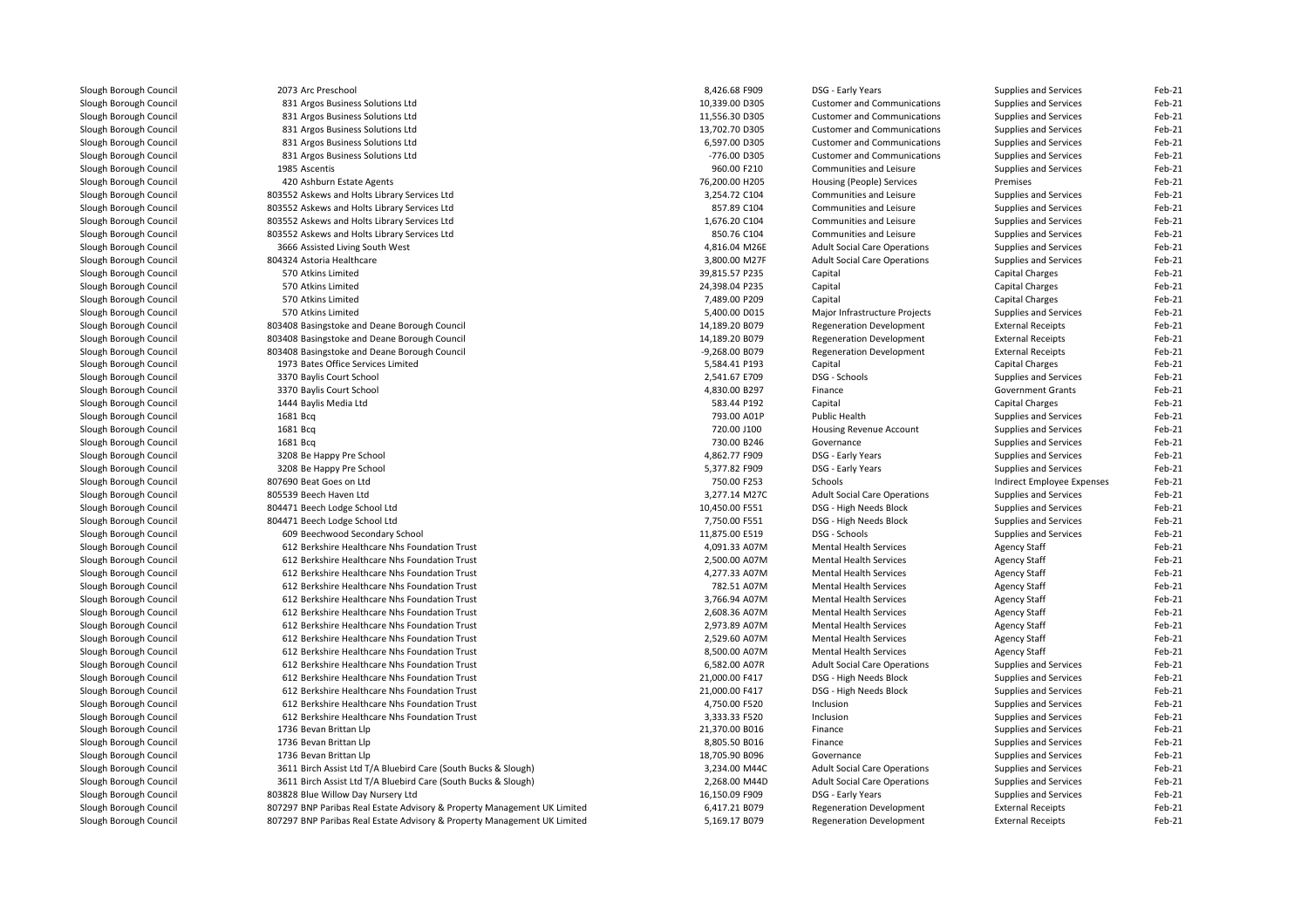| Slough Borough Council | 807297 BNP Paribas Real Estate Advisory & Property Management UK Limited | 930.09 B079     | <b>Regeneration Development</b>     | <b>External Receipts</b>   | Feb-21   |
|------------------------|--------------------------------------------------------------------------|-----------------|-------------------------------------|----------------------------|----------|
| Slough Borough Council | 807297 BNP Paribas Real Estate Advisory & Property Management UK Limited | 6,454.64 B079   | <b>Regeneration Development</b>     | <b>External Receipts</b>   | Feb-21   |
| Slough Borough Council | 807297 BNP Paribas Real Estate Advisory & Property Management UK Limited | 2,144.65 B079   | <b>Regeneration Development</b>     | <b>External Receipts</b>   | Feb-21   |
| Slough Borough Council | 807297 BNP Paribas Real Estate Advisory & Property Management UK Limited | 1,466.44 B079   | <b>Regeneration Development</b>     | <b>External Receipts</b>   | Feb-21   |
| Slough Borough Council | 807297 BNP Paribas Real Estate Advisory & Property Management UK Limited | 5,141.95 B079   | <b>Regeneration Development</b>     | <b>External Receipts</b>   | Feb-21   |
| Slough Borough Council | 803601 Bolinda UK Ltd                                                    | 2,009.58 C104   | Communities and Leisure             | Supplies and Services      | Feb-21   |
| Slough Borough Council | 803601 Bolinda UK Ltd                                                    | 1,871.16 C104   | Communities and Leisure             | Supplies and Services      | Feb-21   |
| Slough Borough Council | 803601 Bolinda UK Ltd                                                    | 1,000.00 C104   | Communities and Leisure             | Supplies and Services      | Feb-21   |
| Slough Borough Council | 803601 Bolinda UK Ltd                                                    | 777.35 C104     | Communities and Leisure             | Supplies and Services      | Feb-21   |
| Slough Borough Council | 803601 Bolinda UK Ltd                                                    | 654.52 C104     | Communities and Leisure             | Supplies and Services      | Feb-21   |
| Slough Borough Council | 803601 Bolinda UK Ltd                                                    | 547.23 C104     | Communities and Leisure             | Supplies and Services      | Feb-21   |
| Slough Borough Council | 803601 Bolinda UK Ltd                                                    | 683.43 C104     | Communities and Leisure             | Supplies and Services      | Feb-21   |
| Slough Borough Council | 803601 Bolinda UK Ltd                                                    | 1,105.15 C104   | Communities and Leisure             | Supplies and Services      | Feb-21   |
| Slough Borough Council | 803601 Bolinda UK Ltd                                                    | 3,183.44 C104   | Communities and Leisure             | Supplies and Services      | Feb-21   |
| Slough Borough Council | 806917 Boulters Lock                                                     | 4,399.92 M27F   | <b>Adult Social Care Operations</b> | Supplies and Services      | Feb-21   |
| Slough Borough Council | 805160 Bouygues E&S FM UK Limited                                        | -693.33 F831    | Schools                             | Premises                   | Feb-21   |
| Slough Borough Council | 805160 Bouygues E&S FM UK Limited                                        | -1,431.14 K522  | <b>Building Management</b>          | Premises                   | Feb-21   |
| Slough Borough Council | 805160 Bouygues E&S FM UK Limited                                        | 46,610.70 K522  | <b>Building Management</b>          | Premises                   | Feb-21   |
| Slough Borough Council | 805160 Bouygues E&S FM UK Limited                                        | 33,147.42 K521  | <b>Building Management</b>          | Premises                   | Feb-21   |
| Slough Borough Council |                                                                          | 30,633.23 K521  |                                     | Premises                   | Feb-21   |
|                        | 805160 Bouygues E&S FM UK Limited                                        |                 | <b>Building Management</b>          | Premises                   | $Feb-21$ |
| Slough Borough Council | 805160 Bouygues E&S FM UK Limited                                        | 19,305.88 K521  | <b>Building Management</b>          |                            |          |
| Slough Borough Council | 805160 Bouygues E&S FM UK Limited                                        | 11,469.90 K521  | <b>Building Management</b>          | Premises                   | Feb-21   |
| Slough Borough Council | 805160 Bouygues E&S FM UK Limited                                        | 10,171.26 K521  | <b>Building Management</b>          | Premises                   | Feb-21   |
| Slough Borough Council | 805160 Bouygues E&S FM UK Limited                                        | 57,435.74 K523  | <b>Building Management</b>          | Premises                   | $Feb-21$ |
| Slough Borough Council | 805160 Bouygues E&S FM UK Limited                                        | 3,248.61 K525   | <b>Building Management</b>          | Premises                   | Feb-21   |
| Slough Borough Council | 805160 Bouygues E&S FM UK Limited                                        | 1,618.48 B177   | <b>Building Management</b>          | Supplies and Services      | Feb-21   |
| Slough Borough Council | 805160 Bouygues E&S FM UK Limited                                        | -1,600.00 K522  | <b>Building Management</b>          | Supplies and Services      | Feb-21   |
| Slough Borough Council | 805160 Bouygues E&S FM UK Limited                                        | 6,967.18 K522   | <b>Building Management</b>          | Supplies and Services      | Feb-21   |
| Slough Borough Council | 805160 Bouygues E&S FM UK Limited                                        | 5,436.25 B060   | <b>Building Management</b>          | Transport                  | Feb-21   |
| Slough Borough Council | 805160 Bouygues E&S FM UK Limited                                        | 10,896.43 P191  | Capital                             | Capital Charges            | Feb-21   |
| Slough Borough Council | 805367 Bowden House School                                               | 23,970.00 F500  | Inclusion                           | Supplies and Services      | Feb-21   |
| Slough Borough Council | 807487 Boyer Planning Ltd                                                | 5,248.75 D224   | Planning and Transport              | Supplies and Services      | Feb-21   |
| Slough Borough Council | 805060 BPS Dorking Ltd t/a BPS Chartered Surveyors                       | 5,380.00 D224   | Planning and Transport              | Supplies and Services      | Feb-21   |
| Slough Borough Council | 513 Bracknell Forest Borough Council                                     | 3,549.93 D015   | Major Infrastructure Projects       | Supplies and Services      | Feb-21   |
| Slough Borough Council | 513 Bracknell Forest Borough Council                                     | 2,777.33 A01P   | Public Health                       | Indirect Employee Expenses | Feb-21   |
| Slough Borough Council | 513 Bracknell Forest Borough Council                                     | 1,422.66 A01P   | Public Health                       | Indirect Employee Expenses | Feb-21   |
| Slough Borough Council | 513 Bracknell Forest Borough Council                                     | 9,535.92 D015   | Major Infrastructure Projects       | Supplies and Services      | Feb-21   |
| Slough Borough Council | 2856 Brain Injury Rehabilitation Trust                                   | 4,929.04 M26E   | <b>Adult Social Care Operations</b> | Supplies and Services      | Feb-21   |
| Slough Borough Council | 2856 Brain Injury Rehabilitation Trust                                   | 6,592.80 M27C   | <b>Adult Social Care Operations</b> | Supplies and Services      | Feb-21   |
| Slough Borough Council | 805179 Braywood Tree Surgery Ltd                                         | 4,919.44 D880   | Direct Service Organisation (DSO)   | Supplies and Services      | Feb-21   |
| Slough Borough Council | 805179 Braywood Tree Surgery Ltd                                         | 6,800.00 P220   | Capital                             | <b>Capital Charges</b>     | Feb-21   |
| Slough Borough Council | 805179 Braywood Tree Surgery Ltd                                         | 3,740.00 P220   | Capital                             | <b>Capital Charges</b>     | Feb-21   |
| Slough Borough Council | 805179 Braywood Tree Surgery Ltd                                         | 990.00 P220     | Capital                             | Capital Charges            | Feb-21   |
| Slough Borough Council | 805179 Braywood Tree Surgery Ltd                                         | 640.00 P220     | Capital                             | Capital Charges            | Feb-21   |
| Slough Borough Council | 805179 Braywood Tree Surgery Ltd                                         | 4,080.00 P220   | Capital                             | Capital Charges            | Feb-21   |
| Slough Borough Council | 805817 Bright World Nurseries                                            | 11,913.16 F909  | DSG - Early Years                   | Supplies and Services      | Feb-21   |
| Slough Borough Council | 949 British Parking Association                                          | 1,822.00 D123   | Planning and Transport              | Supplies and Services      | Feb-21   |
| Slough Borough Council | 504 Britwell Baptist Pre School                                          | 3,734.26 F909   | DSG - Early Years                   | Supplies and Services      | Feb-21   |
| Slough Borough Council | 805881 Browns Community Services CIC                                     | 6,250.00 H235   | <b>Regulatory Services</b>          | Supplies and Services      | Feb-21   |
| Slough Borough Council | 806464 Broxap Limited,                                                   | 2,843.40 C001   | Communities and Leisure             | Supplies and Services      | Feb-21   |
| Slough Borough Council | 807273 Buckinghamshire Council                                           | 176,949.44 D342 | Direct Service Organisation (DSO)   | Supplies and Services      | Feb-21   |
| Slough Borough Council | 807273 Buckinghamshire Council                                           | 2,359.68 D512   | Major Infrastructure Projects       | Supplies and Services      | Feb-21   |
| Slough Borough Council | 806892 Bucks & Berks SLT Consultancy                                     | 777.27 F417     | DSG - High Needs Block              | Supplies and Services      | Feb-21   |
| Slough Borough Council | 805404 Building Futures Together                                         | 12,220.00 F210  | Communities and Leisure             | TP-Other Bodies            | Feb-21   |
| Slough Borough Council | 805404 Building Futures Together                                         | 1,600.00 A01P   | Public Health                       | Supplies and Services      | Feb-21   |
| Slough Borough Council | 741 Bunnies Pre-School                                                   | 6,169.79 F909   | DSG - Early Years                   | Supplies and Services      | Feb-21   |
| Slough Borough Council | 803553 BUPA CARE HOME (CFH CARE)                                         | 3,019.94 M25D   | <b>Adult Social Care Operations</b> | Supplies and Services      | Feb-21   |
|                        |                                                                          |                 |                                     |                            |          |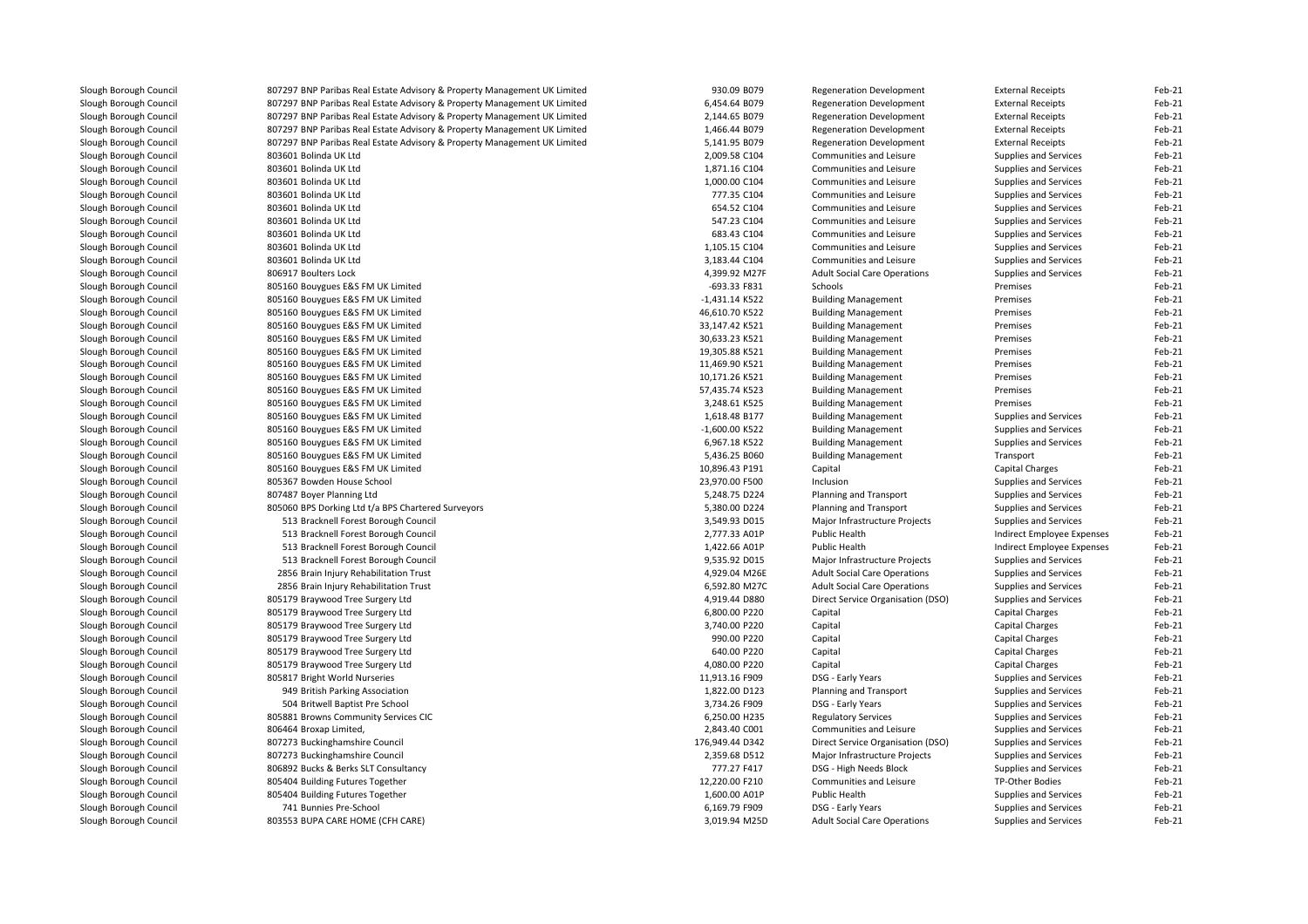| Slough Borough Council | 804448 Bupa Care Homes (ANS) Ltd     | 5,637.93 M15D    | <b>Adult Social Care Operations</b> | Supplies and Services  | Feb-21 |
|------------------------|--------------------------------------|------------------|-------------------------------------|------------------------|--------|
| Slough Borough Council | 804448 Bupa Care Homes (ANS) Ltd     | 6,157.93 M18C    | <b>Adult Social Care Operations</b> | Supplies and Services  | Feb-21 |
| Slough Borough Council | 804492 Burnham Grammar School        | 2,000.00 F552    | DSG - High Needs Block              | Supplies and Services  | Feb-21 |
| Slough Borough Council | 806950 Burrbaxter Print Ltd          | 954.00 B348      | People                              | Supplies and Services  | Feb-21 |
| Slough Borough Council | 806950 Burrbaxter Print Ltd          | 954.00 B348      | People                              | Supplies and Services  | Feb-21 |
| Slough Borough Council | 807597 Bytesize Training Itd         | 700.00 B277      | Digital and Strategic IT            | Supplies and Services  | Feb-21 |
| Slough Borough Council | 807597 Bytesize Training Itd         | 700.00 B277      | Digital and Strategic IT            | Supplies and Services  | Feb-21 |
| Slough Borough Council | 807597 Bytesize Training Itd         | 1,050.00 B277    | Digital and Strategic IT            | Supplies and Services  | Feb-21 |
| Slough Borough Council | 629 C.H.O.I.C.E Limited              | 8,400.00 M26E    | <b>Adult Social Care Operations</b> | Supplies and Services  | Feb-21 |
| Slough Borough Council | 629 C.H.O.I.C.E Limited              | 8,850.08 M26E    | <b>Adult Social Care Operations</b> | Supplies and Services  | Feb-21 |
| Slough Borough Council | 629 C.H.O.I.C.E Limited              | 9,423.36 M26E    | <b>Adult Social Care Operations</b> | Supplies and Services  | Feb-21 |
| Slough Borough Council | 629 C.H.O.I.C.E Limited              | 9,715.84 M26E    | <b>Adult Social Care Operations</b> | Supplies and Services  | Feb-21 |
| Slough Borough Council | 629 C.H.O.I.C.E Limited              | 10,339.60 M26E   | <b>Adult Social Care Operations</b> | Supplies and Services  | Feb-21 |
|                        |                                      |                  |                                     |                        |        |
| Slough Borough Council | 629 C.H.O.I.C.E Limited              | 7,361.64 M26E    | <b>Adult Social Care Operations</b> | Supplies and Services  | Feb-21 |
| Slough Borough Council | 629 C.H.O.I.C.E Limited              | 9,715.84 M26E    | <b>Adult Social Care Operations</b> | Supplies and Services  | Feb-21 |
| Slough Borough Council | 629 C.H.O.I.C.E Limited              | 9,933.36 M26E    | <b>Adult Social Care Operations</b> | Supplies and Services  | Feb-21 |
| Slough Borough Council | 629 C.H.O.I.C.E Limited              | 7,892.84 M42E    | <b>Adult Social Care Operations</b> | Supplies and Services  | Feb-21 |
| Slough Borough Council | 629 C.H.O.I.C.E Limited              | 5,216.15 M44F    | <b>Adult Social Care Operations</b> | Supplies and Services  | Feb-21 |
| Slough Borough Council | 629 C.H.O.I.C.E Limited              | 2,019.15 M44F    | <b>Adult Social Care Operations</b> | Supplies and Services  | Feb-21 |
| Slough Borough Council | 629 C.H.O.I.C.E Limited              | 5,216.15 M44F    | <b>Adult Social Care Operations</b> | Supplies and Services  | Feb-21 |
| Slough Borough Council | 629 C.H.O.I.C.E Limited              | 5,047.89 M44F    | <b>Adult Social Care Operations</b> | Supplies and Services  | Feb-21 |
| Slough Borough Council | 629 C.H.O.I.C.E Limited              | -2,523.95 M44F   | <b>Adult Social Care Operations</b> | Supplies and Services  | Feb-21 |
| Slough Borough Council | 629 C.H.O.I.C.E Limited              | -2,608.08 M44F   | <b>Adult Social Care Operations</b> | Supplies and Services  | Feb-21 |
| Slough Borough Council | 629 C.H.O.I.C.E Limited              | -2,523.95 M44F   | <b>Adult Social Care Operations</b> | Supplies and Services  | Feb-21 |
| Slough Borough Council | 629 C.H.O.I.C.E Limited              | 5,047.89 M44F    | <b>Adult Social Care Operations</b> | Supplies and Services  | Feb-21 |
| Slough Borough Council | 629 C.H.O.I.C.E Limited              | -2,608.08 M44F   | <b>Adult Social Care Operations</b> | Supplies and Services  | Feb-21 |
| Slough Borough Council | 629 C.H.O.I.C.E Limited              | -2,523.95 M44F   | <b>Adult Social Care Operations</b> | Supplies and Services  | Feb-21 |
| Slough Borough Council | 629 C.H.O.I.C.E Limited              | -2,608.08 M44F   | <b>Adult Social Care Operations</b> | Supplies and Services  | Feb-21 |
| Slough Borough Council | 629 C.H.O.I.C.E Limited              | 5,047.89 M44F    | <b>Adult Social Care Operations</b> | Supplies and Services  | Feb-21 |
| Slough Borough Council | 629 C.H.O.I.C.E Limited              | 5,216.15 M44F    | <b>Adult Social Care Operations</b> | Supplies and Services  | Feb-21 |
| Slough Borough Council | 629 C.H.O.I.C.E Limited              | -2,608.08 M44F   | <b>Adult Social Care Operations</b> | Supplies and Services  | Feb-21 |
| Slough Borough Council | 629 C.H.O.I.C.E Limited              | $-2,608.08$ M44F | <b>Adult Social Care Operations</b> | Supplies and Services  | Feb-21 |
|                        |                                      |                  |                                     |                        |        |
| Slough Borough Council | 629 C.H.O.I.C.E Limited              | -2,608.08 M44F   | <b>Adult Social Care Operations</b> | Supplies and Services  | Feb-21 |
| Slough Borough Council | 629 C.H.O.I.C.E Limited              | -2,439.81 M44F   | <b>Adult Social Care Operations</b> | Supplies and Services  | Feb-21 |
| Slough Borough Council | 629 C.H.O.I.C.E Limited              | 5,216.15 M44F    | <b>Adult Social Care Operations</b> | Supplies and Services  | Feb-21 |
| Slough Borough Council | 629 C.H.O.I.C.E Limited              | 5,047.89 M44F    | <b>Adult Social Care Operations</b> | Supplies and Services  | Feb-21 |
| Slough Borough Council | 629 C.H.O.I.C.E Limited              | 5,216.15 M44F    | <b>Adult Social Care Operations</b> | Supplies and Services  | Feb-21 |
| Slough Borough Council | 629 C.H.O.I.C.E Limited              | -1,009.52 M44F   | <b>Adult Social Care Operations</b> | Supplies and Services  | Feb-21 |
| Slough Borough Council | 629 C.H.O.I.C.E Limited              | 5,216.15 M44F    | <b>Adult Social Care Operations</b> | Supplies and Services  | Feb-21 |
| Slough Borough Council | 629 C.H.O.I.C.E Limited              | -2,608.08 M44F   | <b>Adult Social Care Operations</b> | Supplies and Services  | Feb-21 |
| Slough Borough Council | 629 C.H.O.I.C.E Limited              | -2,608.08 M44F   | <b>Adult Social Care Operations</b> | Supplies and Services  | Feb-21 |
| Slough Borough Council | 629 C.H.O.I.C.E Limited              | 4,879.62 M44F    | <b>Adult Social Care Operations</b> | Supplies and Services  | Feb-21 |
| Slough Borough Council | 629 C.H.O.I.C.E Limited              | 5,216.15 M44F    | <b>Adult Social Care Operations</b> | Supplies and Services  | Feb-21 |
| Slough Borough Council | 1057 Caci Limited                    | 9,610.82 B212    | <b>Customer and Communications</b>  | Supplies and Services  | Feb-21 |
| Slough Borough Council | 806459 Cambridgeshire County Council | 3,905.00 F123    | Schools                             | Supplies and Services  | Feb-21 |
| Slough Borough Council | 299 Campbell Associates Ltd          | 610.00 H250      | Neighbourhood Services              | Supplies and Services  | Feb-21 |
| Slough Borough Council | 623 Canon (Uk) Ltd                   | 11,995.06 K059   | <b>Customer and Communications</b>  | Supplies and Services  | Feb-21 |
| Slough Borough Council | 737 Capita Business Services Ltd     | 3,024.00 H020    | <b>Customer and Communications</b>  | Supplies and Services  | Feb-21 |
| Slough Borough Council | 737 Capita Business Services Ltd     | 1,300.00 H020    | <b>Customer and Communications</b>  | Supplies and Services  | Feb-21 |
|                        |                                      |                  |                                     |                        |        |
| Slough Borough Council | 737 Capita Business Services Ltd     | 557.98 P084      | Capital                             | <b>Capital Charges</b> | Feb-21 |
| Slough Borough Council | 806971 Capital Staffing Services Ltd | 3,439.20 F446    | DSG - High Needs Block              | Supplies and Services  | Feb-21 |
| Slough Borough Council | 806971 Capital Staffing Services Ltd | 3,439.20 F447    | DSG - High Needs Block              | Supplies and Services  | Feb-21 |
| Slough Borough Council | 804861 Care Management Group Ltd     | 14,744.00 M26E   | <b>Adult Social Care Operations</b> | Supplies and Services  | Feb-21 |
| Slough Borough Council | 804861 Care Management Group Ltd     | 14,088.53 M26E   | <b>Adult Social Care Operations</b> | Supplies and Services  | Feb-21 |
| Slough Borough Council | 804861 Care Management Group Ltd     | 1,926.74 M42F    | <b>Adult Social Care Operations</b> | Supplies and Services  | Feb-21 |
| Slough Borough Council | 804861 Care Management Group Ltd     | 1,870.63 M42F    | <b>Adult Social Care Operations</b> | Supplies and Services  | Feb-21 |
| Slough Borough Council | 804861 Care Management Group Ltd     | 1,870.63 M42F    | <b>Adult Social Care Operations</b> | Supplies and Services  | Feb-21 |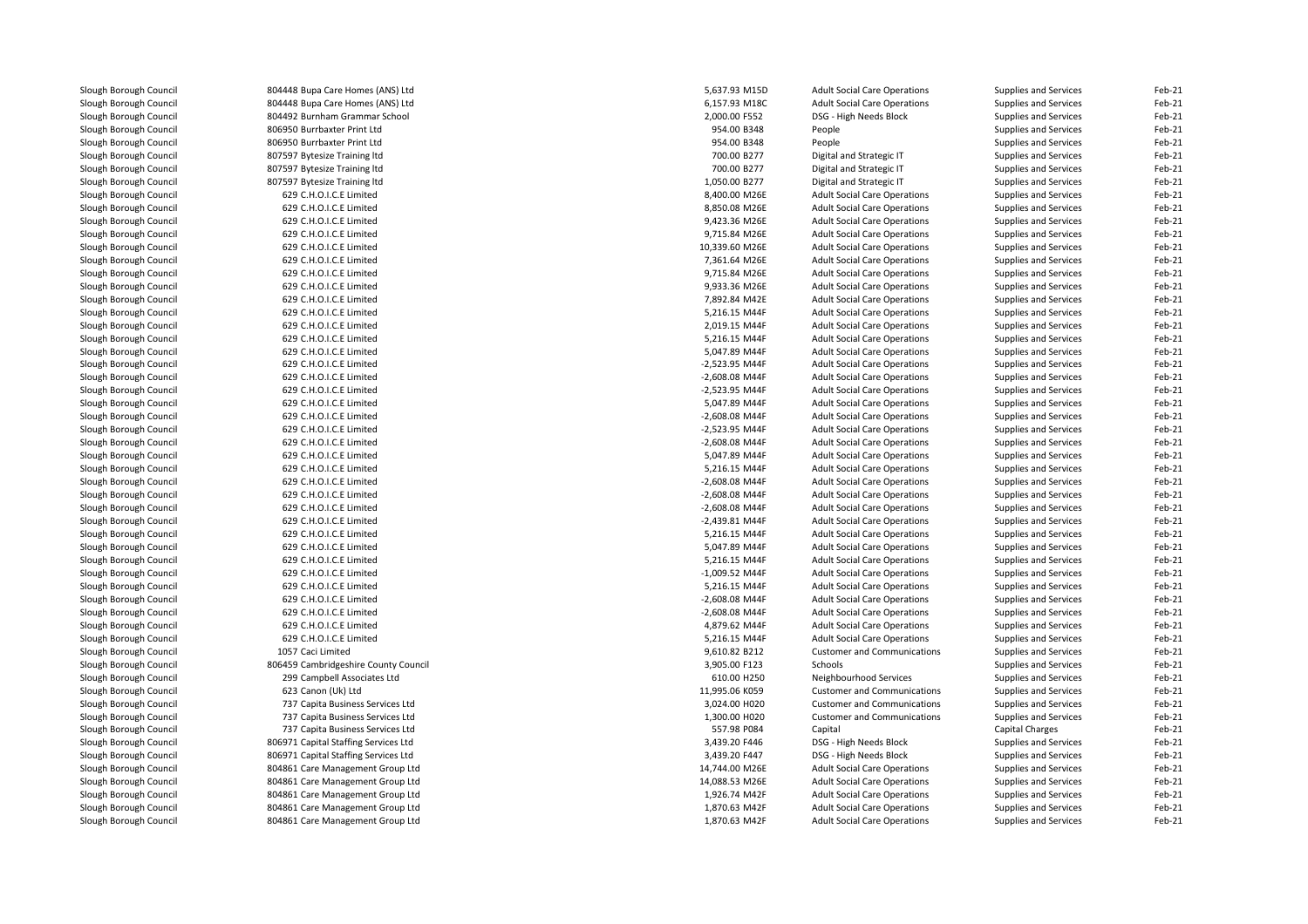| Slough Borough Council | 803441 Care Quality Commission | 3,283.00 A07R  | <b>Adult Social Care Operations</b> | Supplies and Services        | Feb-21 |
|------------------------|--------------------------------|----------------|-------------------------------------|------------------------------|--------|
| Slough Borough Council | 805621 Care Staff Services     | 10,469.63 B324 | Finance                             | Supplies and Services        | Feb-21 |
| Slough Borough Council | 805621 Care Staff Services     | 1,001.00 A07R  | <b>Adult Social Care Operations</b> | Supplies and Services        | Feb-21 |
| Slough Borough Council | 805621 Care Staff Services     | 982.80 A07R    | <b>Adult Social Care Operations</b> | Supplies and Services        | Feb-21 |
| Slough Borough Council | 805621 Care Staff Services     | 1,082.90 A07R  | <b>Adult Social Care Operations</b> | Supplies and Services        | Feb-21 |
| Slough Borough Council | 805621 Care Staff Services     | 825.73 A07R    | <b>Adult Social Care Operations</b> | Supplies and Services        | Feb-21 |
| Slough Borough Council | 805621 Care Staff Services     | 855.40 M44C    | <b>Adult Social Care Operations</b> | Supplies and Services        | Feb-21 |
| Slough Borough Council | 805621 Care Staff Services     | 600.60 M44C    | <b>Adult Social Care Operations</b> | Supplies and Services        | Feb-21 |
| Slough Borough Council | 805621 Care Staff Services     | 1,190.64 M44C  | <b>Adult Social Care Operations</b> | Supplies and Services        | Feb-21 |
| Slough Borough Council | 805621 Care Staff Services     | 1,148.06 M44C  | <b>Adult Social Care Operations</b> | <b>Supplies and Services</b> | Feb-21 |
| Slough Borough Council | 805621 Care Staff Services     | 1,060.51 M44C  | <b>Adult Social Care Operations</b> | Supplies and Services        | Feb-21 |
| Slough Borough Council | 805621 Care Staff Services     | 1,149.88 M44C  | <b>Adult Social Care Operations</b> | Supplies and Services        | Feb-21 |
| Slough Borough Council | 805621 Care Staff Services     | 891.80 M44C    | <b>Adult Social Care Operations</b> | Supplies and Services        | Feb-21 |
| Slough Borough Council | 805621 Care Staff Services     | 637.00 M44C    | <b>Adult Social Care Operations</b> | Supplies and Services        | Feb-21 |
| Slough Borough Council | 805621 Care Staff Services     | 1,437.80 M44C  | <b>Adult Social Care Operations</b> | Supplies and Services        | Feb-21 |
| Slough Borough Council | 805621 Care Staff Services     | 2,293.00 M44C  | <b>Adult Social Care Operations</b> | Supplies and Services        | Feb-21 |
| Slough Borough Council | 805621 Care Staff Services     | 588.41 M44C    | <b>Adult Social Care Operations</b> | Supplies and Services        | Feb-21 |
| Slough Borough Council | 805621 Care Staff Services     | 1,173.90 M44C  | <b>Adult Social Care Operations</b> | Supplies and Services        | Feb-21 |
| Slough Borough Council | 805621 Care Staff Services     | 2,293.20 M44C  | <b>Adult Social Care Operations</b> | Supplies and Services        | Feb-21 |
| Slough Borough Council | 805621 Care Staff Services     | 1,875.24 M44C  | <b>Adult Social Care Operations</b> | Supplies and Services        | Feb-21 |
| Slough Borough Council | 805621 Care Staff Services     | 828.10 M44C    | <b>Adult Social Care Operations</b> | Supplies and Services        | Feb-21 |
| Slough Borough Council | 805621 Care Staff Services     | 1,146.60 M44C  | <b>Adult Social Care Operations</b> | Supplies and Services        | Feb-21 |
| Slough Borough Council | 805621 Care Staff Services     | 891.80 M44C    | <b>Adult Social Care Operations</b> | Supplies and Services        | Feb-21 |
| Slough Borough Council | 805621 Care Staff Services     | 2,475.20 M44C  | <b>Adult Social Care Operations</b> | Supplies and Services        | Feb-21 |
| Slough Borough Council | 805621 Care Staff Services     | 1,783.60 M44C  | <b>Adult Social Care Operations</b> | Supplies and Services        | Feb-21 |
| Slough Borough Council | 805621 Care Staff Services     | 837.75 M44C    | <b>Adult Social Care Operations</b> | Supplies and Services        | Feb-21 |
| Slough Borough Council | 805621 Care Staff Services     | 637.00 M44C    | <b>Adult Social Care Operations</b> | Supplies and Services        | Feb-21 |
| Slough Borough Council | 805621 Care Staff Services     | 2,802.80 M44C  | <b>Adult Social Care Operations</b> | Supplies and Services        | Feb-21 |
| Slough Borough Council | 805621 Care Staff Services     | 1,146.60 M44C  | <b>Adult Social Care Operations</b> | <b>Supplies and Services</b> | Feb-21 |
| Slough Borough Council | 805621 Care Staff Services     | 546.00 M44C    | <b>Adult Social Care Operations</b> | Supplies and Services        | Feb-21 |
| Slough Borough Council | 805621 Care Staff Services     | 891.80 M44C    | <b>Adult Social Care Operations</b> | Supplies and Services        | Feb-21 |
| Slough Borough Council | 805621 Care Staff Services     | 600.60 M44C    | <b>Adult Social Care Operations</b> | Supplies and Services        | Feb-21 |
| Slough Borough Council | 805621 Care Staff Services     | 891.80 M44C    | <b>Adult Social Care Operations</b> | Supplies and Services        | Feb-21 |
| Slough Borough Council | 805621 Care Staff Services     | 2,952.95 M44C  | <b>Adult Social Care Operations</b> | Supplies and Services        | Feb-21 |
| Slough Borough Council | 805621 Care Staff Services     | 1,437.80 M44C  | <b>Adult Social Care Operations</b> | Supplies and Services        | Feb-21 |
| Slough Borough Council | 805621 Care Staff Services     | 2,438.80 M44C  | <b>Adult Social Care Operations</b> | Supplies and Services        | Feb-21 |
| Slough Borough Council | 805621 Care Staff Services     | 1,783.60 M44C  | <b>Adult Social Care Operations</b> | Supplies and Services        | Feb-21 |
| Slough Borough Council | 805621 Care Staff Services     | 2,620.80 M44C  | <b>Adult Social Care Operations</b> | Supplies and Services        | Feb-21 |
| Slough Borough Council | 805621 Care Staff Services     | 2,111.20 M44C  | <b>Adult Social Care Operations</b> | Supplies and Services        | Feb-21 |
| Slough Borough Council | 805621 Care Staff Services     | 891.80 M44C    | <b>Adult Social Care Operations</b> | Supplies and Services        | Feb-21 |
| Slough Borough Council | 805621 Care Staff Services     | 2,038.40 M44C  | <b>Adult Social Care Operations</b> | Supplies and Services        | Feb-21 |
| Slough Borough Council | 805621 Care Staff Services     | 1,146.60 M44C  | <b>Adult Social Care Operations</b> | Supplies and Services        | Feb-21 |
| Slough Borough Council | 805621 Care Staff Services     | 891.80 M44C    | <b>Adult Social Care Operations</b> | Supplies and Services        | Feb-21 |
| Slough Borough Council | 805621 Care Staff Services     | 873.60 M44C    | <b>Adult Social Care Operations</b> | Supplies and Services        | Feb-21 |
| Slough Borough Council | 805621 Care Staff Services     | 1,683.50 M44C  | <b>Adult Social Care Operations</b> | Supplies and Services        | Feb-21 |
| Slough Borough Council | 805621 Care Staff Services     | 1,274.00 M44C  | <b>Adult Social Care Operations</b> | Supplies and Services        | Feb-21 |
| Slough Borough Council | 805621 Care Staff Services     | 582.40 M44C    | <b>Adult Social Care Operations</b> | Supplies and Services        | Feb-21 |
| Slough Borough Council | 805621 Care Staff Services     | 2,548.00 M44C  | <b>Adult Social Care Operations</b> | Supplies and Services        | Feb-21 |
| Slough Borough Council | 805621 Care Staff Services     | 2,293.20 M44C  | <b>Adult Social Care Operations</b> | Supplies and Services        | Feb-21 |
| Slough Borough Council | 805621 Care Staff Services     | 1,183.00 M44C  | <b>Adult Social Care Operations</b> | Supplies and Services        | Feb-21 |
| Slough Borough Council | 805621 Care Staff Services     | 1,274.00 M44C  | <b>Adult Social Care Operations</b> | Supplies and Services        | Feb-21 |
| Slough Borough Council | 805621 Care Staff Services     | 509.60 M44C    | <b>Adult Social Care Operations</b> | Supplies and Services        | Feb-21 |
| Slough Borough Council | 805621 Care Staff Services     | 6,115.20 M44C  | <b>Adult Social Care Operations</b> | Supplies and Services        | Feb-21 |
| Slough Borough Council | 805621 Care Staff Services     | 782.60 M44C    | <b>Adult Social Care Operations</b> | Supplies and Services        | Feb-21 |
| Slough Borough Council | 805621 Care Staff Services     | 527.80 M44D    | <b>Adult Social Care Operations</b> | Supplies and Services        | Feb-21 |
| Slough Borough Council | 805621 Care Staff Services     | 1,146.60 M44D  | <b>Adult Social Care Operations</b> | Supplies and Services        | Feb-21 |
| Slough Borough Council | 805621 Care Staff Services     | 618.80 M44D    | <b>Adult Social Care Operations</b> | Supplies and Services        | Feb-21 |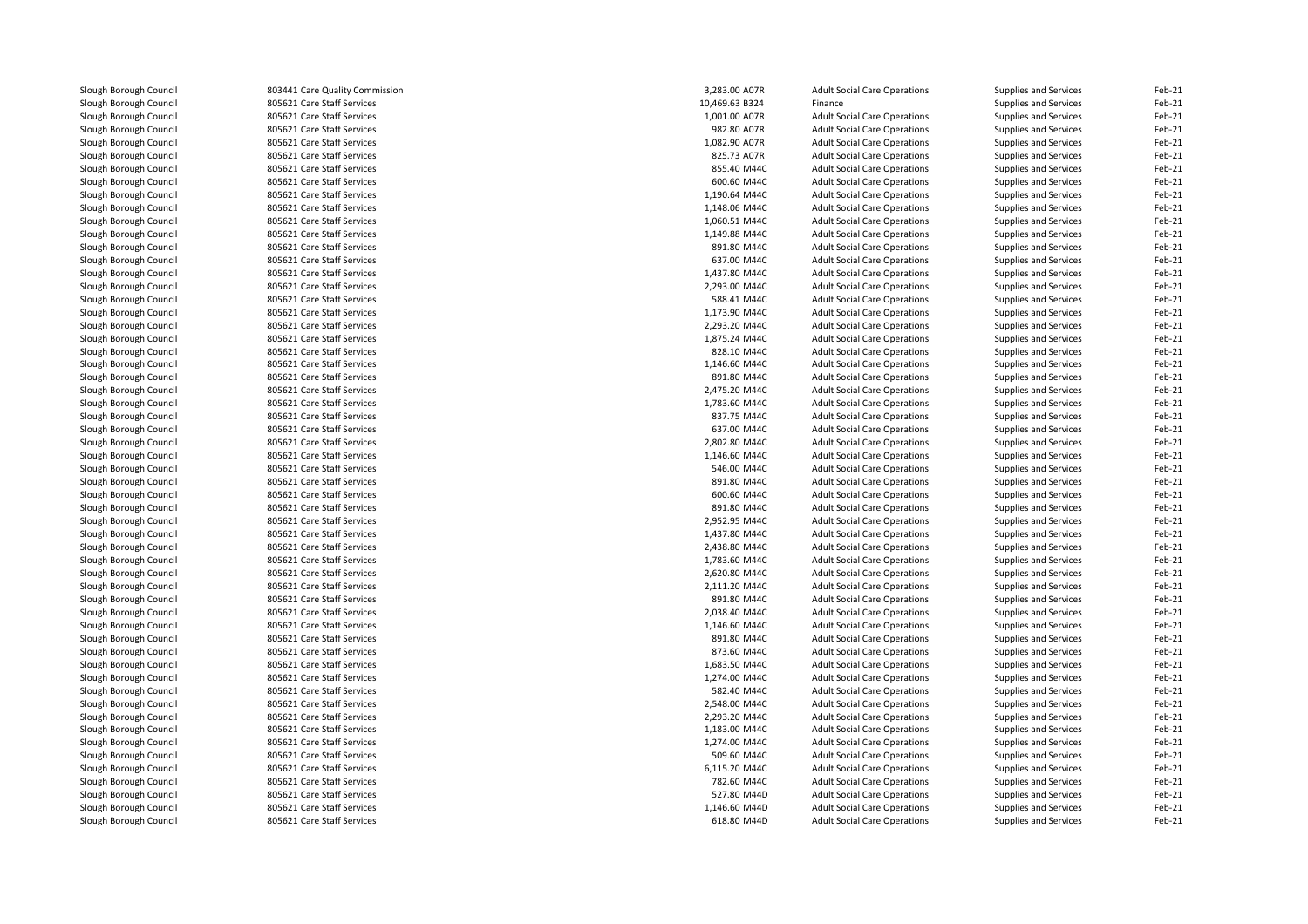| Slough Borough Council | 805621 Care Staff Services             | 982.80 M44D                    | <b>Adult Social Care Operations</b> | Supplies and Services | Feb-21   |
|------------------------|----------------------------------------|--------------------------------|-------------------------------------|-----------------------|----------|
| Slough Borough Council | 805621 Care Staff Services             | 627.90 M44D                    | <b>Adult Social Care Operations</b> | Supplies and Services | Feb-21   |
| Slough Borough Council | 805621 Care Staff Services             | 509.60 M44D                    | <b>Adult Social Care Operations</b> | Supplies and Services | Feb-21   |
| Slough Borough Council | 805621 Care Staff Services             | 775.87 M44F                    | <b>Adult Social Care Operations</b> | Supplies and Services | Feb-21   |
| Slough Borough Council | 805621 Care Staff Services             | 655.20 M44F                    | <b>Adult Social Care Operations</b> | Supplies and Services | Feb-21   |
| Slough Borough Council | 805621 Care Staff Services             | 982.80 M44F                    | <b>Adult Social Care Operations</b> | Supplies and Services | Feb-21   |
| Slough Borough Council | 805621 Care Staff Services             | 3,640.00 M48C                  | <b>Adult Social Care Operations</b> | Supplies and Services | Feb-21   |
| Slough Borough Council | 805621 Care Staff Services             | 728.00 M48C                    | <b>Adult Social Care Operations</b> | Supplies and Services | Feb-21   |
| Slough Borough Council | 805621 Care Staff Services             | 509.60 M48C                    | <b>Adult Social Care Operations</b> | Supplies and Services | Feb-21   |
| Slough Borough Council | 1162 Care Uk Community Partnership Ltd | 13,244.79 B324                 | Finance                             | Supplies and Services | Feb-21   |
| Slough Borough Council | 1162 Care Uk Community Partnership Ltd | 3,728.00 A03E                  | <b>Adult Social Care Operations</b> | Supplies and Services | Feb-21   |
| Slough Borough Council | 1162 Care Uk Community Partnership Ltd | 2,553.60 M15D                  | <b>Adult Social Care Operations</b> | Supplies and Services | Feb-21   |
| Slough Borough Council | 1162 Care Uk Community Partnership Ltd | 3,571.44 M15D                  | <b>Adult Social Care Operations</b> | Supplies and Services | Feb-21   |
| Slough Borough Council | 1162 Care Uk Community Partnership Ltd | 3,571.44 M15D                  | <b>Adult Social Care Operations</b> | Supplies and Services | Feb-21   |
| Slough Borough Council | 1162 Care Uk Community Partnership Ltd | 3,728.00 M17C                  | <b>Adult Social Care Operations</b> | Supplies and Services | Feb-21   |
| Slough Borough Council | 1162 Care Uk Community Partnership Ltd | 3,728.00 M17C                  | <b>Adult Social Care Operations</b> | Supplies and Services | Feb-21   |
| Slough Borough Council | 1162 Care Uk Community Partnership Ltd | 3,728.00 M17C                  | <b>Adult Social Care Operations</b> | Supplies and Services | Feb-21   |
| Slough Borough Council | 1162 Care Uk Community Partnership Ltd | 27,904.64 M17C                 | <b>Adult Social Care Operations</b> | Supplies and Services | Feb-21   |
| Slough Borough Council | 1162 Care Uk Community Partnership Ltd |                                |                                     |                       | Feb-21   |
|                        |                                        | 3,728.00 M17C<br>3,728.00 M17C | <b>Adult Social Care Operations</b> | Supplies and Services | Feb-21   |
| Slough Borough Council | 1162 Care Uk Community Partnership Ltd | 3,728.00 M17C                  | <b>Adult Social Care Operations</b> | Supplies and Services | Feb-21   |
| Slough Borough Council | 1162 Care Uk Community Partnership Ltd |                                | <b>Adult Social Care Operations</b> | Supplies and Services |          |
| Slough Borough Council | 1162 Care Uk Community Partnership Ltd | -7,142.88 M18C                 | <b>Adult Social Care Operations</b> | Supplies and Services | Feb-21   |
| Slough Borough Council | 1162 Care Uk Community Partnership Ltd | 3,571.44 M18C                  | <b>Adult Social Care Operations</b> | Supplies and Services | Feb-21   |
| Slough Borough Council | 1162 Care Uk Community Partnership Ltd | 3,571.44 M18C                  | <b>Adult Social Care Operations</b> | Supplies and Services | Feb-21   |
| Slough Borough Council | 1162 Care Uk Community Partnership Ltd | 3,571.44 M18C                  | <b>Adult Social Care Operations</b> | Supplies and Services | Feb-21   |
| Slough Borough Council | 1162 Care Uk Community Partnership Ltd | 3,728.00 M18C                  | <b>Adult Social Care Operations</b> | Supplies and Services | Feb-21   |
| Slough Borough Council | 1162 Care Uk Community Partnership Ltd | 3,571.44 M18C                  | <b>Adult Social Care Operations</b> | Supplies and Services | Feb-21   |
| Slough Borough Council | 1162 Care Uk Community Partnership Ltd | 3,571.44 M18C                  | <b>Adult Social Care Operations</b> | Supplies and Services | Feb-21   |
| Slough Borough Council | 1162 Care Uk Community Partnership Ltd | 3,571.44 M18C                  | <b>Adult Social Care Operations</b> | Supplies and Services | Feb-21   |
| Slough Borough Council | 1162 Care Uk Community Partnership Ltd | 3,571.44 M18C                  | <b>Adult Social Care Operations</b> | Supplies and Services | Feb-21   |
| Slough Borough Council | 1162 Care Uk Community Partnership Ltd | 53,571.60 M18C                 | <b>Adult Social Care Operations</b> | Supplies and Services | Feb-21   |
| Slough Borough Council | 1162 Care Uk Community Partnership Ltd | $-1,940.64$ M18C               | <b>Adult Social Care Operations</b> | Supplies and Services | Feb-21   |
| Slough Borough Council | 1162 Care Uk Community Partnership Ltd | 3,571.44 M18C                  | <b>Adult Social Care Operations</b> | Supplies and Services | Feb-21   |
| Slough Borough Council | 1162 Care Uk Community Partnership Ltd | 3,571.44 M18C                  | <b>Adult Social Care Operations</b> | Supplies and Services | Feb-21   |
| Slough Borough Council | 1162 Care Uk Community Partnership Ltd | 3,728.00 M18C                  | <b>Adult Social Care Operations</b> | Supplies and Services | Feb-21   |
| Slough Borough Council | 1162 Care Uk Community Partnership Ltd | 3,571.44 M18C                  | <b>Adult Social Care Operations</b> | Supplies and Services | Feb-21   |
| Slough Borough Council | 1162 Care Uk Community Partnership Ltd | 3,571.44 M18C                  | <b>Adult Social Care Operations</b> | Supplies and Services | Feb-21   |
| Slough Borough Council | 1162 Care Uk Community Partnership Ltd | 3,571.44 M18C                  | <b>Adult Social Care Operations</b> | Supplies and Services | Feb-21   |
| Slough Borough Council | 1162 Care Uk Community Partnership Ltd | 3,272.36 M25C                  | <b>Adult Social Care Operations</b> | Supplies and Services | Feb-21   |
| Slough Borough Council | 1162 Care Uk Community Partnership Ltd | 3,272.36 M25C                  | <b>Adult Social Care Operations</b> | Supplies and Services | Feb-21   |
| Slough Borough Council | 1162 Care Uk Community Partnership Ltd | -3,272.36 M25C                 | <b>Adult Social Care Operations</b> | Supplies and Services | Feb-21   |
| Slough Borough Council | 1162 Care Uk Community Partnership Ltd | 3,272.36 M25C                  | <b>Adult Social Care Operations</b> | Supplies and Services | Feb-21   |
| Slough Borough Council | 1162 Care Uk Community Partnership Ltd | 52,357.76 M25C                 | <b>Adult Social Care Operations</b> | Supplies and Services | Feb-21   |
| Slough Borough Council | 1162 Care Uk Community Partnership Ltd | 3,272.36 M25C                  | <b>Adult Social Care Operations</b> | Supplies and Services | Feb-21   |
| Slough Borough Council | 1162 Care Uk Community Partnership Ltd | 3,571.44 M26E                  | <b>Adult Social Care Operations</b> | Supplies and Services | Feb-21   |
| Slough Borough Council | 1162 Care Uk Community Partnership Ltd | 3,272.36 M26E                  | <b>Adult Social Care Operations</b> | Supplies and Services | Feb-21   |
| Slough Borough Council | 1162 Care Uk Community Partnership Ltd | 3,001.60 M27C                  | <b>Adult Social Care Operations</b> | Supplies and Services | Feb-21   |
| Slough Borough Council | 1162 Care Uk Community Partnership Ltd | 29,876.80 M27C                 | <b>Adult Social Care Operations</b> | Supplies and Services | Feb-21   |
| Slough Borough Council | 1162 Care Uk Community Partnership Ltd | 2,987.68 M27C                  | <b>Adult Social Care Operations</b> | Supplies and Services | Feb-21   |
| Slough Borough Council | 1162 Care Uk Community Partnership Ltd | 3,272.36 M27C                  | <b>Adult Social Care Operations</b> | Supplies and Services | Feb-21   |
| Slough Borough Council | 1162 Care Uk Community Partnership Ltd | 3,272.36 M27C                  | <b>Adult Social Care Operations</b> | Supplies and Services | Feb-21   |
| Slough Borough Council | 1162 Care Uk Community Partnership Ltd | 2,987.68 M27C                  | <b>Adult Social Care Operations</b> | Supplies and Services | Feb-21   |
| Slough Borough Council | 1162 Care Uk Community Partnership Ltd | 3,272.36 M27C                  | <b>Adult Social Care Operations</b> | Supplies and Services | Feb-21   |
| Slough Borough Council | 1162 Care Uk Community Partnership Ltd | 2,987.68 M27C                  | <b>Adult Social Care Operations</b> | Supplies and Services | Feb-21   |
| Slough Borough Council | 1162 Care Uk Community Partnership Ltd | 3,272.36 M27C                  | <b>Adult Social Care Operations</b> | Supplies and Services | Feb-21   |
| Slough Borough Council | 1162 Care Uk Community Partnership Ltd | 3,272.36 M27C                  | <b>Adult Social Care Operations</b> | Supplies and Services | Feb-21   |
| Slough Borough Council | 1162 Care Uk Community Partnership Ltd | 3.272.36 M27C                  | <b>Adult Social Care Operations</b> | Supplies and Services | $Feh-21$ |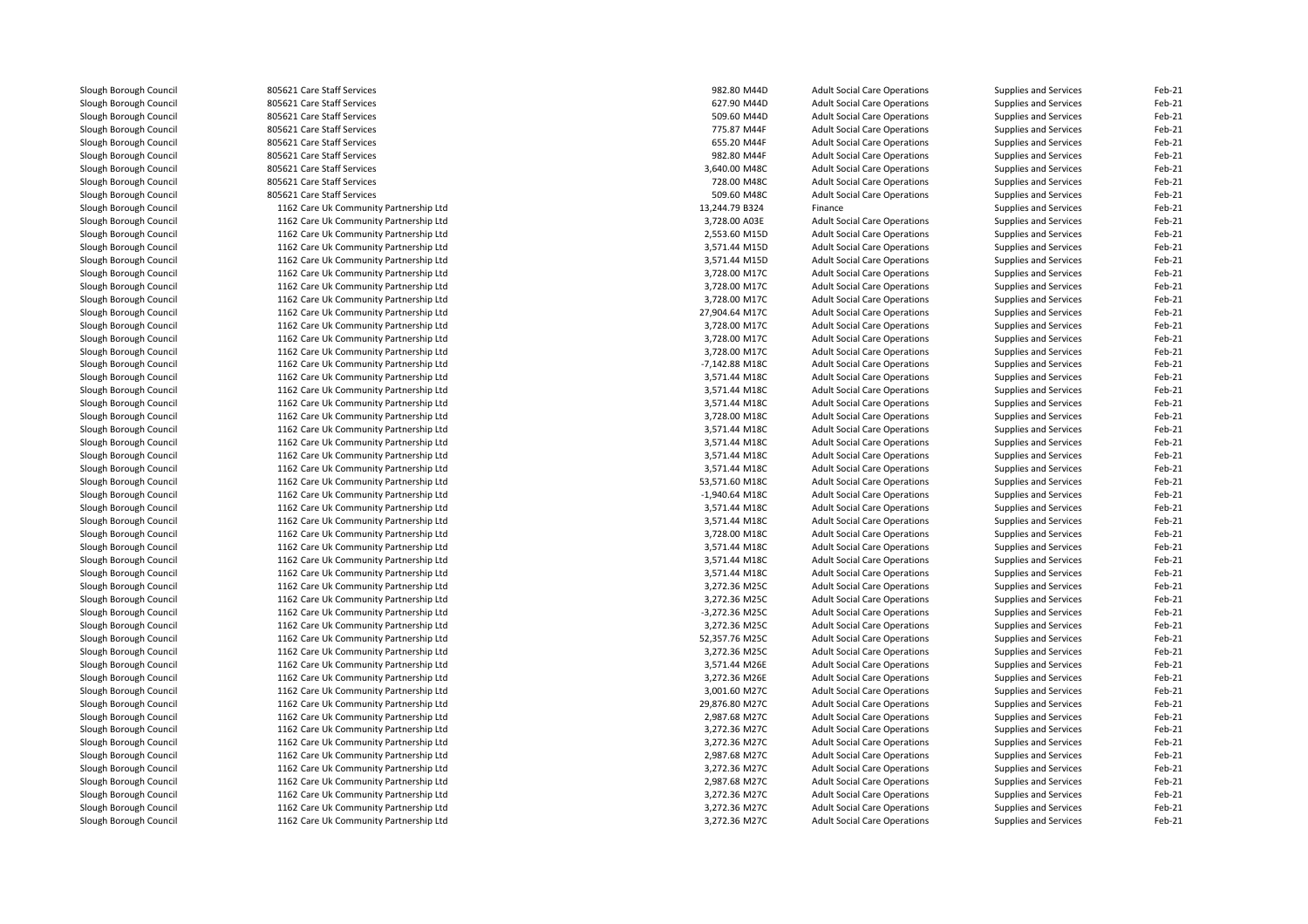| Slough Borough Council | 1162 Care Uk Community Partnership Ltd                     | 3,272.36 M27C  | <b>Adult Social Care Operations</b> | Supplies and Services | Feb-21           |
|------------------------|------------------------------------------------------------|----------------|-------------------------------------|-----------------------|------------------|
| Slough Borough Council | 1162 Care Uk Community Partnership Ltd                     | 2,987.68 M27C  | <b>Adult Social Care Operations</b> | Supplies and Services | Feb-21           |
| Slough Borough Council | 1162 Care Uk Community Partnership Ltd                     | 3,272.36 M27C  | <b>Adult Social Care Operations</b> | Supplies and Services | Feb-21           |
| Slough Borough Council | 1162 Care Uk Community Partnership Ltd                     | 2,987.68 M27C  | <b>Adult Social Care Operations</b> | Supplies and Services | Feb-21           |
| Slough Borough Council | 1162 Care Uk Community Partnership Ltd                     | 2,987.68 M27C  | <b>Adult Social Care Operations</b> | Supplies and Services | Feb-21           |
| Slough Borough Council | 1162 Care Uk Community Partnership Ltd                     | 2,987.68 M27C  | <b>Adult Social Care Operations</b> | Supplies and Services | Feb-21           |
| Slough Borough Council | 1162 Care Uk Community Partnership Ltd                     | -9,575.36 M27C | <b>Adult Social Care Operations</b> | Supplies and Services | Feb-21           |
| Slough Borough Council | 1162 Care Uk Community Partnership Ltd                     | 3,272.36 M27C  | <b>Adult Social Care Operations</b> | Supplies and Services | Feb-21           |
| Slough Borough Council | 1162 Care Uk Community Partnership Ltd                     | 3,272.36 M27C  | <b>Adult Social Care Operations</b> | Supplies and Services | Feb-21           |
| Slough Borough Council | 1162 Care Uk Community Partnership Ltd                     | 2,228.57 M28C  | <b>Adult Social Care Operations</b> | Supplies and Services | Feb-21           |
| Slough Borough Council | 1162 Care Uk Community Partnership Ltd                     | 3,571.44 M28C  | <b>Adult Social Care Operations</b> | Supplies and Services | Feb-21           |
| Slough Borough Council | 1162 Care Uk Community Partnership Ltd                     | 3,571.44 M28C  | <b>Adult Social Care Operations</b> | Supplies and Services | Feb-21           |
| Slough Borough Council | 804413 Castle Water                                        | 523.86 B185    | <b>Building Management</b>          | Premises              | Feb-21           |
| Slough Borough Council | 418 Castleview School                                      | 6,000.00 F556  | DSG - High Needs Block              | Supplies and Services | Feb-21           |
| Slough Borough Council | 418 Castleview School                                      | 38,254.51 E239 | DSG - Schools                       | Supplies and Services | Feb-21           |
| Slough Borough Council | 807661 Cawston Specialist Roofing Ltd                      | 658.69 B079    | <b>Regeneration Development</b>     | Capital Charges       | Feb-21           |
| Slough Borough Council | 807661 Cawston Specialist Roofing Ltd                      | 2,133.33 B079  | <b>Regeneration Development</b>     | Capital Charges       | Feb-21           |
| Slough Borough Council | 805619 Centennial Property Limited T/A The Housing Network | 17,265.00 H205 | Housing (People) Services           | Premises              | Feb-21           |
| Slough Borough Council | 805174 Certas Energy                                       | 14,149.59 D910 | Direct Service Organisation (DSO)   | Supplies and Services | Feb-21           |
| Slough Borough Council | 805174 Certas Energy                                       | 14,311.91 D910 | Direct Service Organisation (DSO)   | Supplies and Services | Feb-21           |
| Slough Borough Council | 805174 Certas Energy                                       | 732.00 D910    | Direct Service Organisation (DSO)   | Supplies and Services | Feb-21           |
| Slough Borough Council | 805174 Certas Energy                                       | 976.49 D910    | Direct Service Organisation (DSO)   | Supplies and Services | Feb-21           |
| Slough Borough Council | 805174 Certas Energy                                       | 707.70 D910    | Direct Service Organisation (DSO)   | Supplies and Services | Feb-21           |
|                        |                                                            | 885.20 D910    |                                     |                       |                  |
| Slough Borough Council | 805174 Certas Energy                                       |                | Direct Service Organisation (DSO)   | Supplies and Services | Feb-21<br>Feb-21 |
| Slough Borough Council | 806920 Cetus Solutions Limited                             | 12,106.20 B282 | Digital and Strategic IT            | Supplies and Services | Feb-21           |
| Slough Borough Council | 2892 Chalfont Lodge                                        | 5,400.00 M15D  | <b>Adult Social Care Operations</b> | Supplies and Services |                  |
| Slough Borough Council | 2892 Chalfont Lodge                                        | 3,000.00 M15D  | <b>Adult Social Care Operations</b> | Supplies and Services | Feb-21           |
| Slough Borough Council | 2892 Chalfont Lodge                                        | 8,000.00 M15F  | <b>Adult Social Care Operations</b> | Supplies and Services | Feb-21           |
| Slough Borough Council | 2892 Chalfont Lodge                                        | 5,400.00 M26E  | <b>Adult Social Care Operations</b> | Supplies and Services | Feb-21           |
| Slough Borough Council | 2174 Chartered Institute Of Environmental Health(Cieh)     | 515.00 D302    | <b>Regulatory Services</b>          | Supplies and Services | Feb-21           |
| Slough Borough Council | 807017 Chelmsford Safety Supplies Ltd                      | 1,625.75 D610  | Direct Service Organisation (DSO)   | Supplies and Services | Feb-21           |
| Slough Borough Council | 807017 Chelmsford Safety Supplies Ltd                      | 1,770.53 D610  | Direct Service Organisation (DSO)   | Supplies and Services | Feb-21           |
| Slough Borough Council | 1877 Chelsie Innes                                         | 2,616.00 C322  | Communities and Leisure             | Supplies and Services | Feb-21           |
| Slough Borough Council | 3114 Cherry Trees Day Nursery                              | 28,039.68 F909 | DSG - Early Years                   | Supplies and Services | Feb-21           |
| Slough Borough Council | 2871 Cherry Trees Residential Care                         | 3,321.43 M42F  | <b>Adult Social Care Operations</b> | Supplies and Services | Feb-21           |
| Slough Borough Council | 2871 Cherry Trees Residential Care                         | 2,785.71 M42F  | <b>Adult Social Care Operations</b> | Supplies and Services | Feb-21           |
| Slough Borough Council | 2871 Cherry Trees Residential Care                         | 3,321.43 M42F  | <b>Adult Social Care Operations</b> | Supplies and Services | Feb-21           |
| Slough Borough Council | 2871 Cherry Trees Residential Care                         | 3,000.00 M42F  | <b>Adult Social Care Operations</b> | Supplies and Services | Feb-21           |
| Slough Borough Council | 2871 Cherry Trees Residential Care                         | 1,500.00 M42F  | <b>Adult Social Care Operations</b> | Supplies and Services | Feb-21           |
| Slough Borough Council | 2871 Cherry Trees Residential Care                         | 3,000.00 M42F  | <b>Adult Social Care Operations</b> | Supplies and Services | Feb-21           |
| Slough Borough Council | 807225 Chiltern Way Academy                                | 5,868.75 F558  | DSG - High Needs Block              | Supplies and Services | Feb-21           |
| Slough Borough Council | 803495 Christchurch Court Ltd                              | 8,002.40 M15D  | <b>Adult Social Care Operations</b> | Supplies and Services | Feb-21           |
| Slough Borough Council | 803495 Christchurch Court Ltd                              | 8,859.80 M15D  | <b>Adult Social Care Operations</b> | Supplies and Services | Feb-21           |
| Slough Borough Council | 2561 Christies Care Ltd                                    | 4,404.00 M44D  | <b>Adult Social Care Operations</b> | Supplies and Services | Feb-21           |
| Slough Borough Council | 3752 Chrome Tree Ltd                                       | 7,273.64 B324  | Finance                             | Supplies and Services | Feb-21           |
| Slough Borough Council | 3752 Chrome Tree Ltd                                       | 1,402.91 A07R  | <b>Adult Social Care Operations</b> | Supplies and Services | Feb-21           |
| Slough Borough Council | 3752 Chrome Tree Ltd                                       | 3,064.10 M44C  | <b>Adult Social Care Operations</b> | Supplies and Services | Feb-21           |
| Slough Borough Council | 3752 Chrome Tree Ltd                                       | 731.96 M44C    | <b>Adult Social Care Operations</b> | Supplies and Services | Feb-21           |
| Slough Borough Council | 3752 Chrome Tree Ltd                                       | 2,107.70 M44C  | <b>Adult Social Care Operations</b> | Supplies and Services | Feb-21           |
| Slough Borough Council | 3752 Chrome Tree Ltd                                       | 839.03 M44C    | <b>Adult Social Care Operations</b> | Supplies and Services | Feb-21           |
| Slough Borough Council | 3752 Chrome Tree Ltd                                       | 1,054.52 M44C  | <b>Adult Social Care Operations</b> | Supplies and Services | Feb-21           |
| Slough Borough Council | 3752 Chrome Tree Ltd                                       | 702.79 M44C    | <b>Adult Social Care Operations</b> | Supplies and Services | Feb-21           |
| Slough Borough Council | 3752 Chrome Tree Ltd                                       | 1,952.23 M44C  | <b>Adult Social Care Operations</b> | Supplies and Services | Feb-21           |
| Slough Borough Council | 3752 Chrome Tree Ltd                                       | 1,238.84 M44C  | <b>Adult Social Care Operations</b> | Supplies and Services | Feb-21           |
| Slough Borough Council | 3752 Chrome Tree Ltd                                       | 2,783.99 M44C  | <b>Adult Social Care Operations</b> | Supplies and Services | Feb-21           |
| Slough Borough Council | 3752 Chrome Tree Ltd                                       | 1,251.10 M44C  | <b>Adult Social Care Operations</b> | Supplies and Services | Feb-21           |
| Slough Borough Council | 3752 Chrome Tree Ltd                                       | 698.15 M44C    | <b>Adult Social Care Operations</b> | Supplies and Services | Feb-21           |
|                        |                                                            |                |                                     |                       |                  |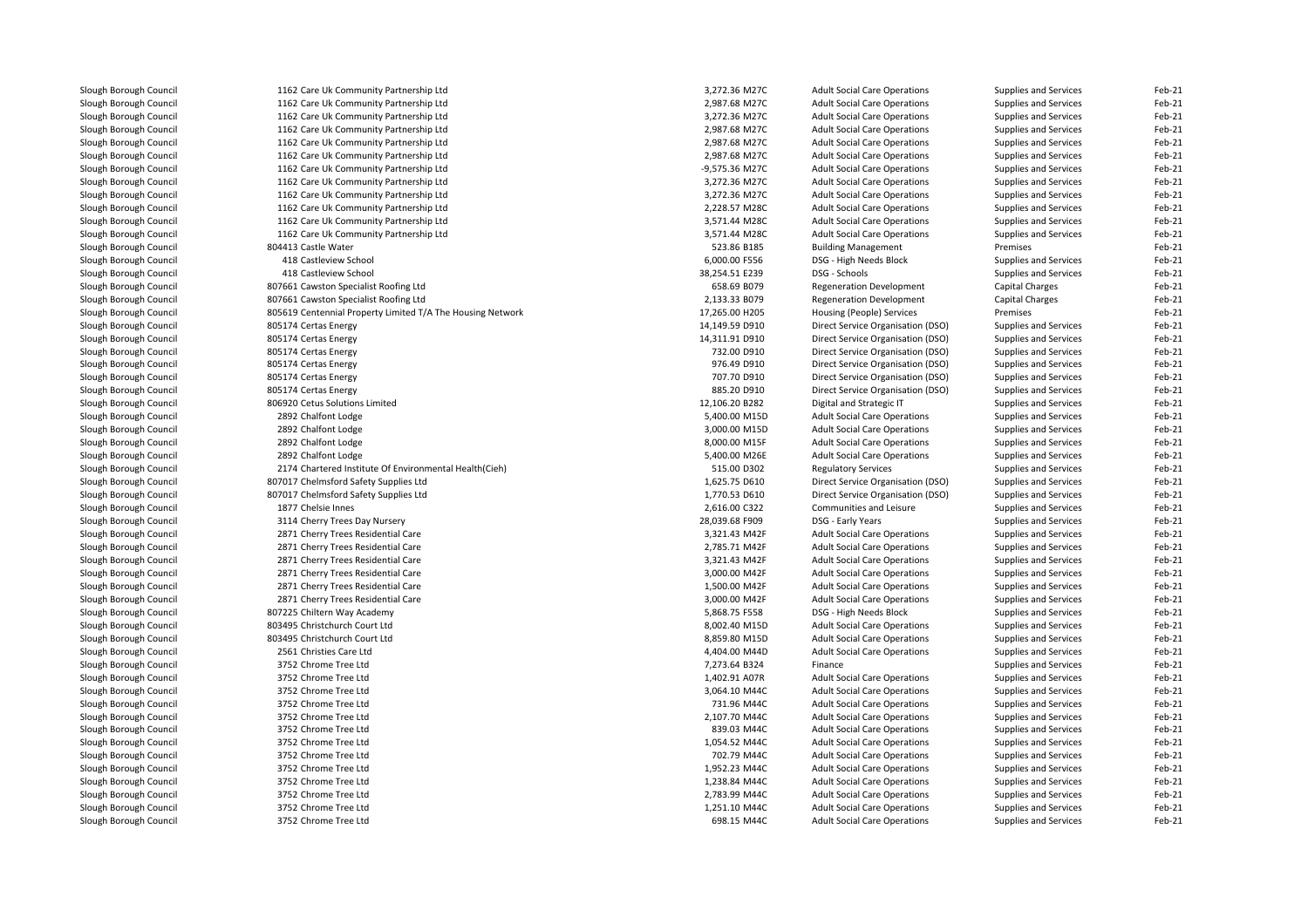| Slough Borough Council | 3752 Chrome Tree Ltd        | 904.02 M44C   | <b>Adult Social Care Operations</b> | Supplies and Services | Feb-21 |
|------------------------|-----------------------------|---------------|-------------------------------------|-----------------------|--------|
| Slough Borough Council | 3752 Chrome Tree Ltd        | 1,260.38 M44C | <b>Adult Social Care Operations</b> | Supplies and Services | Feb-21 |
| Slough Borough Council | 3752 Chrome Tree Ltd        | 554.94 M44C   | <b>Adult Social Care Operations</b> | Supplies and Services | Feb-21 |
| Slough Borough Council | 3752 Chrome Tree Ltd        | 1,116.83 M44C | <b>Adult Social Care Operations</b> | Supplies and Services | Feb-21 |
| Slough Borough Council | 3752 Chrome Tree Ltd        | 912.63 M44C   | <b>Adult Social Care Operations</b> | Supplies and Services | Feb-21 |
| Slough Borough Council | 3752 Chrome Tree Ltd        | 1,261.38 M44C | <b>Adult Social Care Operations</b> | Supplies and Services | Feb-21 |
| Slough Borough Council | 3752 Chrome Tree Ltd        | 2,539.33 M44C | <b>Adult Social Care Operations</b> | Supplies and Services | Feb-21 |
| Slough Borough Council | 3752 Chrome Tree Ltd        | 869.86 M44C   | <b>Adult Social Care Operations</b> | Supplies and Services | Feb-21 |
| Slough Borough Council | 3752 Chrome Tree Ltd        | 842.35 M44C   | <b>Adult Social Care Operations</b> | Supplies and Services | Feb-21 |
| Slough Borough Council | 3752 Chrome Tree Ltd        | 2,229.03 M44C | <b>Adult Social Care Operations</b> | Supplies and Services | Feb-21 |
| Slough Borough Council | 3752 Chrome Tree Ltd        | 3,360.45 M44C | <b>Adult Social Care Operations</b> | Supplies and Services | Feb-21 |
| Slough Borough Council | 3752 Chrome Tree Ltd        | 1,443.37 M44C | <b>Adult Social Care Operations</b> | Supplies and Services | Feb-21 |
| Slough Borough Council | 3752 Chrome Tree Ltd        | 957.72 M44C   | <b>Adult Social Care Operations</b> | Supplies and Services | Feb-21 |
| Slough Borough Council | 3752 Chrome Tree Ltd        | 688.21 M44C   | <b>Adult Social Care Operations</b> | Supplies and Services | Feb-21 |
| Slough Borough Council | 3752 Chrome Tree Ltd        | 558.92 M44C   | <b>Adult Social Care Operations</b> | Supplies and Services | Feb-21 |
| Slough Borough Council | 3752 Chrome Tree Ltd        | 1,693.33 M44C | <b>Adult Social Care Operations</b> | Supplies and Services | Feb-21 |
| Slough Borough Council | 3752 Chrome Tree Ltd        | 578.81 M44C   | <b>Adult Social Care Operations</b> | Supplies and Services | Feb-21 |
| Slough Borough Council | 3752 Chrome Tree Ltd        | 1,265.68 M44C | <b>Adult Social Care Operations</b> | Supplies and Services | Feb-21 |
| Slough Borough Council | 3752 Chrome Tree Ltd        | 573.50 M44C   | <b>Adult Social Care Operations</b> | Supplies and Services | Feb-21 |
| Slough Borough Council | 3752 Chrome Tree Ltd        | 1,374.41 M44C | <b>Adult Social Care Operations</b> | Supplies and Services | Feb-21 |
| Slough Borough Council | 3752 Chrome Tree Ltd        | 1,428.46 M44C | <b>Adult Social Care Operations</b> | Supplies and Services | Feb-21 |
| Slough Borough Council | 3752 Chrome Tree Ltd        | 2,881.40 M44C | <b>Adult Social Care Operations</b> |                       | Feb-21 |
|                        | 3752 Chrome Tree Ltd        | 1,249.44 M44C |                                     | Supplies and Services | Feb-21 |
| Slough Borough Council |                             |               | <b>Adult Social Care Operations</b> | Supplies and Services |        |
| Slough Borough Council | 3752 Chrome Tree Ltd        | 1,089.66 M44D | <b>Adult Social Care Operations</b> | Supplies and Services | Feb-21 |
| Slough Borough Council | 3752 Chrome Tree Ltd        | 696.16 M44D   | <b>Adult Social Care Operations</b> | Supplies and Services | Feb-21 |
| Slough Borough Council | 3752 Chrome Tree Ltd        | 912.96 M44D   | <b>Adult Social Care Operations</b> | Supplies and Services | Feb-21 |
| Slough Borough Council | 3752 Chrome Tree Ltd        | 1,158.93 M44D | <b>Adult Social Care Operations</b> | Supplies and Services | Feb-21 |
| Slough Borough Council | 3752 Chrome Tree Ltd        | 1,477.18 M44D | <b>Adult Social Care Operations</b> | Supplies and Services | Feb-21 |
| Slough Borough Council | 3752 Chrome Tree Ltd        | 556.92 M44D   | <b>Adult Social Care Operations</b> | Supplies and Services | Feb-21 |
| Slough Borough Council | 3752 Chrome Tree Ltd        | 2,300.64 M44F | <b>Adult Social Care Operations</b> | Supplies and Services | Feb-21 |
| Slough Borough Council | 3752 Chrome Tree Ltd        | 693.40 M44F   | <b>Adult Social Care Operations</b> | Supplies and Services | Feb-21 |
| Slough Borough Council | 3752 Chrome Tree Ltd        | 2,058.62 M44F | <b>Adult Social Care Operations</b> | Supplies and Services | Feb-21 |
| Slough Borough Council | 3752 Chrome Tree Ltd        | 626.87 M44F   | <b>Adult Social Care Operations</b> | Supplies and Services | Feb-21 |
| Slough Borough Council | 3752 Chrome Tree Ltd        | 1,391.00 M48C | <b>Adult Social Care Operations</b> | Supplies and Services | Feb-21 |
| Slough Borough Council | 3752 Chrome Tree Ltd        | 957.70 M48C   | <b>Adult Social Care Operations</b> | Supplies and Services | Feb-21 |
| Slough Borough Council | 3752 Chrome Tree Ltd        | 2,279.75 M48C | <b>Adult Social Care Operations</b> | Supplies and Services | Feb-21 |
| Slough Borough Council | 3752 Chrome Tree Ltd        | 2,592.37 M48C | <b>Adult Social Care Operations</b> | Supplies and Services | Feb-21 |
| Slough Borough Council | 3752 Chrome Tree Ltd        | 1,384.03 M48C | <b>Adult Social Care Operations</b> | Supplies and Services | Feb-21 |
| Slough Borough Council | 803405 Churchmead School    | 1,613.00 F552 | DSG - High Needs Block              | Supplies and Services | Feb-21 |
| Slough Borough Council | 803405 Churchmead School    | 2,675.00 F552 | DSG - High Needs Block              | Supplies and Services | Feb-21 |
| Slough Borough Council | 803405 Churchmead School    | 1,206.00 F552 | DSG - High Needs Block              | Supplies and Services | Feb-21 |
| Slough Borough Council | 803405 Churchmead School    | 1,613.00 F552 | DSG - High Needs Block              | Supplies and Services | Feb-21 |
| Slough Borough Council | 803405 Churchmead School    | 1,613.00 F552 | DSG - High Needs Block              | Supplies and Services | Feb-21 |
| Slough Borough Council | 803405 Churchmead School    | 1,613.00 F552 | DSG - High Needs Block              | Supplies and Services | Feb-21 |
| Slough Borough Council | 803405 Churchmead School    | 2,420.00 F552 | DSG - High Needs Block              | Supplies and Services | Feb-21 |
| Slough Borough Council | 803405 Churchmead School    | 2,420.00 F552 | DSG - High Needs Block              | Supplies and Services | Feb-21 |
| Slough Borough Council | 1573 Cipfa Business Limited | 6,400.00 B015 | Finance                             | Supplies and Services | Feb-21 |
| Slough Borough Council | 807491 Cippenham School     | 2,775.68 E249 | DSG - Schools                       | Supplies and Services | Feb-21 |
| Slough Borough Council | 807491 Cippenham School     | 3,259.36 E729 | DSG - Schools                       | Supplies and Services | Feb-21 |
| Slough Borough Council | 806550 City Homecare Ltd    | 680.40 A07R   | <b>Adult Social Care Operations</b> | Supplies and Services | Feb-21 |
| Slough Borough Council | 806550 City Homecare Ltd    | 2,116.80 A07R | <b>Adult Social Care Operations</b> | Supplies and Services | Feb-21 |
| Slough Borough Council | 806550 City Homecare Ltd    | 508.20 M44C   | <b>Adult Social Care Operations</b> | Supplies and Services | Feb-21 |
| Slough Borough Council | 806550 City Homecare Ltd    | 890.40 M44C   | <b>Adult Social Care Operations</b> | Supplies and Services | Feb-21 |
| Slough Borough Council | 806550 City Homecare Ltd    | 2,318.40 M44C | <b>Adult Social Care Operations</b> | Supplies and Services | Feb-21 |
| Slough Borough Council | 806550 City Homecare Ltd    | 1,176.00 M44C | <b>Adult Social Care Operations</b> | Supplies and Services | Feb-21 |
| Slough Borough Council | 806550 City Homecare Ltd    | 1,176.00 M44C | <b>Adult Social Care Operations</b> | Supplies and Services | Feb-21 |
| Slough Borough Council | 806550 City Homecare Ltd    | 823.20 M44C   | <b>Adult Social Care Operations</b> | Supplies and Services | Feb-21 |
|                        |                             |               |                                     |                       |        |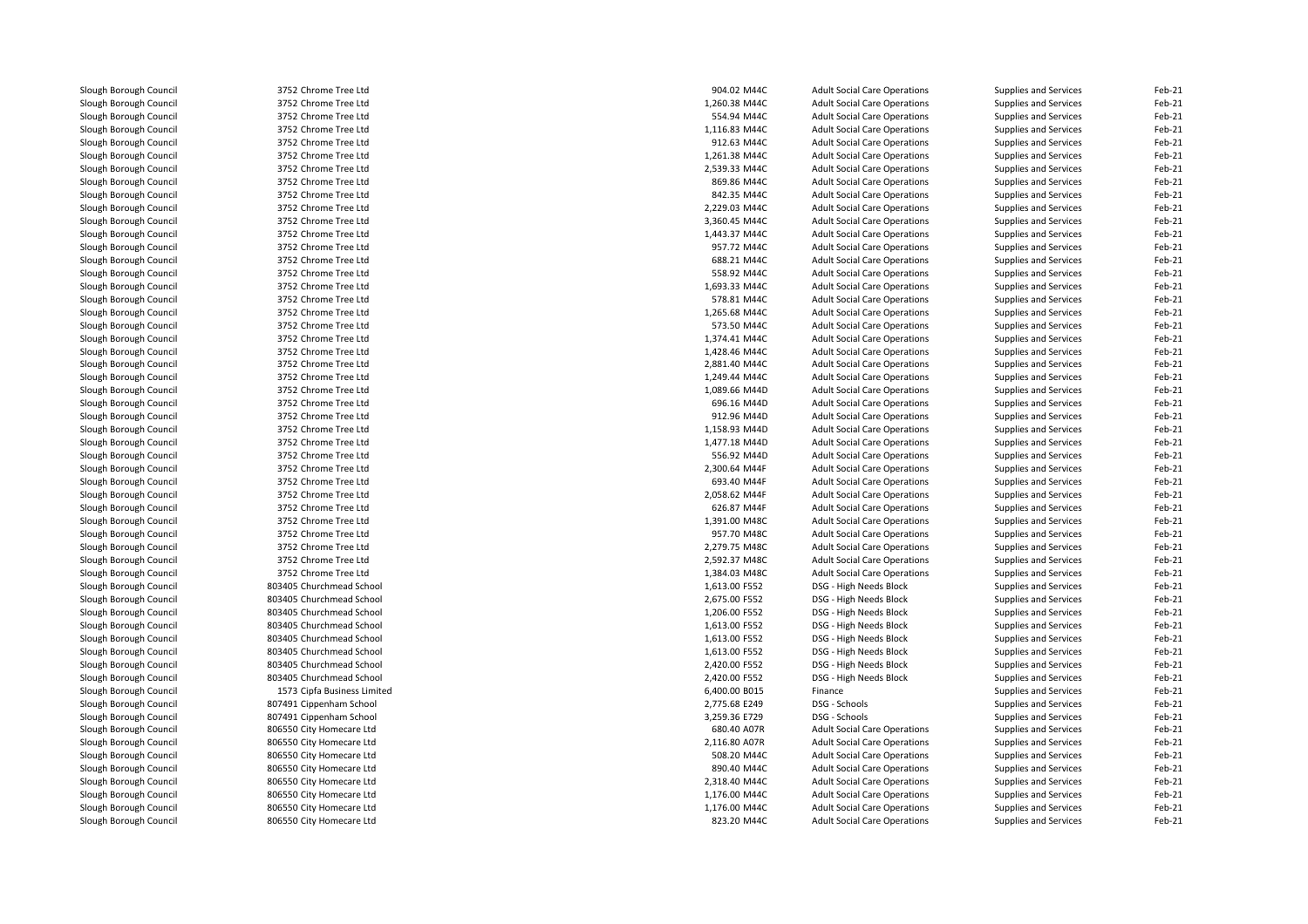| Slough Borough Council                           | 806550 City Homecare Ltd            | 705.60 M44C     | <b>Adult Social Care Operations</b>                                        | Supplies and Services                          | Feb-21 |
|--------------------------------------------------|-------------------------------------|-----------------|----------------------------------------------------------------------------|------------------------------------------------|--------|
| Slough Borough Council                           | 806550 City Homecare Ltd            | 1,764.00 M44C   | <b>Adult Social Care Operations</b>                                        | Supplies and Services                          | Feb-21 |
| Slough Borough Council                           | 806550 City Homecare Ltd            | 1,881.60 M44C   | <b>Adult Social Care Operations</b>                                        | Supplies and Services                          | Feb-21 |
| Slough Borough Council                           | 806550 City Homecare Ltd            | 588.00 M44C     | <b>Adult Social Care Operations</b>                                        | Supplies and Services                          | Feb-21 |
| Slough Borough Council                           | 806550 City Homecare Ltd            | 2,116.80 M44C   | <b>Adult Social Care Operations</b>                                        | Supplies and Services                          | Feb-21 |
| Slough Borough Council                           | 806550 City Homecare Ltd            | 1,058.40 M44C   | <b>Adult Social Care Operations</b>                                        | Supplies and Services                          | Feb-21 |
| Slough Borough Council                           | 806550 City Homecare Ltd            | 823.20 M44C     | <b>Adult Social Care Operations</b>                                        | Supplies and Services                          | Feb-21 |
| Slough Borough Council                           | 806550 City Homecare Ltd            | 2,587.20 M44C   | <b>Adult Social Care Operations</b>                                        | Supplies and Services                          | Feb-21 |
| Slough Borough Council                           | 806550 City Homecare Ltd            | 1,646.40 M44C   | <b>Adult Social Care Operations</b>                                        | <b>Supplies and Services</b>                   | Feb-21 |
| Slough Borough Council                           | 806550 City Homecare Ltd            | 588.00 M44C     | <b>Adult Social Care Operations</b>                                        | Supplies and Services                          | Feb-21 |
| Slough Borough Council                           | 806550 City Homecare Ltd            | 856.80 M44C     | <b>Adult Social Care Operations</b>                                        | Supplies and Services                          | Feb-21 |
| Slough Borough Council                           | 806550 City Homecare Ltd            | 588.00 M44C     | <b>Adult Social Care Operations</b>                                        | Supplies and Services                          | Feb-21 |
| Slough Borough Council                           | 806550 City Homecare Ltd            | 2,116.80 M44C   | <b>Adult Social Care Operations</b>                                        | Supplies and Services                          | Feb-21 |
| Slough Borough Council                           | 806550 City Homecare Ltd            | 1,612.80 M44C   | <b>Adult Social Care Operations</b>                                        | Supplies and Services                          | Feb-21 |
| Slough Borough Council                           | 806550 City Homecare Ltd            | 705.60 M44C     | <b>Adult Social Care Operations</b>                                        | Supplies and Services                          | Feb-21 |
| Slough Borough Council                           | 806550 City Homecare Ltd            | 588.00 M44C     | <b>Adult Social Care Operations</b>                                        | Supplies and Services                          | Feb-21 |
| Slough Borough Council                           | 806550 City Homecare Ltd            | 856.80 M44C     | <b>Adult Social Care Operations</b>                                        | Supplies and Services                          | Feb-21 |
| Slough Borough Council                           | 806550 City Homecare Ltd            | 588.00 M44C     | <b>Adult Social Care Operations</b>                                        | Supplies and Services                          | Feb-21 |
| Slough Borough Council                           | 806550 City Homecare Ltd            | 1,285.20 M44C   | <b>Adult Social Care Operations</b>                                        | Supplies and Services                          | Feb-21 |
| Slough Borough Council                           | 806550 City Homecare Ltd            | 705.60 M44C     | <b>Adult Social Care Operations</b>                                        | Supplies and Services                          | Feb-21 |
| Slough Borough Council                           | 806550 City Homecare Ltd            | 1,243.20 M44C   | <b>Adult Social Care Operations</b>                                        | Supplies and Services                          | Feb-21 |
| Slough Borough Council                           | 806550 City Homecare Ltd            | 1,646.40 M44C   | <b>Adult Social Care Operations</b>                                        | Supplies and Services                          | Feb-21 |
| Slough Borough Council                           | 806550 City Homecare Ltd            | 840.00 M44D     | <b>Adult Social Care Operations</b>                                        | Supplies and Services                          | Feb-21 |
| Slough Borough Council                           | 806550 City Homecare Ltd            | 823.20 M44D     | <b>Adult Social Care Operations</b>                                        | Supplies and Services                          | Feb-21 |
| Slough Borough Council                           | 806550 City Homecare Ltd            | 1,881.60 M44D   | <b>Adult Social Care Operations</b>                                        | Supplies and Services                          | Feb-21 |
| Slough Borough Council                           | 806550 City Homecare Ltd            | 789.60 M44D     | <b>Adult Social Care Operations</b>                                        | Supplies and Services                          | Feb-21 |
| Slough Borough Council                           | 806550 City Homecare Ltd            | 588.00 M44D     | <b>Adult Social Care Operations</b>                                        | Supplies and Services                          | Feb-21 |
| Slough Borough Council                           | 806550 City Homecare Ltd            | 634.20 M44D     | <b>Adult Social Care Operations</b>                                        | Supplies and Services                          | Feb-21 |
| Slough Borough Council                           | 806550 City Homecare Ltd            | 1,881.60 M44D   | <b>Adult Social Care Operations</b>                                        | <b>Supplies and Services</b>                   | Feb-21 |
|                                                  | 806550 City Homecare Ltd            | 588.00 M44D     | <b>Adult Social Care Operations</b>                                        |                                                | Feb-21 |
| Slough Borough Council<br>Slough Borough Council | 806550 City Homecare Ltd            | 1,881.60 M44D   | <b>Adult Social Care Operations</b>                                        | Supplies and Services<br>Supplies and Services | Feb-21 |
| Slough Borough Council                           |                                     | 806.40 M44F     |                                                                            |                                                | Feb-21 |
|                                                  | 806550 City Homecare Ltd            | 982.80 M44F     | <b>Adult Social Care Operations</b><br><b>Adult Social Care Operations</b> | Supplies and Services                          | Feb-21 |
| Slough Borough Council                           | 806550 City Homecare Ltd            |                 |                                                                            | Supplies and Services                          |        |
| Slough Borough Council                           | 806550 City Homecare Ltd            | 504.00 M44F     | <b>Adult Social Care Operations</b>                                        | Supplies and Services                          | Feb-21 |
| Slough Borough Council                           | 806550 City Homecare Ltd            | 588.00 M48C     | <b>Adult Social Care Operations</b>                                        | Supplies and Services                          | Feb-21 |
| Slough Borough Council                           | 806550 City Homecare Ltd            | 588.00 M48C     | <b>Adult Social Care Operations</b>                                        | Supplies and Services                          | Feb-21 |
| Slough Borough Council                           | 806550 City Homecare Ltd            | 705.60 M48C     | <b>Adult Social Care Operations</b>                                        | Supplies and Services                          | Feb-21 |
| Slough Borough Council                           | 1083 Civica Uk Limited              | 5,477.67 B282   | Digital and Strategic IT                                                   | Supplies and Services                          | Feb-21 |
| Slough Borough Council                           | 1083 Civica Uk Limited              | 38,455.92 B282  | Digital and Strategic IT                                                   | <b>Supplies and Services</b>                   | Feb-21 |
| Slough Borough Council                           | 1083 Civica Uk Limited              | 7,750.00 B212   | <b>Customer and Communications</b>                                         | Supplies and Services                          | Feb-21 |
| Slough Borough Council                           | 806840 Claires Court Schools Ltd    | 10,917.83 F552  | DSG - High Needs Block                                                     | Supplies and Services                          | Feb-21 |
| Slough Borough Council                           | 1151 Claycots Primary School        | 728,532.11 E209 | DSG - Schools                                                              | Supplies and Services                          | Feb-21 |
| Slough Borough Council                           | 807188 Clewer Green CE First School | 3,238.00 F552   | DSG - High Needs Block                                                     | Supplies and Services                          | Feb-21 |
| Slough Borough Council                           | 3685 Coghlan Lodges Limited         | 2,316.72 M42F   | <b>Adult Social Care Operations</b>                                        | Supplies and Services                          | Feb-21 |
| Slough Borough Council                           | 3685 Coghlan Lodges Limited         | 2,116.04 M44D   | <b>Adult Social Care Operations</b>                                        | Supplies and Services                          | Feb-21 |
| Slough Borough Council                           | 805823 Collaborative Care Solutions | 2,534.75 B324   | Finance                                                                    | Supplies and Services                          | Feb-21 |
| Slough Borough Council                           | 805823 Collaborative Care Solutions | 8,000.00 M42E   | <b>Adult Social Care Operations</b>                                        | Supplies and Services                          | Feb-21 |
| Slough Borough Council                           | 805823 Collaborative Care Solutions | 8,000.00 M42E   | <b>Adult Social Care Operations</b>                                        | Supplies and Services                          | Feb-21 |
| Slough Borough Council                           | 805823 Collaborative Care Solutions | 3,000.00 M42F   | <b>Adult Social Care Operations</b>                                        | Supplies and Services                          | Feb-21 |
| Slough Borough Council                           | 805823 Collaborative Care Solutions | 2,400.00 M42F   | <b>Adult Social Care Operations</b>                                        | Supplies and Services                          | Feb-21 |
| Slough Borough Council                           | 805823 Collaborative Care Solutions | 2.684.00 M42F   | <b>Adult Social Care Operations</b>                                        | Supplies and Services                          | Feb-21 |
| Slough Borough Council                           | 805823 Collaborative Care Solutions | 3,040.00 M42F   | <b>Adult Social Care Operations</b>                                        | Supplies and Services                          | Feb-21 |
| Slough Borough Council                           | 805823 Collaborative Care Solutions | 3,040.00 M44F   | <b>Adult Social Care Operations</b>                                        | Supplies and Services                          | Feb-21 |
| Slough Borough Council                           | 286 Colnbrook C Of E Primary School | 31,664.31 E219  | DSG - Schools                                                              | Supplies and Services                          | Feb-21 |
| Slough Borough Council                           | 286 Colnbrook C Of E Primary School | 750.00 B297     | Finance                                                                    | <b>Government Grants</b>                       | Feb-21 |
| Slough Borough Council                           | 2535 Comfort Care Services          | 38,131.48 B324  | Finance                                                                    | Supplies and Services                          | Feb-21 |
| Slough Borough Council                           | 2535 Comfort Care Services          | 2,380.00 M27F   | <b>Adult Social Care Operations</b>                                        | Supplies and Services                          | Feb-21 |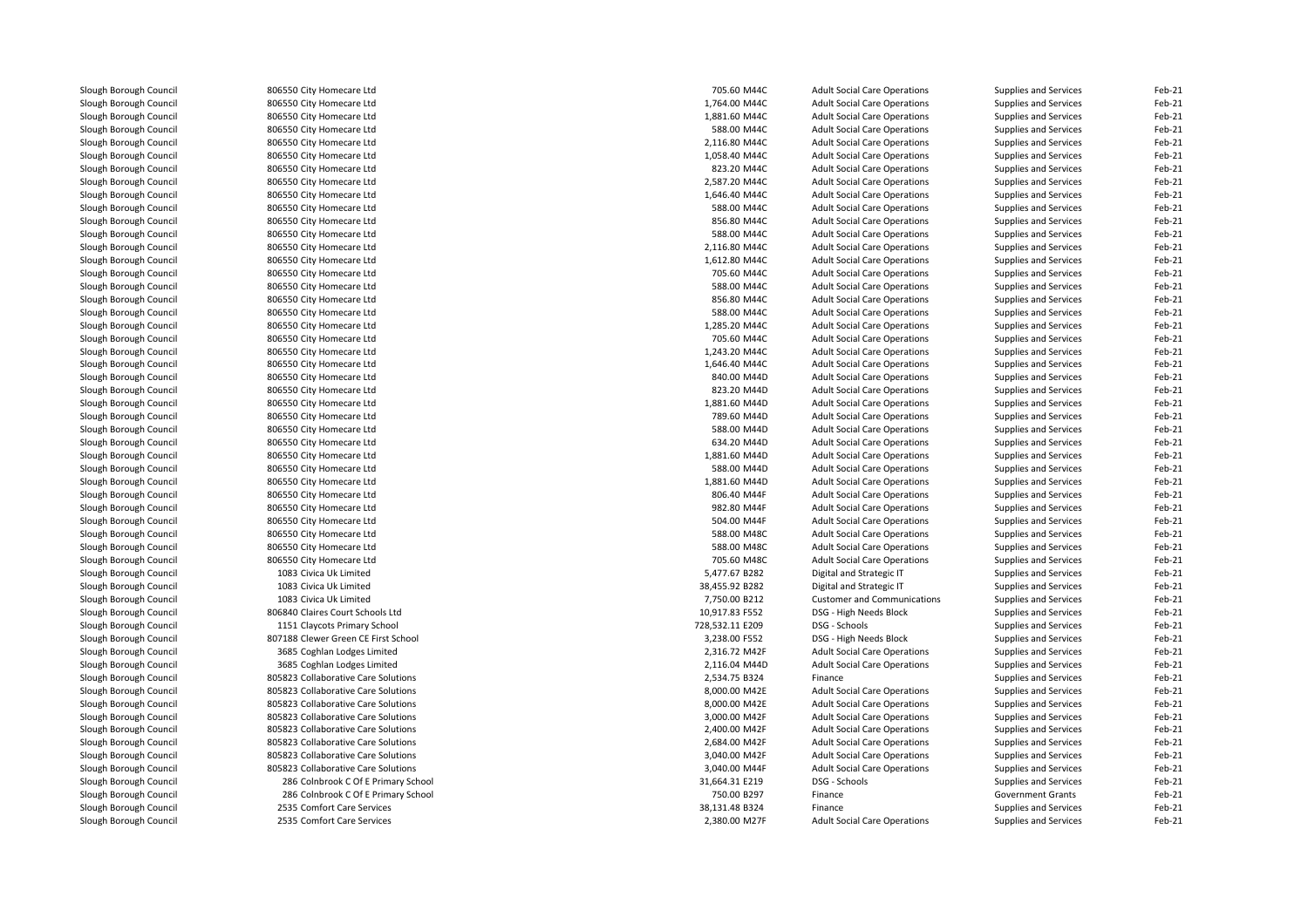| Slough Borough Council | 2535 Comfort Care Services                                   | 700.00 M42E    | <b>Adult Social Care Operations</b> | Supplies and Services        | Feb-21 |
|------------------------|--------------------------------------------------------------|----------------|-------------------------------------|------------------------------|--------|
| Slough Borough Council | 2535 Comfort Care Services                                   | 700.00 M42E    | <b>Adult Social Care Operations</b> | Supplies and Services        | Feb-21 |
| Slough Borough Council | 2535 Comfort Care Services                                   | 2,883.12 M42E  | <b>Adult Social Care Operations</b> | Supplies and Services        | Feb-21 |
| Slough Borough Council | 2535 Comfort Care Services                                   | 644.80 M42E    | <b>Adult Social Care Operations</b> | Supplies and Services        | Feb-21 |
| Slough Borough Council | 2535 Comfort Care Services                                   | 2,100.00 M42E  | <b>Adult Social Care Operations</b> | Supplies and Services        | Feb-21 |
| Slough Borough Council | 2535 Comfort Care Services                                   | 2,336.72 M42E  | <b>Adult Social Care Operations</b> | Supplies and Services        | Feb-21 |
| Slough Borough Council | 2535 Comfort Care Services                                   | 3,517.00 M42F  | <b>Adult Social Care Operations</b> | Supplies and Services        | Feb-21 |
| Slough Borough Council | 2535 Comfort Care Services                                   | 1,580.00 M42F  | <b>Adult Social Care Operations</b> | Supplies and Services        | Feb-21 |
| Slough Borough Council | 2535 Comfort Care Services                                   | 1,326.48 M42F  | <b>Adult Social Care Operations</b> | Supplies and Services        | Feb-21 |
| Slough Borough Council | 2535 Comfort Care Services                                   | 758.00 M42F    | <b>Adult Social Care Operations</b> | Supplies and Services        | Feb-21 |
| Slough Borough Council | 2535 Comfort Care Services                                   | 3,138.00 M42F  | <b>Adult Social Care Operations</b> | Supplies and Services        | Feb-21 |
| Slough Borough Council | 2535 Comfort Care Services                                   | 1,174.92 M42F  | <b>Adult Social Care Operations</b> | <b>Supplies and Services</b> | Feb-21 |
| Slough Borough Council | 2535 Comfort Care Services                                   | 2,380.00 M42F  | <b>Adult Social Care Operations</b> | Supplies and Services        | Feb-21 |
| Slough Borough Council | 2535 Comfort Care Services                                   | 758.00 M42F    | <b>Adult Social Care Operations</b> | Supplies and Services        | Feb-21 |
|                        | 2535 Comfort Care Services                                   | 2,380.00 M42F  |                                     |                              | Feb-21 |
| Slough Borough Council |                                                              |                | <b>Adult Social Care Operations</b> | Supplies and Services        |        |
| Slough Borough Council | 2535 Comfort Care Services                                   | 2,380.00 M42F  | <b>Adult Social Care Operations</b> | Supplies and Services        | Feb-21 |
| Slough Borough Council | 2535 Comfort Care Services                                   | 2,380.00 M42F  | <b>Adult Social Care Operations</b> | Supplies and Services        | Feb-21 |
| Slough Borough Council | 2535 Comfort Care Services                                   | 1,174.92 M42F  | <b>Adult Social Care Operations</b> | Supplies and Services        | Feb-21 |
| Slough Borough Council | 2535 Comfort Care Services                                   | 1,334.96 M42F  | <b>Adult Social Care Operations</b> | Supplies and Services        | Feb-21 |
| Slough Borough Council | 2535 Comfort Care Services                                   | 1,174.92 M42F  | <b>Adult Social Care Operations</b> | Supplies and Services        | Feb-21 |
| Slough Borough Council | 2535 Comfort Care Services                                   | 758.00 M42F    | <b>Adult Social Care Operations</b> | Supplies and Services        | Feb-21 |
| Slough Borough Council | 2535 Comfort Care Services                                   | 2,509.80 M42F  | <b>Adult Social Care Operations</b> | Supplies and Services        | Feb-21 |
| Slough Borough Council | 2535 Comfort Care Services                                   | 1,190.00 M42F  | <b>Adult Social Care Operations</b> | Supplies and Services        | Feb-21 |
| Slough Borough Council | 2535 Comfort Care Services                                   | 2.380.00 M42F  | <b>Adult Social Care Operations</b> | Supplies and Services        | Feb-21 |
| Slough Borough Council | 2535 Comfort Care Services                                   | 758.00 M42F    | <b>Adult Social Care Operations</b> | Supplies and Services        | Feb-21 |
| Slough Borough Council | 2535 Comfort Care Services                                   | 909.60 M42F    | <b>Adult Social Care Operations</b> | Supplies and Services        | Feb-21 |
| Slough Borough Council | 2535 Comfort Care Services                                   | 758.00 M42F    | <b>Adult Social Care Operations</b> | Supplies and Services        | Feb-21 |
| Slough Borough Council | 2535 Comfort Care Services                                   | 1,591.80 M44C  | <b>Adult Social Care Operations</b> | Supplies and Services        | Feb-21 |
| Slough Borough Council | 2535 Comfort Care Services                                   | 509.60 M44E    | <b>Adult Social Care Operations</b> | Supplies and Services        | Feb-21 |
| Slough Borough Council | 2535 Comfort Care Services                                   | 1,735.00 M44E  | <b>Adult Social Care Operations</b> | Supplies and Services        | Feb-21 |
| Slough Borough Council | 2535 Comfort Care Services                                   | 4,029.80 M44E  | <b>Adult Social Care Operations</b> | Supplies and Services        | Feb-21 |
| Slough Borough Council | 2535 Comfort Care Services                                   | 564.20 M44E    | <b>Adult Social Care Operations</b> | <b>Supplies and Services</b> | Feb-21 |
| Slough Borough Council | 2535 Comfort Care Services                                   | 1,190.00 M44F  | <b>Adult Social Care Operations</b> | Supplies and Services        | Feb-21 |
| Slough Borough Council | 2535 Comfort Care Services                                   | 1,190.00 M44F  | <b>Adult Social Care Operations</b> | Supplies and Services        | Feb-21 |
| Slough Borough Council | 2535 Comfort Care Services                                   | 2,111.60 M44F  | <b>Adult Social Care Operations</b> | Supplies and Services        | Feb-21 |
| Slough Borough Council | 2535 Comfort Care Services                                   | 1,157.32 M44F  | <b>Adult Social Care Operations</b> | Supplies and Services        | Feb-21 |
| Slough Borough Council | 2535 Comfort Care Services                                   | 1,705.52 M44F  | <b>Adult Social Care Operations</b> | Supplies and Services        | Feb-21 |
| Slough Borough Council | 2535 Comfort Care Services                                   | 1,190.00 M44F  | <b>Adult Social Care Operations</b> | Supplies and Services        | Feb-21 |
| Slough Borough Council | 2535 Comfort Care Services                                   | 3,138.00 M44F  | <b>Adult Social Care Operations</b> | Supplies and Services        | Feb-21 |
| Slough Borough Council | 2535 Comfort Care Services                                   | 2,380.00 M44F  | <b>Adult Social Care Operations</b> | Supplies and Services        | Feb-21 |
| Slough Borough Council | 2535 Comfort Care Services                                   | 1,190.00 M44F  | <b>Adult Social Care Operations</b> | Supplies and Services        | Feb-21 |
|                        |                                                              |                |                                     |                              | Feb-21 |
| Slough Borough Council | 2535 Comfort Care Services                                   | 2,380.00 M81D  | <b>Adult Social Care Operations</b> | Supplies and Services        |        |
| Slough Borough Council | 3840 Community Housing And Therapy                           | 2,528.57 M80F  | <b>Adult Social Care Operations</b> | Supplies and Services        | Feb-21 |
| Slough Borough Council | 3840 Community Housing And Therapy                           | 2,612.86 M80F  | <b>Adult Social Care Operations</b> | Supplies and Services        | Feb-21 |
| Slough Borough Council | 3840 Community Housing And Therapy                           | 2,528.57 M80F  | <b>Adult Social Care Operations</b> | Supplies and Services        | Feb-21 |
| Slough Borough Council | 3840 Community Housing And Therapy                           | 2,615.51 M80F  | <b>Adult Social Care Operations</b> | Supplies and Services        | Feb-21 |
| Slough Borough Council | 3840 Community Housing And Therapy                           | 2,615.51 M80F  | <b>Adult Social Care Operations</b> | Supplies and Services        | Feb-21 |
| Slough Borough Council | 805183 Compass Minerals UK Ltd                               | 1,362.94 D880  | Direct Service Organisation (DSO)   | Supplies and Services        | Feb-21 |
| Slough Borough Council | 805183 Compass Minerals UK Ltd                               | 2,632.44 D880  | Direct Service Organisation (DSO)   | Supplies and Services        | Feb-21 |
| Slough Borough Council | 805183 Compass Minerals UK Ltd                               | 1,336.53 D880  | Direct Service Organisation (DSO)   | Supplies and Services        | Feb-21 |
| Slough Borough Council | 1437 Computerised & Digital Security Systems Ltd             | 1,875.00 K089  | <b>Regulatory Services</b>          | Supplies and Services        | Feb-21 |
| Slough Borough Council | 1772 Computershare Voucher Services                          | 4,318.25 B348  | People                              | Supplies and Services        | Feb-21 |
| Slough Borough Council | 807468 Connect Managed Services (UK) Ltd, trading as Conn3ct | 11,615.00 B342 | Digital and Strategic IT            | Supplies and Services        | Feb-21 |
| Slough Borough Council | 807468 Connect Managed Services (UK) Ltd, trading as Conn3ct | 4,637.38 A106  | <b>Customer and Communications</b>  | Supplies and Services        | Feb-21 |
| Slough Borough Council | 807468 Connect Managed Services (UK) Ltd, trading as Conn3ct | 1,548.50 A106  | <b>Customer and Communications</b>  | Supplies and Services        | Feb-21 |
| Slough Borough Council | 805278 Countrystyle Recycling Ltd                            | 3,602.10 D342  | Direct Service Organisation (DSO)   | Supplies and Services        | Feb-21 |
| Slough Borough Council | 805278 Countrystyle Recycling Ltd                            | 5,578.00 D342  | Direct Service Organisation (DSO)   | Supplies and Services        | Feb-21 |
|                        |                                                              |                |                                     |                              |        |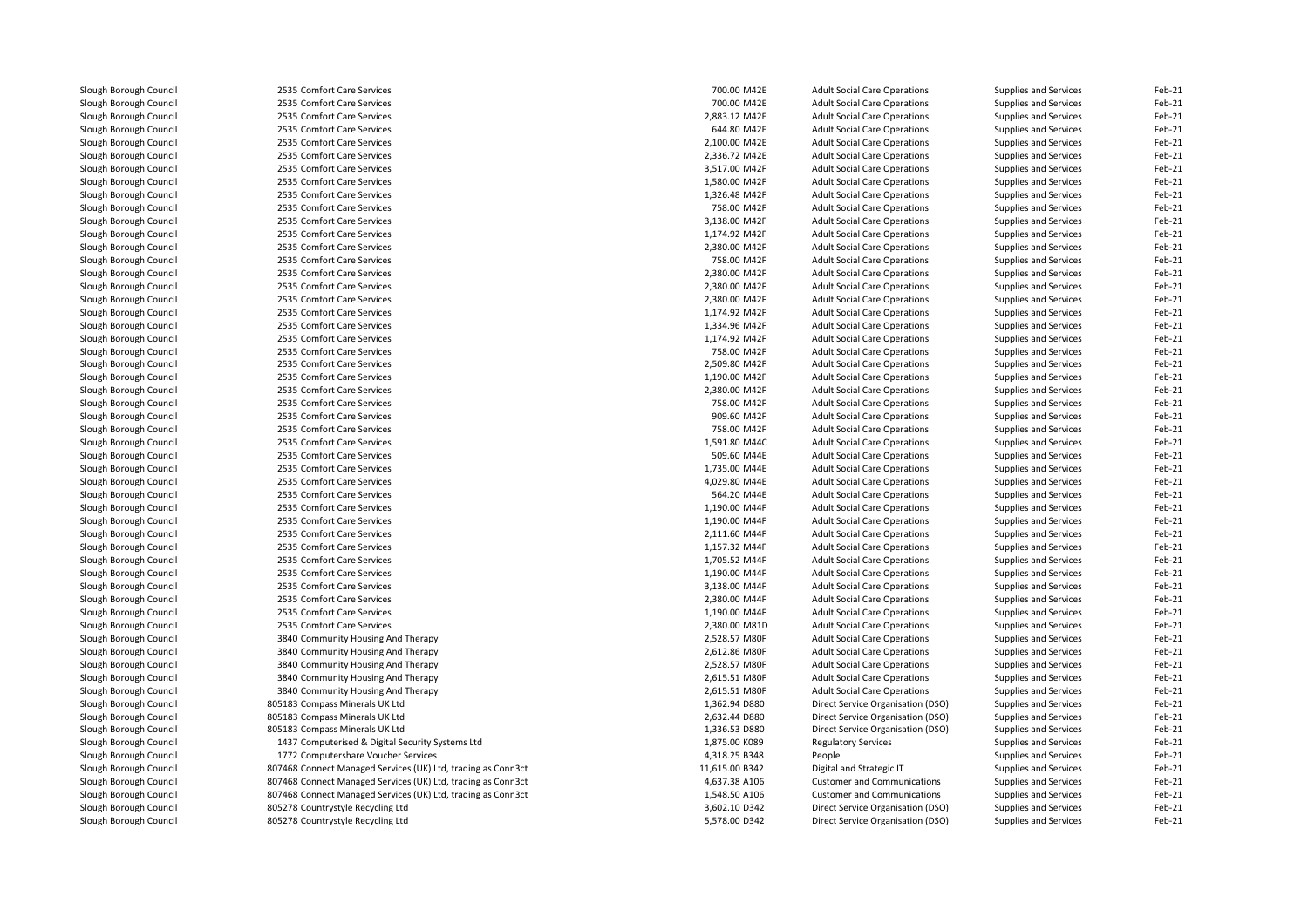| Slough Borough Council | 167 Courtney Coaches Ltd                        | 6,911.55 D512                | Major Infrastructure Projects       | Supplies and Services        | Feb-21 |
|------------------------|-------------------------------------------------|------------------------------|-------------------------------------|------------------------------|--------|
| Slough Borough Council | 167 Courtney Coaches Ltd                        | 18,487.00 D512               | Major Infrastructure Projects       | Supplies and Services        | Feb-21 |
| Slough Borough Council | 3670 Craegmoor Birches Grove Priory             | 3,712.88 M27F                | <b>Adult Social Care Operations</b> | <b>Supplies and Services</b> | Feb-21 |
| Slough Borough Council | 3670 Craegmoor Birches Grove Priory             | 1,888.44 M27F                | <b>Adult Social Care Operations</b> | <b>Supplies and Services</b> | Feb-21 |
| Slough Borough Council | 807351 Create Development Ltd                   | 545.00 C424                  | Communities and Leisure             | Indirect Employee Expenses   | Feb-21 |
| Slough Borough Council | 1638 Creative Support Ltd                       | 599.40 M42E                  | <b>Adult Social Care Operations</b> | <b>Supplies and Services</b> | Feb-21 |
| Slough Borough Council | 1638 Creative Support Ltd                       | 1,065.60 M42E                | <b>Adult Social Care Operations</b> | <b>Supplies and Services</b> | Feb-21 |
| Slough Borough Council | 1638 Creative Support Ltd                       | 899.10 M42E                  | <b>Adult Social Care Operations</b> | <b>Supplies and Services</b> | Feb-21 |
| Slough Borough Council | 1638 Creative Support Ltd                       | 1,182.15 M42E                | <b>Adult Social Care Operations</b> | <b>Supplies and Services</b> | Feb-21 |
| Slough Borough Council | 1638 Creative Support Ltd                       | 1,365.30 M42E                | <b>Adult Social Care Operations</b> | <b>Supplies and Services</b> | Feb-21 |
| Slough Borough Council | 1638 Creative Support Ltd                       | 2,214.45 M42E                | <b>Adult Social Care Operations</b> | Supplies and Services        | Feb-21 |
| Slough Borough Council | 1638 Creative Support Ltd                       | 821.18 M42E                  | <b>Adult Social Care Operations</b> | <b>Supplies and Services</b> | Feb-21 |
| Slough Borough Council | 1638 Creative Support Ltd                       | 1,431.90 M42E                | <b>Adult Social Care Operations</b> | Supplies and Services        | Feb-21 |
| Slough Borough Council | 1638 Creative Support Ltd                       | 1,431.90 M42E                | <b>Adult Social Care Operations</b> | Supplies and Services        | Feb-21 |
| Slough Borough Council | 1638 Creative Support Ltd                       | 1,565.10 M42E                | <b>Adult Social Care Operations</b> | <b>Supplies and Services</b> | Feb-21 |
| Slough Borough Council | 1638 Creative Support Ltd                       | 821.18 M42E                  | <b>Adult Social Care Operations</b> | Supplies and Services        | Feb-21 |
| Slough Borough Council | 1638 Creative Support Ltd                       | 1,165.50 M42E                | <b>Adult Social Care Operations</b> | <b>Supplies and Services</b> | Feb-21 |
| Slough Borough Council | 1638 Creative Support Ltd                       | 1,115.55 M42E                | <b>Adult Social Care Operations</b> | <b>Supplies and Services</b> | Feb-21 |
| Slough Borough Council | 1638 Creative Support Ltd                       | 3,013.65 M42E                | <b>Adult Social Care Operations</b> | <b>Supplies and Services</b> | Feb-21 |
| Slough Borough Council | 1638 Creative Support Ltd                       | 2,214.45 M42E                | <b>Adult Social Care Operations</b> | <b>Supplies and Services</b> | Feb-21 |
| Slough Borough Council | 1638 Creative Support Ltd                       | 1,365.30 M42E                | <b>Adult Social Care Operations</b> | <b>Supplies and Services</b> | Feb-21 |
| Slough Borough Council | 1638 Creative Support Ltd                       | 1,065.60 M42E                | <b>Adult Social Care Operations</b> | <b>Supplies and Services</b> | Feb-21 |
| Slough Borough Council | 1638 Creative Support Ltd                       | 899.10 M42E                  | <b>Adult Social Care Operations</b> | <b>Supplies and Services</b> | Feb-21 |
| Slough Borough Council | 1638 Creative Support Ltd                       | 1,182.15 M42E                | <b>Adult Social Care Operations</b> | <b>Supplies and Services</b> | Feb-21 |
| Slough Borough Council | 1638 Creative Support Ltd                       | 599.40 M42E                  | <b>Adult Social Care Operations</b> | <b>Supplies and Services</b> | Feb-21 |
| Slough Borough Council | 1638 Creative Support Ltd                       | 1,565.10 M42E                | <b>Adult Social Care Operations</b> | Supplies and Services        | Feb-21 |
| Slough Borough Council | 1638 Creative Support Ltd                       | 1,165.10 M42E                | <b>Adult Social Care Operations</b> | <b>Supplies and Services</b> | Feb-21 |
| Slough Borough Council | 1638 Creative Support Ltd                       | 1,115.55 M42E                | <b>Adult Social Care Operations</b> |                              | Feb-21 |
|                        |                                                 |                              |                                     | Supplies and Services        |        |
| Slough Borough Council | 1638 Creative Support Ltd                       | 3,013.65 M42E<br>899.10 M44C | <b>Adult Social Care Operations</b> | <b>Supplies and Services</b> | Feb-21 |
| Slough Borough Council | 1638 Creative Support Ltd                       |                              | <b>Adult Social Care Operations</b> | <b>Supplies and Services</b> | Feb-21 |
| Slough Borough Council | 1638 Creative Support Ltd                       | 899.10 M44C                  | <b>Adult Social Care Operations</b> | Supplies and Services        | Feb-21 |
| Slough Borough Council | 1638 Creative Support Ltd                       | 699.30 M44E                  | <b>Adult Social Care Operations</b> | <b>Supplies and Services</b> | Feb-21 |
| Slough Borough Council | 1638 Creative Support Ltd                       | 999.00 M44E                  | <b>Adult Social Care Operations</b> | <b>Supplies and Services</b> | Feb-21 |
| Slough Borough Council | 1638 Creative Support Ltd                       | 1,215.45 M44E                | <b>Adult Social Care Operations</b> | Supplies and Services        | Feb-21 |
| Slough Borough Council | 1638 Creative Support Ltd                       | 932.40 M44E                  | <b>Adult Social Care Operations</b> | <b>Supplies and Services</b> | Feb-21 |
| Slough Borough Council | 1638 Creative Support Ltd                       | 957.38 M44E                  | <b>Adult Social Care Operations</b> | <b>Supplies and Services</b> | Feb-21 |
| Slough Borough Council | 1638 Creative Support Ltd                       | 1,215.45 M44E                | <b>Adult Social Care Operations</b> | <b>Supplies and Services</b> | Feb-21 |
| Slough Borough Council | 1638 Creative Support Ltd                       | 932.40 M44E                  | <b>Adult Social Care Operations</b> | Supplies and Services        | Feb-21 |
| Slough Borough Council | 1638 Creative Support Ltd                       | 957.38 M44E                  | <b>Adult Social Care Operations</b> | <b>Supplies and Services</b> | Feb-21 |
| Slough Borough Council | 1638 Creative Support Ltd                       | 699.30 M44E                  | <b>Adult Social Care Operations</b> | <b>Supplies and Services</b> | Feb-21 |
| Slough Borough Council | 1638 Creative Support Ltd                       | 999.00 M44E                  | <b>Adult Social Care Operations</b> | <b>Supplies and Services</b> | Feb-21 |
| Slough Borough Council | 806542 Cripps LLP t/a Cripps Pemberton Greenish | 1,370.00 B480                | <b>Regeneration Development</b>     | Supplies and Services        | Feb-21 |
| Slough Borough Council | 806983 Critigom                                 | 530.73 H020                  | <b>Customer and Communications</b>  | Supplies and Services        | Feb-21 |
| Slough Borough Council | 806983 Critigom                                 | 987.29 H020                  | <b>Customer and Communications</b>  | <b>Supplies and Services</b> | Feb-21 |
| Slough Borough Council | 806983 Critigom                                 | 1,807.20 H020                | <b>Customer and Communications</b>  | <b>Supplies and Services</b> | Feb-21 |
| Slough Borough Council | 806983 Critigom                                 | 698.24 H020                  | <b>Customer and Communications</b>  | Supplies and Services        | Feb-21 |
| Slough Borough Council | 806983 Critigom                                 | 628.52 H020                  | <b>Customer and Communications</b>  | <b>Supplies and Services</b> | Feb-21 |
| Slough Borough Council | 806983 Critigom                                 | 1,524.57 H020                | <b>Customer and Communications</b>  | <b>Supplies and Services</b> | Feb-21 |
| Slough Borough Council | 806983 Critigom                                 | 1,315.88 H020                | <b>Customer and Communications</b>  | Supplies and Services        | Feb-21 |
| Slough Borough Council | 806063 Cruise Minibuses Ltd                     | 12,325.00 F123               | Schools                             | <b>Supplies and Services</b> | Feb-21 |
| Slough Borough Council | 806063 Cruise Minibuses Ltd                     | 15,225.00 F123               | Schools                             | <b>Supplies and Services</b> | Feb-21 |
| Slough Borough Council | 806063 Cruise Minibuses Ltd                     | 11,035.00 F123               | Schools                             | <b>Supplies and Services</b> | Feb-21 |
| Slough Borough Council | 805371 Cygnet Health Care Ltd                   | 2,556.90 F447                | DSG - High Needs Block              | Supplies and Services        | Feb-21 |
| Slough Borough Council | 805371 Cygnet Health Care Ltd                   | 5,284.26 F447                | DSG - High Needs Block              | Supplies and Services        | Feb-21 |
| Slough Borough Council | 805371 Cygnet Health Care Ltd                   | 5,113.80 F447                | DSG - High Needs Block              | Supplies and Services        | Feb-21 |
| Slough Borough Council | 805371 Cygnet Health Care Ltd                   | 5,284.26 F447                | DSG - High Needs Block              | Supplies and Services        | Feb-21 |
| Slough Borough Council | 805371 Cygnet Health Care Ltd                   | 5,284.26 F447                | DSG - High Needs Block              | Supplies and Services        | Feb-21 |
|                        |                                                 |                              |                                     |                              |        |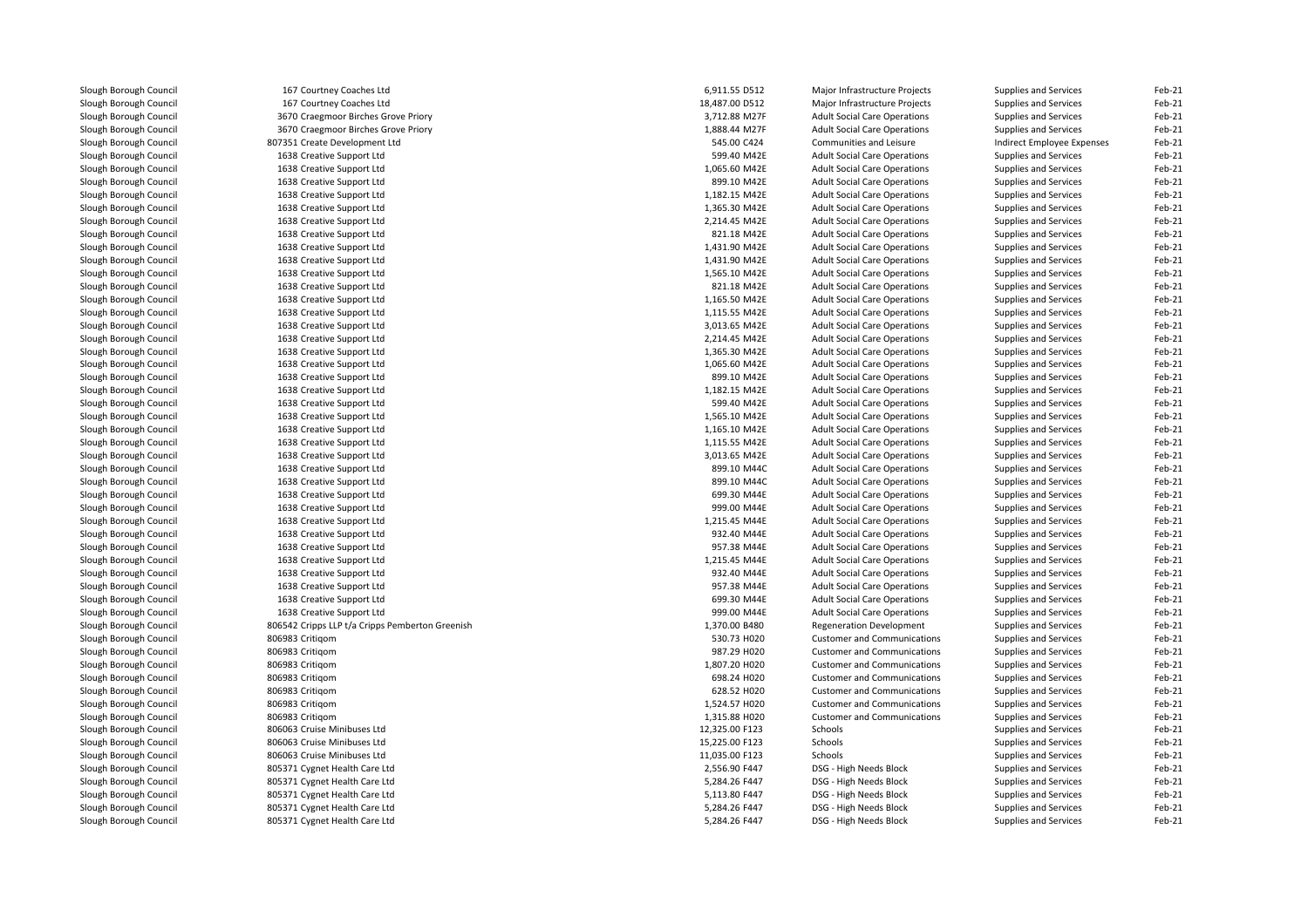| Slough Borough Council | 806900 CYXTERA TECHNOLOGY UK LIMITED                                      | 21,969.25 B282 | Digital and Strategic IT               | Supplies and Services  | Feb-21 |
|------------------------|---------------------------------------------------------------------------|----------------|----------------------------------------|------------------------|--------|
| Slough Borough Council | 806900 CYXTERA TECHNOLOGY UK LIMITED                                      | 21,974.25 B282 | Digital and Strategic IT               | Supplies and Services  | Feb-21 |
| Slough Borough Council | 1897 Datchet St.Marys C Of E Academy                                      | 2,286.00 F552  | DSG - High Needs Block                 | Supplies and Services  | Feb-21 |
| Slough Borough Council | 806197 David Austin Rose Nursery Ltd                                      | 4,091.04 C001  | Communities and Leisure                | Premises               | Feb-21 |
| Slough Borough Council | 76 Day Lewis Pharmacy                                                     | 510.38 A04C    | <b>Adult Social Care Commissioning</b> | Supplies and Services  | Feb-21 |
| Slough Borough Council | 804689 De Lage Landen Leasing Ltd                                         | 2,085.00 K059  | <b>Customer and Communications</b>     | Supplies and Services  | Feb-21 |
| Slough Borough Council | 804689 De Lage Landen Leasing Ltd                                         | 2,085.00 K059  | <b>Customer and Communications</b>     | Supplies and Services  | Feb-21 |
| Slough Borough Council | 804689 De Lage Landen Leasing Ltd                                         | 2,135.00 K059  | <b>Customer and Communications</b>     | Supplies and Services  | Feb-21 |
| Slough Borough Council | 804903 Dennis Eagle Limited                                               | 17,013.78 D610 | Direct Service Organisation (DSO)      | Supplies and Services  | Feb-21 |
| Slough Borough Council | 804903 Dennis Eagle Limited                                               | 1,604.26 D630  | Direct Service Organisation (DSO)      | Supplies and Services  | Feb-21 |
| Slough Borough Council | 804903 Dennis Eagle Limited                                               | 564.69 D610    | Direct Service Organisation (DSO)      | Supplies and Services  | Feb-21 |
| Slough Borough Council | 804903 Dennis Eagle Limited                                               | 854.66 D610    | Direct Service Organisation (DSO)      | Supplies and Services  | Feb-21 |
| Slough Borough Council | 804903 Dennis Eagle Limited                                               | 1,691.42 D610  | Direct Service Organisation (DSO)      | Supplies and Services  | Feb-21 |
| Slough Borough Council | 803765 Digital ID                                                         | 506.45 D316    | <b>Regulatory Services</b>             | Supplies and Services  | Feb-21 |
| Slough Borough Council | 3554 Dimensions (Uk) Ltd                                                  | 7,421.49 M42E  | <b>Adult Social Care Operations</b>    | Supplies and Services  | Feb-21 |
| Slough Borough Council | 3554 Dimensions (Uk) Ltd                                                  | 6,902.99 M42E  | <b>Adult Social Care Operations</b>    | Supplies and Services  | Feb-21 |
| Slough Borough Council | 3554 Dimensions (Uk) Ltd                                                  | 5,537.44 M42E  | <b>Adult Social Care Operations</b>    | Supplies and Services  | Feb-21 |
| Slough Borough Council | 3554 Dimensions (Uk) Ltd                                                  | 5,789.47 M42E  | <b>Adult Social Care Operations</b>    | Supplies and Services  | Feb-21 |
| Slough Borough Council | 3554 Dimensions (Uk) Ltd                                                  | 7,078.41 M42E  | <b>Adult Social Care Operations</b>    | Supplies and Services  | Feb-21 |
| Slough Borough Council | 3554 Dimensions (Uk) Ltd                                                  | 6,136.54 M42E  | <b>Adult Social Care Operations</b>    | Supplies and Services  | Feb-21 |
| Slough Borough Council | 3554 Dimensions (Uk) Ltd                                                  | 5,823.53 M42E  | <b>Adult Social Care Operations</b>    | Supplies and Services  | Feb-21 |
|                        | 3554 Dimensions (Uk) Ltd                                                  | 7,090.23 M42E  | <b>Adult Social Care Operations</b>    | Supplies and Services  | Feb-21 |
| Slough Borough Council |                                                                           | 7,366.44 M42E  |                                        |                        | Feb-21 |
| Slough Borough Council | 3554 Dimensions (Uk) Ltd                                                  |                | <b>Adult Social Care Operations</b>    | Supplies and Services  | Feb-21 |
| Slough Borough Council | 803306 Ditton Park Academy                                                | 15,916.67 E269 | DSG - Schools                          | Supplies and Services  |        |
| Slough Borough Council | 1457 Dr Norman Gordon                                                     | 1,971.60 D320  | <b>Regulatory Services</b>             | Premises               | Feb-21 |
| Slough Borough Council | 1517 Dr Patrick Purcell                                                   | 1,260.00 A02A  | <b>Adult Social Care Operations</b>    | Supplies and Services  | Feb-21 |
| Slough Borough Council | 2487 Dr Raj Krishnaiah                                                    | 1,497.60 A02A  | <b>Adult Social Care Operations</b>    | Supplies and Services  | Feb-21 |
| Slough Borough Council | 854 Drayton Fencing                                                       | 1,266.00 C001  | Communities and Leisure                | Premises               | Feb-21 |
| Slough Borough Council | 854 Drayton Fencing                                                       | 1,275.00 C001  | Communities and Leisure                | Supplies and Services  | Feb-21 |
| Slough Borough Council | 804924 Econ Engineering Limited                                           | 1,149.09 D880  | Direct Service Organisation (DSO)      | Supplies and Services  | Feb-21 |
| Slough Borough Council | 804924 Econ Engineering Limited                                           | 6,273.40 D880  | Direct Service Organisation (DSO)      | Transport              | Feb-21 |
| Slough Borough Council | 806719 ECUS Ltd.                                                          | 1,030.00 P192  | Capital                                | <b>Capital Charges</b> | Feb-21 |
| Slough Borough Council | 803301 Eden Girls School                                                  | 2,934.25 E279  | DSG - Schools                          | Supplies and Services  | Feb-21 |
| Slough Borough Council | 1299 Edf Energy                                                           | 76,948.50 K526 | <b>Building Management</b>             | Premises               | Feb-21 |
| Slough Borough Council | 1299 Edf Energy                                                           | 31,199.95 D413 | Major Infrastructure Projects          | Supplies and Services  | Feb-21 |
| Slough Borough Council | 1299 Edf Energy                                                           | 41,612.11 D413 | Major Infrastructure Projects          | Supplies and Services  | Feb-21 |
| Slough Borough Council | 807543 EHSL                                                               | 3,392.28 A04M  | <b>Mental Health Services</b>          | Supplies and Services  | Feb-21 |
| Slough Borough Council | 807001 Elegant Care Services Ltd                                          | 6,753.57 M44C  | <b>Adult Social Care Operations</b>    | Supplies and Services  | Feb-21 |
| Slough Borough Council | 807001 Elegant Care Services Ltd                                          | 6,100.00 M44C  | <b>Adult Social Care Operations</b>    | Supplies and Services  | Feb-21 |
| Slough Borough Council | 807001 Elegant Care Services Ltd                                          | 3,290.00 M44C  | <b>Adult Social Care Operations</b>    | Supplies and Services  | Feb-21 |
| Slough Borough Council | 807001 Elegant Care Services Ltd                                          | 6,779.56 M44C  | <b>Adult Social Care Operations</b>    | Supplies and Services  | Feb-21 |
| Slough Borough Council | 807001 Elegant Care Services Ltd                                          | 6,375.00 M44C  | <b>Adult Social Care Operations</b>    | Supplies and Services  | Feb-21 |
| Slough Borough Council | 807001 Elegant Care Services Ltd                                          | 3,100.00 M44F  | <b>Adult Social Care Operations</b>    | Supplies and Services  | Feb-21 |
| Slough Borough Council | 806355 Elysium Healthcare                                                 | 11,044.68 M26E | <b>Adult Social Care Operations</b>    | Supplies and Services  | Feb-21 |
| Slough Borough Council | 806355 Elysium Healthcare                                                 | 9,576.52 M26E  | <b>Adult Social Care Operations</b>    | Supplies and Services  | Feb-21 |
| Slough Borough Council | 805423 Enriched Care                                                      | 3,379.60 M44D  | <b>Adult Social Care Operations</b>    | Supplies and Services  | Feb-21 |
| Slough Borough Council | 805423 Enriched Care                                                      | 2,601.20 M44F  | <b>Adult Social Care Operations</b>    | Supplies and Services  | Feb-21 |
| Slough Borough Council | 805423 Enriched Care                                                      | 3,990.00 M44F  | <b>Adult Social Care Operations</b>    | Supplies and Services  | Feb-21 |
| Slough Borough Council | 805423 Enriched Care                                                      | 1,587.88 M80F  | <b>Adult Social Care Operations</b>    | Supplies and Services  | Feb-21 |
| Slough Borough Council | 807310 Enterprise Rent-A-Car UK Limited trading as Enterprise Flex-E-Rent | 644.58 D750    | Direct Service Organisation (DSO)      | Transport              | Feb-21 |
| Slough Borough Council | 807310 Enterprise Rent-A-Car UK Limited trading as Enterprise Flex-E-Rent | 658.75 D750    | Direct Service Organisation (DSO)      | Transport              | Feb-21 |
| Slough Borough Council | 807310 Enterprise Rent-A-Car UK Limited trading as Enterprise Flex-E-Rent | 644.58 D750    | Direct Service Organisation (DSO)      | Transport              | Feb-21 |
| Slough Borough Council | 807310 Enterprise Rent-A-Car UK Limited trading as Enterprise Flex-E-Rent | 30,991.64 D910 | Direct Service Organisation (DSO)      | Transport              | Feb-21 |
| Slough Borough Council | 639 Environment Agency                                                    | 6,373.40 D900  | Direct Service Organisation (DSO)      | Supplies and Services  | Feb-21 |
| Slough Borough Council | 806228 EQUAL EDUCATION LIMITED                                            | 1,170.00 F449  | DSG - High Needs Block                 | Supplies and Services  | Feb-21 |
| Slough Borough Council | 806228 EQUAL EDUCATION LIMITED                                            | 975.00 F449    | DSG - High Needs Block                 | Supplies and Services  | Feb-21 |
| Slough Borough Council | 806228 EQUAL EDUCATION LIMITED                                            | 2,925.00 F449  | DSG - High Needs Block                 | Supplies and Services  | Feb-21 |
|                        |                                                                           |                |                                        |                        |        |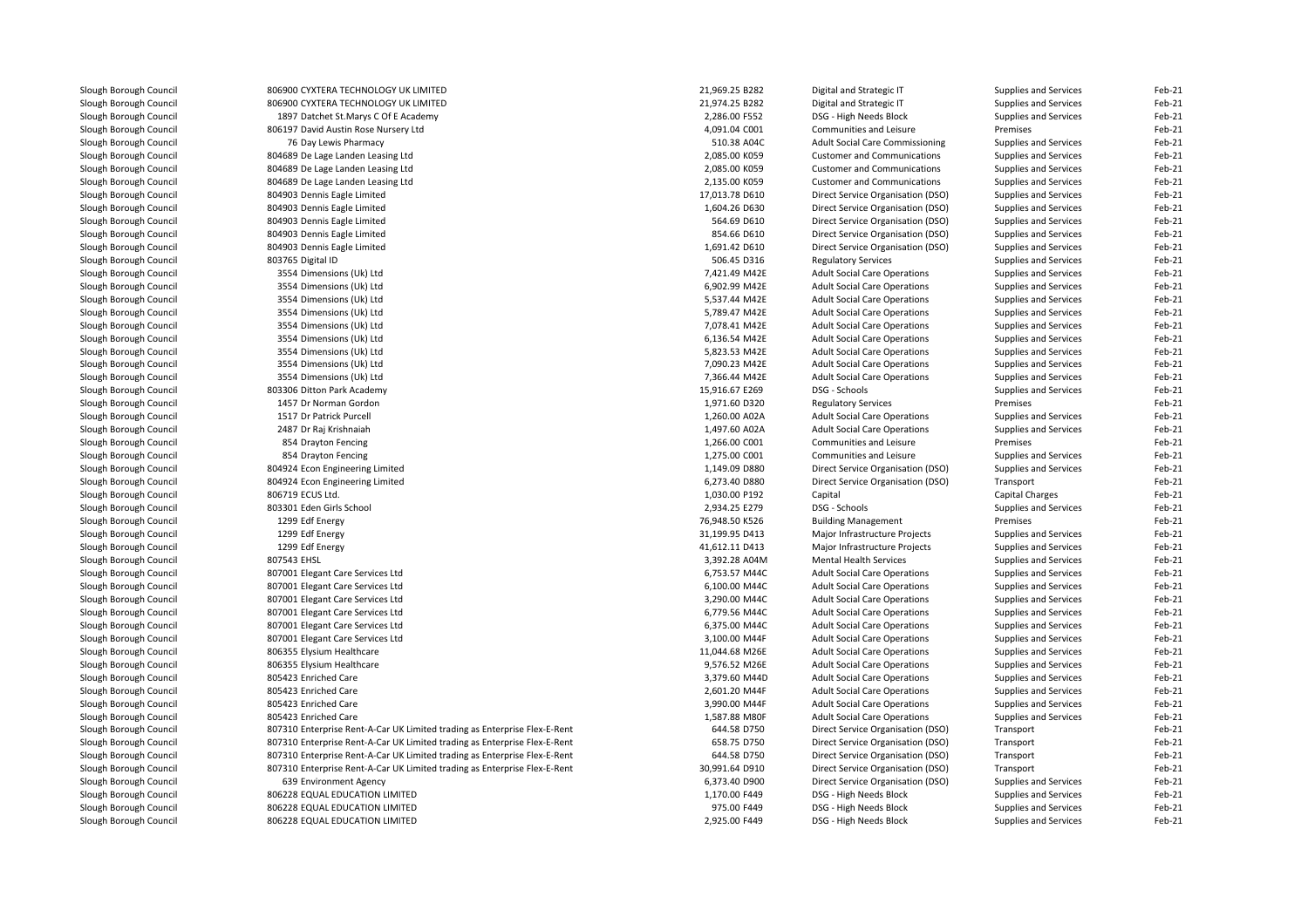| Slough Borough Council | 806228 EQUAL EDUCATION LIMITED           | 1,560.00 F449  | DSG - High Needs Block                 | Supplies and Services        | Feb-21 |
|------------------------|------------------------------------------|----------------|----------------------------------------|------------------------------|--------|
| Slough Borough Council | 2677 Eton House Residential Home         | 3,192.00 M25C  | <b>Adult Social Care Operations</b>    | Supplies and Services        | Feb-21 |
| Slough Borough Council | 2677 Eton House Residential Home         | 3,192.00 M25C  | <b>Adult Social Care Operations</b>    | Supplies and Services        | Feb-21 |
| Slough Borough Council | 2677 Eton House Residential Home         | 2,400.00 M27C  | <b>Adult Social Care Operations</b>    | Supplies and Services        | Feb-21 |
| Slough Borough Council | 2677 Eton House Residential Home         | 2,657.14 M27C  | <b>Adult Social Care Operations</b>    | Supplies and Services        | Feb-21 |
| Slough Borough Council | 2677 Eton House Residential Home         | 2,657.14 M27C  | <b>Adult Social Care Operations</b>    | Supplies and Services        | Feb-21 |
| Slough Borough Council | 2677 Eton House Residential Home         | 2,400.00 M27C  | <b>Adult Social Care Operations</b>    | Supplies and Services        | Feb-21 |
| Slough Borough Council | 807198 everyLIFE. Technologies Ltd       | 1,377.00 A07R  | <b>Adult Social Care Operations</b>    | Supplies and Services        | Feb-21 |
| Slough Borough Council | 806501 Excellent Healthcare Services Ltd | 503.25 M44C    | <b>Adult Social Care Operations</b>    | Supplies and Services        | Feb-21 |
| Slough Borough Council | 806501 Excellent Healthcare Services Ltd | 1,494.50 M44C  | <b>Adult Social Care Operations</b>    | Supplies and Services        | Feb-21 |
| Slough Borough Council | 806501 Excellent Healthcare Services Ltd | 854.00 M44F    | <b>Adult Social Care Operations</b>    | Supplies and Services        | Feb-21 |
| Slough Borough Council | 1992 Facultatieve Technologies Ltd       | 19,372.21 D320 | <b>Regulatory Services</b>             | Premises                     | Feb-21 |
| Slough Borough Council | 805225 Falcon Surfacing Ltd              | 2,576.40 D880  | Direct Service Organisation (DSO)      | Supplies and Services        | Feb-21 |
| Slough Borough Council | 805225 Falcon Surfacing Ltd              | 1,546.65 D880  | Direct Service Organisation (DSO)      | Supplies and Services        | Feb-21 |
| Slough Borough Council | 805225 Falcon Surfacing Ltd              | 2,233.19 D880  | Direct Service Organisation (DSO)      | Supplies and Services        | Feb-21 |
| Slough Borough Council | 805225 Falcon Surfacing Ltd              | 668.74 D880    | Direct Service Organisation (DSO)      | Supplies and Services        | Feb-21 |
| Slough Borough Council | 805225 Falcon Surfacing Ltd              | 1,380.26 D880  | Direct Service Organisation (DSO)      | Supplies and Services        | Feb-21 |
| Slough Borough Council | 805225 Falcon Surfacing Ltd              | 763.04 D880    | Direct Service Organisation (DSO)      |                              | Feb-21 |
| Slough Borough Council | 805225 Falcon Surfacing Ltd              | 1,638.96 D880  | Direct Service Organisation (DSO)      | Supplies and Services        | Feb-21 |
|                        | 805225 Falcon Surfacing Ltd              | 5,840.00 D880  |                                        | Supplies and Services        | Feb-21 |
| Slough Borough Council |                                          |                | Direct Service Organisation (DSO)      | Supplies and Services        |        |
| Slough Borough Council | 805225 Falcon Surfacing Ltd              | 21,537.50 D880 | Direct Service Organisation (DSO)      | Supplies and Services        | Feb-21 |
| Slough Borough Council | 805225 Falcon Surfacing Ltd              | 7,094.20 D880  | Direct Service Organisation (DSO)      | Supplies and Services        | Feb-21 |
| Slough Borough Council | 805225 Falcon Surfacing Ltd              | 673.19 D880    | Direct Service Organisation (DSO)      | Supplies and Services        | Feb-21 |
| Slough Borough Council | 805225 Falcon Surfacing Ltd              | 810.42 D880    | Direct Service Organisation (DSO)      | Supplies and Services        | Feb-21 |
| Slough Borough Council | 805225 Falcon Surfacing Ltd              | 673.19 D880    | Direct Service Organisation (DSO)      | Supplies and Services        | Feb-21 |
| Slough Borough Council | 805225 Falcon Surfacing Ltd              | 1,929.10 D880  | Direct Service Organisation (DSO)      | Supplies and Services        | Feb-21 |
| Slough Borough Council | 641 Falon Nameplates Limited             | 773.71 D320    | <b>Regulatory Services</b>             | Supplies and Services        | Feb-21 |
| Slough Borough Council | 4031 Family Support Practise Limited     | 1,665.00 B277  | Digital and Strategic IT               | Supplies and Services        | Feb-21 |
| Slough Borough Council | 4031 Family Support Practise Limited     | 1,000.00 B277  | Digital and Strategic IT               | <b>Supplies and Services</b> | Feb-21 |
| Slough Borough Council | 4031 Family Support Practise Limited     | 1,665.00 B277  | Digital and Strategic IT               | Supplies and Services        | Feb-21 |
| Slough Borough Council | 4031 Family Support Practise Limited     | 1,000.00 B277  | Digital and Strategic IT               | Supplies and Services        | Feb-21 |
| Slough Borough Council | 4031 Family Support Practise Limited     | 1,665.00 B277  | Digital and Strategic IT               | Supplies and Services        | Feb-21 |
| Slough Borough Council | 4031 Family Support Practise Limited     | 1,665.00 B277  | Digital and Strategic IT               | Supplies and Services        | Feb-21 |
| Slough Borough Council | 2678 Farnham Common Nurseries Ltd        | 740.90 D750    | Direct Service Organisation (DSO)      | Supplies and Services        | Feb-21 |
| Slough Borough Council | 2678 Farnham Common Nurseries Ltd        | 8.600.00 P220  | Capital                                | <b>Capital Charges</b>       | Feb-21 |
| Slough Borough Council | 2678 Farnham Common Nurseries Ltd        | 2,058.50 P220  | Capital                                | Capital Charges              | Feb-21 |
| Slough Borough Council | 2678 Farnham Common Nurseries Ltd        | 992.00 P220    | Capital                                | Capital Charges              | Feb-21 |
| Slough Borough Council | 2678 Farnham Common Nurseries Ltd        | 1,760.00 P220  | Capital                                | Capital Charges              | Feb-21 |
| Slough Borough Council | 475 Farnham Road Surgery                 | 14,203.66 A04C | <b>Adult Social Care Commissioning</b> | Supplies and Services        | Feb-21 |
| Slough Borough Council | 807620 FERN CONSULTING SERVICES LTD      | 3,910.00 D012  | Major Infrastructure Projects          | Supplies and Services        | Feb-21 |
| Slough Borough Council | 754 First Steps Day Nursery              | 11,190.70 F909 | DSG - Early Years                      | Supplies and Services        | Feb-21 |
| Slough Borough Council | 1626 Five Star Radio Cars Limited        | 1,079.50 F123  | Schools                                | Supplies and Services        | Feb-21 |
| Slough Borough Council | 1626 Five Star Radio Cars Limited        | 902.50 F123    | Schools                                | Supplies and Services        | Feb-21 |
| Slough Borough Council | 1626 Five Star Radio Cars Limited        | 756.00 F123    | Schools                                | Supplies and Services        | Feb-21 |
| Slough Borough Council | 2519 Fleet Tutors                        | 3,544.00 F446  | DSG - High Needs Block                 | Supplies and Services        | Feb-21 |
| Slough Borough Council | 2519 Fleet Tutors                        | 2,730.00 F446  | DSG - High Needs Block                 | Supplies and Services        | Feb-21 |
| Slough Borough Council | 2460 Forest Bridge School Ltd            | 12,459.33 F551 | DSG - High Needs Block                 | Supplies and Services        | Feb-21 |
| Slough Borough Council | 2460 Forest Bridge School Ltd            | 8,464.66 F551  | DSG - High Needs Block                 | Supplies and Services        | Feb-21 |
| Slough Borough Council | 2460 Forest Bridge School Ltd            | 14,281.00 F551 | DSG - High Needs Block                 | Supplies and Services        | Feb-21 |
| Slough Borough Council | 2460 Forest Bridge School Ltd            | 6,666.66 F551  | DSG - High Needs Block                 | Supplies and Services        | Feb-21 |
| Slough Borough Council | 2460 Forest Bridge School Ltd            | 12,459.33 F551 | DSG - High Needs Block                 | Supplies and Services        | Feb-21 |
| Slough Borough Council | 2460 Forest Bridge School Ltd            | 8,633.66 F551  | DSG - High Needs Block                 | Supplies and Services        | Feb-21 |
| Slough Borough Council | 2460 Forest Bridge School Ltd            | 8,633.66 F551  | DSG - High Needs Block                 | Supplies and Services        | Feb-21 |
| Slough Borough Council | 2460 Forest Bridge School Ltd            | 8,633.66 F551  | DSG - High Needs Block                 | Supplies and Services        | Feb-21 |
| Slough Borough Council | 2460 Forest Bridge School Ltd            | 8,633.66 F551  | DSG - High Needs Block                 | Supplies and Services        | Feb-21 |
| Slough Borough Council | 2460 Forest Bridge School Ltd            | 12,459.33 F551 | DSG - High Needs Block                 | Supplies and Services        | Feb-21 |
| Slough Borough Council | 3826 Forever Homecare Ltd                | 854.25 A07R    | <b>Adult Social Care Operations</b>    | Supplies and Services        | Feb-21 |
|                        |                                          |                |                                        |                              |        |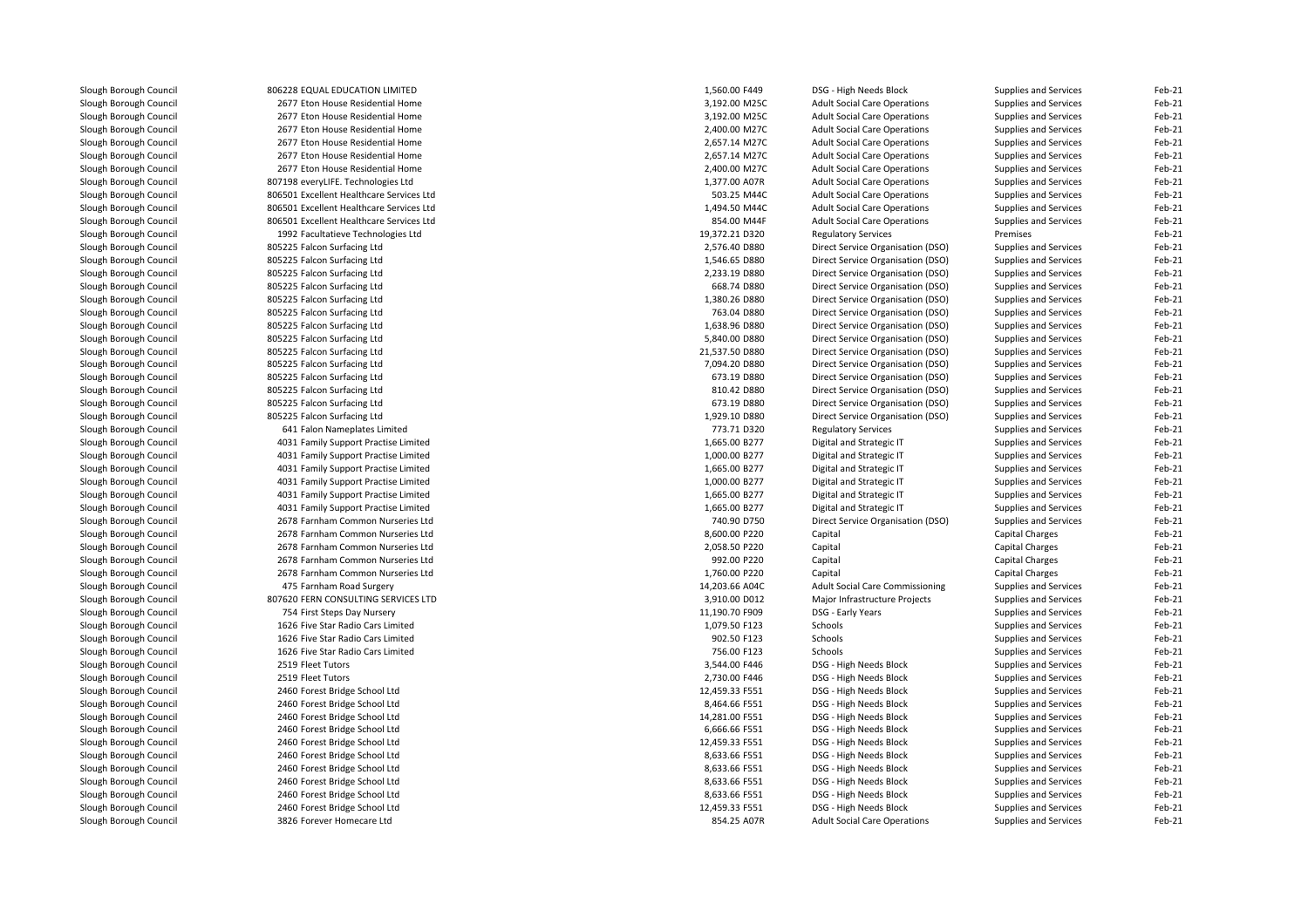| Slough Borough Council | 3826 Forever Homecare Ltd          | 2,177.50 M44C    | <b>Adult Social Care Operations</b>    | Supplies and Services        | Feb-21 |
|------------------------|------------------------------------|------------------|----------------------------------------|------------------------------|--------|
| Slough Borough Council | 3826 Forever Homecare Ltd          | 988.25 M44C      | <b>Adult Social Care Operations</b>    | Supplies and Services        | Feb-21 |
| Slough Borough Council | 3826 Forever Homecare Ltd          | 770.50 M44C      | <b>Adult Social Care Operations</b>    | Supplies and Services        | Feb-21 |
| Slough Borough Council | 3826 Forever Homecare Ltd          | 1,876.00 M44C    | <b>Adult Social Care Operations</b>    | Supplies and Services        | Feb-21 |
| Slough Borough Council | 3826 Forever Homecare Ltd          | 787.25 M44C      | <b>Adult Social Care Operations</b>    | Supplies and Services        | Feb-21 |
| Slough Borough Council | 3826 Forever Homecare Ltd          | 1,055.25 M44C    | <b>Adult Social Care Operations</b>    | Supplies and Services        | Feb-21 |
| Slough Borough Council | 3826 Forever Homecare Ltd          | 837.50 M44C      | <b>Adult Social Care Operations</b>    | Supplies and Services        | Feb-21 |
| Slough Borough Council | 3826 Forever Homecare Ltd          | 502.50 M44C      | <b>Adult Social Care Operations</b>    | Supplies and Services        | Feb-21 |
| Slough Borough Council | 3826 Forever Homecare Ltd          | 2,110.50 M44C    | <b>Adult Social Care Operations</b>    | Supplies and Services        | Feb-21 |
| Slough Borough Council | 3826 Forever Homecare Ltd          | 586.25 M44C      | <b>Adult Social Care Operations</b>    | Supplies and Services        | Feb-21 |
| Slough Borough Council | 3826 Forever Homecare Ltd          | 3,048.50 M44C    | <b>Adult Social Care Operations</b>    | Supplies and Services        | Feb-21 |
| Slough Borough Council | 3826 Forever Homecare Ltd          | 703.50 M44C      | <b>Adult Social Care Operations</b>    | Supplies and Services        | Feb-21 |
| Slough Borough Council | 3826 Forever Homecare Ltd          | -980.00 M44C     | <b>Adult Social Care Operations</b>    | Supplies and Services        | Feb-21 |
| Slough Borough Council | 3826 Forever Homecare Ltd          | -586.00 M44C     | <b>Adult Social Care Operations</b>    | Supplies and Services        | Feb-21 |
| Slough Borough Council | 3826 Forever Homecare Ltd          | 3,400.00 M44D    | <b>Adult Social Care Operations</b>    | Supplies and Services        | Feb-21 |
| Slough Borough Council | 3826 Forever Homecare Ltd          | 5,579.00 M44D    | <b>Adult Social Care Operations</b>    | Supplies and Services        | Feb-21 |
| Slough Borough Council | 3826 Forever Homecare Ltd          | 1,289.75 M44D    | <b>Adult Social Care Operations</b>    | Supplies and Services        | Feb-21 |
| Slough Borough Council | 3826 Forever Homecare Ltd          | 2,550.00 M44D    | <b>Adult Social Care Operations</b>    |                              | Feb-21 |
| Slough Borough Council | 3826 Forever Homecare Ltd          | 8,516.98 M44D    |                                        | Supplies and Services        | Feb-21 |
|                        | 3826 Forever Homecare Ltd          | -10,495.00 M44D  | <b>Adult Social Care Operations</b>    | Supplies and Services        | Feb-21 |
| Slough Borough Council |                                    |                  | <b>Adult Social Care Operations</b>    | Supplies and Services        |        |
| Slough Borough Council | 3826 Forever Homecare Ltd          | 1,306.50 M44D    | <b>Adult Social Care Operations</b>    | Supplies and Services        | Feb-21 |
| Slough Borough Council | 3826 Forever Homecare Ltd          | -2,881.00 M44D   | <b>Adult Social Care Operations</b>    | Supplies and Services        | Feb-21 |
| Slough Borough Council | 3826 Forever Homecare Ltd          | -2,881.00 M44D   | <b>Adult Social Care Operations</b>    | Supplies and Services        | Feb-21 |
| Slough Borough Council | 3826 Forever Homecare Ltd          | -2,749.00 M44D   | <b>Adult Social Care Operations</b>    | Supplies and Services        | Feb-21 |
| Slough Borough Council | 3826 Forever Homecare Ltd          | 5,579.00 M44E    | <b>Adult Social Care Operations</b>    | Supplies and Services        | Feb-21 |
| Slough Borough Council | 3826 Forever Homecare Ltd          | 3,400.00 M44E    | <b>Adult Social Care Operations</b>    | <b>Supplies and Services</b> | Feb-21 |
| Slough Borough Council | 3826 Forever Homecare Ltd          | 3,680.00 M44E    | <b>Adult Social Care Operations</b>    | Supplies and Services        | Feb-21 |
| Slough Borough Council | 3826 Forever Homecare Ltd          | 737.00 M44F      | <b>Adult Social Care Operations</b>    | Supplies and Services        | Feb-21 |
| Slough Borough Council | 3826 Forever Homecare Ltd          | $-1,843.00$ M44F | <b>Adult Social Care Operations</b>    | Supplies and Services        | Feb-21 |
| Slough Borough Council | 3826 Forever Homecare Ltd          | 1,837.02 M44F    | <b>Adult Social Care Operations</b>    | Supplies and Services        | Feb-21 |
| Slough Borough Council | 3826 Forever Homecare Ltd          | -1,843.00 M44F   | <b>Adult Social Care Operations</b>    | Supplies and Services        | Feb-21 |
| Slough Borough Council | 3826 Forever Homecare Ltd          | 2,110.50 M48C    | <b>Adult Social Care Operations</b>    | Supplies and Services        | Feb-21 |
| Slough Borough Council | 3826 Forever Homecare Ltd          | 2,814.00 M48C    | <b>Adult Social Care Operations</b>    | Supplies and Services        | Feb-21 |
| Slough Borough Council | 3826 Forever Homecare Ltd          | 2,479.00 M48C    | <b>Adult Social Care Operations</b>    | Supplies and Services        | Feb-21 |
| Slough Borough Council | 3826 Forever Homecare Ltd          | 938.00 M48C      | <b>Adult Social Care Operations</b>    | Supplies and Services        | Feb-21 |
| Slough Borough Council | 1204 Forget Me Not                 | 4,527.04 A05C    | <b>Adult Social Care Commissioning</b> | Supplies and Services        | Feb-21 |
| Slough Borough Council | 1204 Forget Me Not                 | 1,763.31 B324    | Finance                                | Supplies and Services        | Feb-21 |
| Slough Borough Council | 1204 Forget Me Not                 | 3,000.00 M25C    | <b>Adult Social Care Operations</b>    | Supplies and Services        | Feb-21 |
| Slough Borough Council | 1204 Forget Me Not                 | 3,800.00 M25C    | <b>Adult Social Care Operations</b>    | Supplies and Services        | Feb-21 |
| Slough Borough Council | 1204 Forget Me Not                 | 3,400.00 M27C    | <b>Adult Social Care Operations</b>    | Supplies and Services        | Feb-21 |
| Slough Borough Council | 1204 Forget Me Not                 | 3,000.00 M27C    | <b>Adult Social Care Operations</b>    | Supplies and Services        | Feb-21 |
| Slough Borough Council | 806249 Formact Ltd                 | 7,964.00 P547    | Capital                                | Capital Charges              | Feb-21 |
| Slough Borough Council | 807250 Forthmeadow Limited         | 2,328.00 M25C    | <b>Adult Social Care Operations</b>    | Supplies and Services        | Feb-21 |
| Slough Borough Council | 647 Foxborough Primary School      | 6,792.73 E229    | DSG - Schools                          | Supplies and Services        | Feb-21 |
| Slough Borough Council | 647 Foxborough Primary School      | 1,365.00 B297    | Finance                                | <b>Government Grants</b>     | Feb-21 |
| Slough Borough Council | 806480 Frontier NX Limited         | 2,814.00 A04C    | <b>Adult Social Care Commissioning</b> | Supplies and Services        | Feb-21 |
| Slough Borough Council | 806480 Frontier NX Limited         | 889.60 A04C      | <b>Adult Social Care Commissioning</b> | Supplies and Services        | Feb-21 |
| Slough Borough Council | 807125 Futures For Shared Lives    | 3,103.80 A02L    | <b>Adult Social Care Operations</b>    | Supplies and Services        | Feb-21 |
| Slough Borough Council | 1555 Gallagher Bassett             | 62,168.79 B018   | Finance                                | Supplies and Services        | Feb-21 |
| Slough Borough Council | 806026 GARIMA AGRAWAL              | 3,255.00 F446    | DSG - High Needs Block                 | Supplies and Services        | Feb-21 |
| Slough Borough Council | 806026 GARIMA AGRAWAL              | 2,170.00 F446    | DSG - High Needs Block                 | Supplies and Services        | Feb-21 |
| Slough Borough Council | 1758 Gas Advisory Services Limited | 1,428.00 J606    | <b>HDC Housing Development</b>         | Supplies and Services        | Feb-21 |
| Slough Borough Council | 1758 Gas Advisory Services Limited | 840.00 J606      | <b>HDC Housing Development</b>         | Supplies and Services        | Feb-21 |
| Slough Borough Council | 1758 Gas Advisory Services Limited | 920.00 J606      | <b>HDC Housing Development</b>         | Supplies and Services        | Feb-21 |
| Slough Borough Council | 806619 Gate One                    | 25,877.00 B203   | Strategy & Performance                 | Supplies and Services        | Feb-21 |
| Slough Borough Council | 806619 Gate One                    | 68,598.00 B203   | Strategy & Performance                 | Supplies and Services        | Feb-21 |
| Slough Borough Council | 807052 Georgia Thompson            | 1,187.20 C322    | Communities and Leisure                | Supplies and Services        | Feb-21 |
|                        |                                    |                  |                                        |                              |        |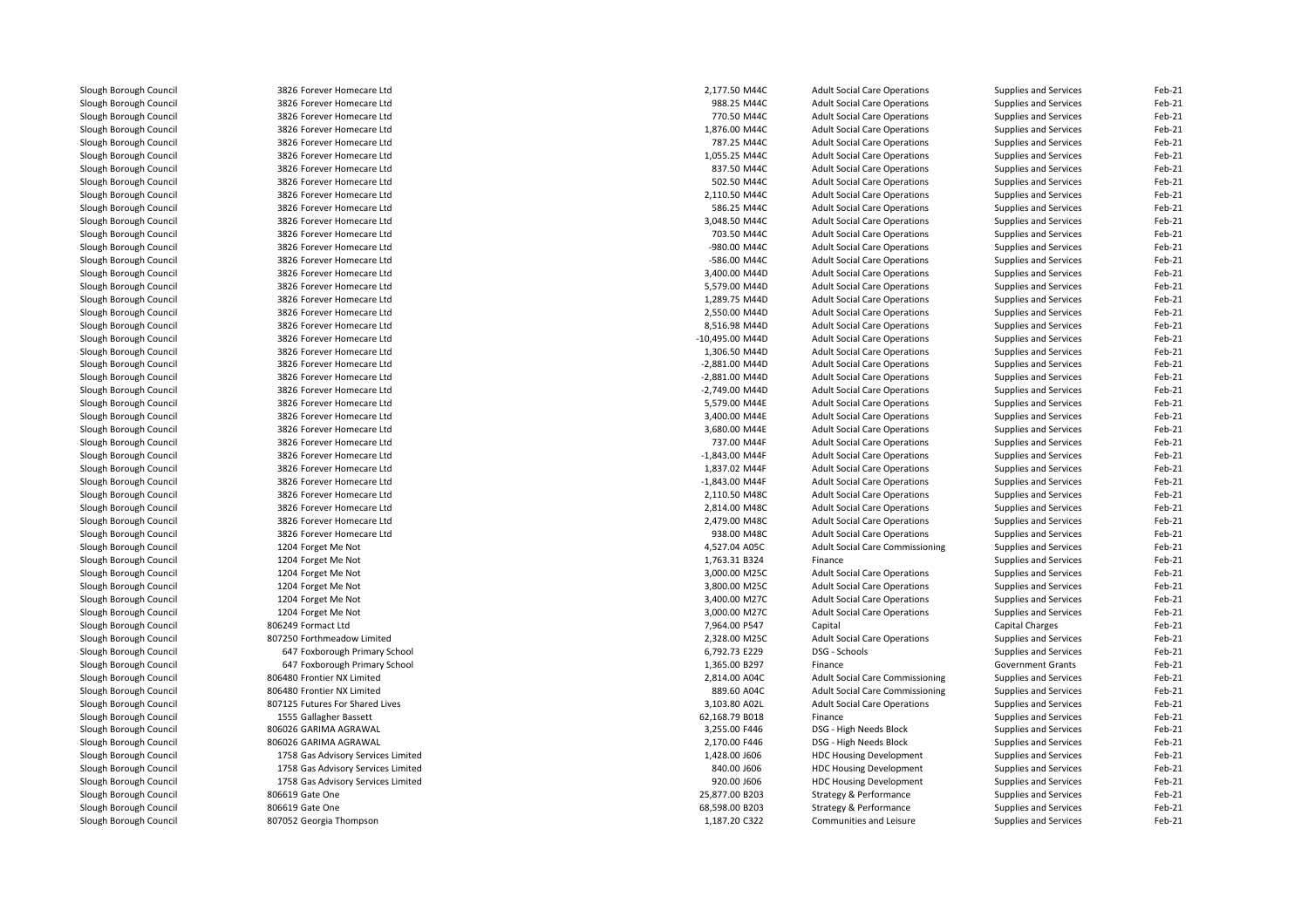| Slough Borough Council | 652 Godolphin Infant School                         | 11,955.34 E289  | DSG - Schools                          | Supplies and Services | Feb-21 |
|------------------------|-----------------------------------------------------|-----------------|----------------------------------------|-----------------------|--------|
| Slough Borough Council | 807340 Goldcrest Care Services                      | 3,636.82 B324   | Finance                                | Supplies and Services | Feb-21 |
| Slough Borough Council | 2830 Golden Rose Comm Care Ltd                      | 2,865.37 B324   | Finance                                | Supplies and Services | Feb-21 |
| Slough Borough Council | 2830 Golden Rose Comm Care Ltd                      | 1,539.00 M44C   | <b>Adult Social Care Operations</b>    | Supplies and Services | Feb-21 |
| Slough Borough Council | 2830 Golden Rose Comm Care Ltd                      | 2,394.00 M44C   | <b>Adult Social Care Operations</b>    | Supplies and Services | Feb-21 |
| Slough Borough Council | 2830 Golden Rose Comm Care Ltd                      | 665.00 M44C     | <b>Adult Social Care Operations</b>    | Supplies and Services | Feb-21 |
| Slough Borough Council | 2830 Golden Rose Comm Care Ltd                      | 2,394.00 M44C   | <b>Adult Social Care Operations</b>    | Supplies and Services | Feb-21 |
| Slough Borough Council | 2830 Golden Rose Comm Care Ltd                      | 665.00 M44C     | <b>Adult Social Care Operations</b>    | Supplies and Services | Feb-21 |
| Slough Borough Council | 2830 Golden Rose Comm Care Ltd                      | 2,527.00 M44C   | <b>Adult Social Care Operations</b>    | Supplies and Services | Feb-21 |
| Slough Borough Council | 2830 Golden Rose Comm Care Ltd                      | 2,812.00 M44C   | <b>Adult Social Care Operations</b>    | Supplies and Services | Feb-21 |
| Slough Borough Council | 2830 Golden Rose Comm Care Ltd                      | 2,128.00 M44C   | <b>Adult Social Care Operations</b>    | Supplies and Services | Feb-21 |
| Slough Borough Council | 2830 Golden Rose Comm Care Ltd                      | 1,149.50 M44C   | <b>Adult Social Care Operations</b>    | Supplies and Services | Feb-21 |
| Slough Borough Council | 2830 Golden Rose Comm Care Ltd                      | 2,394.00 M44C   | <b>Adult Social Care Operations</b>    | Supplies and Services | Feb-21 |
| Slough Borough Council | 2830 Golden Rose Comm Care Ltd                      | 2,394.00 M44C   | <b>Adult Social Care Operations</b>    | Supplies and Services | Feb-21 |
| Slough Borough Council | 2830 Golden Rose Comm Care Ltd                      | 1,064.00 M44C   | <b>Adult Social Care Operations</b>    | Supplies and Services | Feb-21 |
| Slough Borough Council | 2830 Golden Rose Comm Care Ltd                      | 2,394.00 M44C   | <b>Adult Social Care Operations</b>    | Supplies and Services | Feb-21 |
| Slough Borough Council | 2830 Golden Rose Comm Care Ltd                      | 2,270.50 M44C   | <b>Adult Social Care Operations</b>    | Supplies and Services | Feb-21 |
| Slough Borough Council | 2830 Golden Rose Comm Care Ltd                      | 2,394.00 M44C   | <b>Adult Social Care Operations</b>    | Supplies and Services | Feb-21 |
| Slough Borough Council | 2830 Golden Rose Comm Care Ltd                      | 2,394.00 M44C   | <b>Adult Social Care Operations</b>    | Supplies and Services | Feb-21 |
| Slough Borough Council | 2830 Golden Rose Comm Care Ltd                      | 641.25 M44C     | <b>Adult Social Care Operations</b>    | Supplies and Services | Feb-21 |
| Slough Borough Council | 2830 Golden Rose Comm Care Ltd                      | 1,064.00 M44C   | <b>Adult Social Care Operations</b>    | Supplies and Services | Feb-21 |
| Slough Borough Council | 2830 Golden Rose Comm Care Ltd                      | 1,064.00 M44C   | <b>Adult Social Care Operations</b>    | Supplies and Services | Feb-21 |
| Slough Borough Council | 2830 Golden Rose Comm Care Ltd                      | 1,596.00 M44D   | <b>Adult Social Care Operations</b>    | Supplies and Services | Feb-21 |
| Slough Borough Council | 2830 Golden Rose Comm Care Ltd                      | 2,550.75 M44D   | <b>Adult Social Care Operations</b>    | Supplies and Services | Feb-21 |
| Slough Borough Council | 2830 Golden Rose Comm Care Ltd                      | 2,166.00 M44D   | <b>Adult Social Care Operations</b>    | Supplies and Services | Feb-21 |
| Slough Borough Council | 2830 Golden Rose Comm Care Ltd                      | 2,736.00 M44D   | <b>Adult Social Care Operations</b>    | Supplies and Services | Feb-21 |
| Slough Borough Council | 2830 Golden Rose Comm Care Ltd                      | 2,194.50 M44D   | <b>Adult Social Care Operations</b>    | Supplies and Services | Feb-21 |
| Slough Borough Council | 2830 Golden Rose Comm Care Ltd                      | 665.00 M44D     | <b>Adult Social Care Operations</b>    | Supplies and Services | Feb-21 |
|                        |                                                     | 1,795.50 M44D   |                                        |                       | Feb-21 |
| Slough Borough Council | 2830 Golden Rose Comm Care Ltd                      |                 | <b>Adult Social Care Operations</b>    | Supplies and Services |        |
| Slough Borough Council | 2830 Golden Rose Comm Care Ltd                      | 532.00 M44F     | <b>Adult Social Care Operations</b>    | Supplies and Services | Feb-21 |
| Slough Borough Council | 2830 Golden Rose Comm Care Ltd                      | 2,128.00 M44F   | <b>Adult Social Care Operations</b>    | Supplies and Services | Feb-21 |
| Slough Borough Council | 2830 Golden Rose Comm Care Ltd                      | 3,192.00 M45C   | <b>Adult Social Care Operations</b>    | Supplies and Services | Feb-21 |
| Slough Borough Council | 2830 Golden Rose Comm Care Ltd                      | 2,470.00 M48C   | <b>Adult Social Care Operations</b>    | Supplies and Services | Feb-21 |
| Slough Borough Council | 2830 Golden Rose Comm Care Ltd                      | 2,850.00 M48C   | <b>Adult Social Care Operations</b>    | Supplies and Services | Feb-21 |
| Slough Borough Council | 2830 Golden Rose Comm Care Ltd                      | 8,700.00 A06C   | <b>Adult Social Care Commissioning</b> | Supplies and Services | Feb-21 |
| Slough Borough Council | 805693 Gowrings Mobility Group LTD                  | 855.00 M50A     | Major Infrastructure Projects          | Transport             | Feb-21 |
| Slough Borough Council | 805186 Grafton Merchanting GB Ltd                   | 606.46 D880     | Direct Service Organisation (DSO)      | Supplies and Services | Feb-21 |
| Slough Borough Council | 805186 Grafton Merchanting GB Ltd                   | 14,160.72 D880  | Direct Service Organisation (DSO)      | Supplies and Services | Feb-21 |
| Slough Borough Council | 803296 Grant Thornton UK LLP                        | 223,002.00 B007 | Finance                                | Supplies and Services | Feb-21 |
| Slough Borough Council | 805191 Graphiti Art Ltd                             | 920.00 D880     | Direct Service Organisation (DSO)      | Supplies and Services | Feb-21 |
| Slough Borough Council | 805191 Graphiti Art Ltd                             | 1,616.00 D880   | Direct Service Organisation (DSO)      | Supplies and Services | Feb-21 |
| Slough Borough Council | 805191 Graphiti Art Ltd                             | 2,702.00 D880   | Direct Service Organisation (DSO)      | Supplies and Services | Feb-21 |
| Slough Borough Council | 805191 Graphiti Art Ltd                             | 720.00 P220     | Capital                                | Capital Charges       | Feb-21 |
| Slough Borough Council | 805191 Graphiti Art Ltd                             | 600.00 P220     | Capital                                | Capital Charges       | Feb-21 |
| Slough Borough Council | 807255 Green Corridor                               | 8,797.00 F558   | DSG - High Needs Block                 | Supplies and Services | Feb-21 |
| Slough Borough Council | 807255 Green Corridor                               | 17,296.58 F558  | DSG - High Needs Block                 | Supplies and Services | Feb-21 |
| Slough Borough Council | 804577 Green Monarch ZC2016 c/o Savills(UK) Limited | 2,000.00 B417   | <b>Economic Development</b>            | Premises              | Feb-21 |
| Slough Borough Council | 804577 Green Monarch ZC2016 c/o Savills(UK) Limited | 2,000.00 B417   | Economic Development                   | Premises              | Feb-21 |
| Slough Borough Council | 804577 Green Monarch ZC2016 c/o Savills(UK) Limited | 2,000.00 B417   | <b>Economic Development</b>            | Premises              | Feb-21 |
| Slough Borough Council | 804577 Green Monarch ZC2016 c/o Savills(UK) Limited | 3,583.33 H205   | Housing (People) Services              | Premises              | Feb-21 |
| Slough Borough Council | 807387 Grey Matter Learning Limited                 | 1,875.00 B409   | People                                 | Supplies and Services | Feb-21 |
| Slough Borough Council | 805069 Grove Academy                                | 4,333.33 E299   | DSG - Schools                          | Supplies and Services | Feb-21 |
| Slough Borough Council | 804447 Grundon Waste Management Limited             | 420,056.11 D342 | Direct Service Organisation (DSO)      | Supplies and Services | Feb-21 |
| Slough Borough Council | 804447 Grundon Waste Management Limited             | 1,217.00 D342   | Direct Service Organisation (DSO)      | Supplies and Services | Feb-21 |
| Slough Borough Council | 3228 H Plus Care Ltd                                | 3,776.00 M15F   | <b>Adult Social Care Operations</b>    | Supplies and Services | Feb-21 |
| Slough Borough Council | 3228 H Plus Care Ltd                                | -809.14 M17C    | <b>Adult Social Care Operations</b>    | Supplies and Services | Feb-21 |
| Slough Borough Council | 3228 H Plus Care Ltd                                | 3,776.00 M17C   | <b>Adult Social Care Operations</b>    | Supplies and Services | Feb-21 |
|                        |                                                     |                 |                                        |                       |        |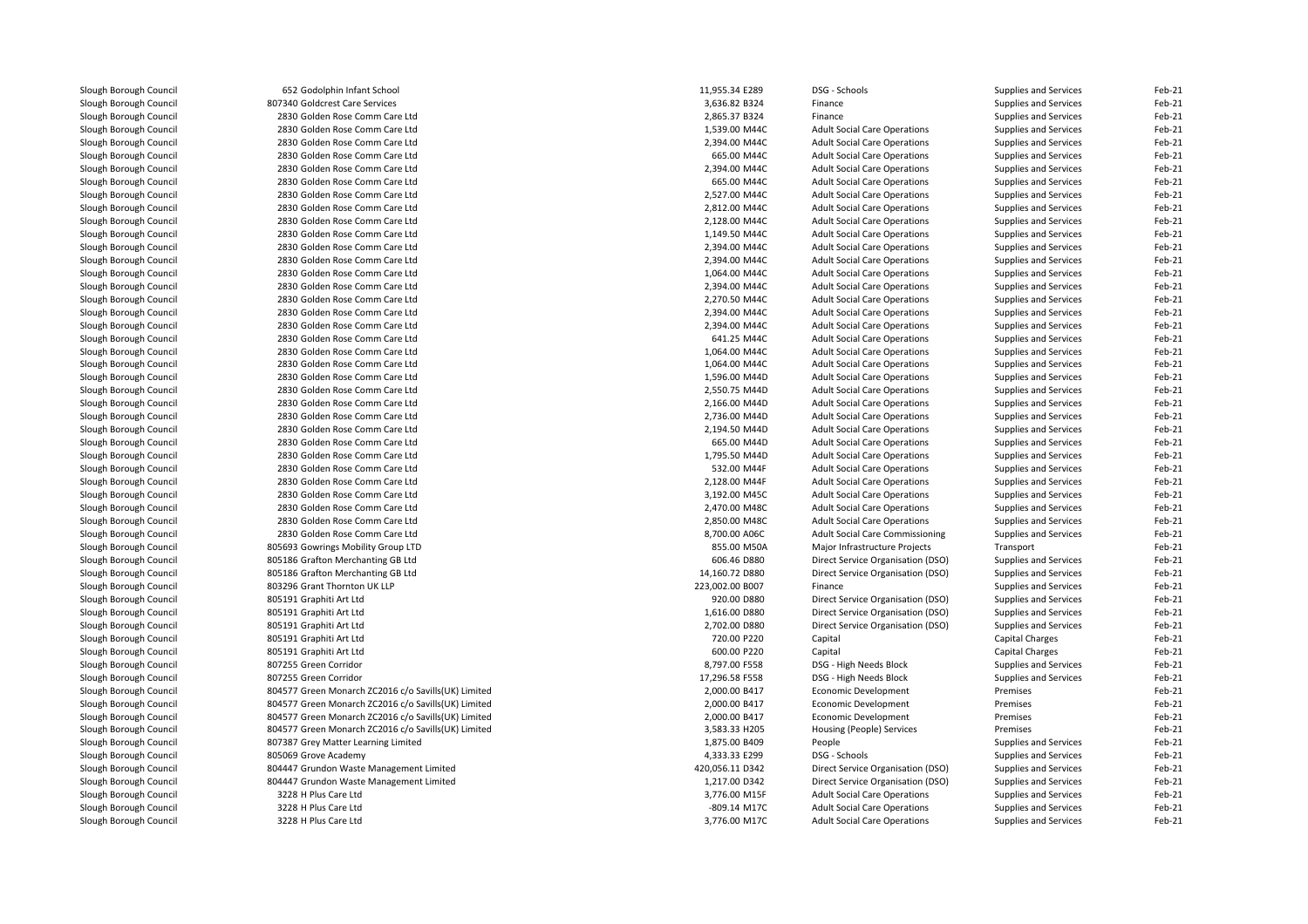| Slough Borough Council | 3228 H Plus Care Ltd                                   | 3,776.00 M18C                  | <b>Adult Social Care Operations</b>    | Supplies and Services        | Feb-21             |
|------------------------|--------------------------------------------------------|--------------------------------|----------------------------------------|------------------------------|--------------------|
| Slough Borough Council | 3228 H Plus Care Ltd                                   | 11,840.00 M26E                 | <b>Adult Social Care Operations</b>    | Supplies and Services        | Feb-21             |
| Slough Borough Council | 806681 Hako Machines Ltd                               | 597.42 D620                    | Direct Service Organisation (DSO)      | Supplies and Services        | Feb-21             |
| Slough Borough Council | 1465 HAS Technology Limited                            | 1,974.73 M44C                  | <b>Adult Social Care Operations</b>    | Supplies and Services        | Feb-21             |
| Slough Borough Council | 1465 HAS Technology Limited                            | 567.15 A02F                    | Adult Social Care Commissioning        | Supplies and Services        | Feb-21             |
| Slough Borough Council | 1465 HAS Technology Limited                            | 783.42 A07R                    | <b>Adult Social Care Operations</b>    | Supplies and Services        | Feb-21             |
| Slough Borough Council | 804986 Havencare Ltd                                   | 1,279.50 M26E                  | <b>Adult Social Care Operations</b>    | Supplies and Services        | Feb-21             |
| Slough Borough Council | 804986 Havencare Ltd                                   | 1,279.50 M26E                  | <b>Adult Social Care Operations</b>    | Supplies and Services        | Feb-21             |
| Slough Borough Council | 804986 Havencare Ltd                                   | 1,279.50 M26E                  | <b>Adult Social Care Operations</b>    | Supplies and Services        | Feb-21             |
| Slough Borough Council | 804986 Havencare Ltd                                   | 1,279.50 M26E                  | <b>Adult Social Care Operations</b>    | Supplies and Services        | Feb-21             |
| Slough Borough Council | 1381 Haybrook College                                  | 600.00 F417                    | DSG - High Needs Block                 | Supplies and Services        | Feb-21             |
| Slough Borough Council | 1381 Haybrook College                                  | 122,677.31 E809                | DSG - High Needs Block                 | Supplies and Services        | Feb-21             |
| Slough Borough Council | 3784 Haybrook College Pru                              | 54,200.00 E809                 | DSG - High Needs Block                 | Supplies and Services        | Feb-21             |
| Slough Borough Council | 803753 Healthcare Homes                                | 2,552.00 M15D                  | <b>Adult Social Care Operations</b>    | Supplies and Services        | Feb-21             |
| Slough Borough Council | 803753 Healthcare Homes                                | 2,800.00 M27C                  | <b>Adult Social Care Operations</b>    | Supplies and Services        | Feb-21             |
| Slough Borough Council | 807682 Help and Care                                   | 16,109.74 A02C                 | <b>Adult Social Care Commissioning</b> | Supplies and Services        | Feb-21             |
| Slough Borough Council | 807682 Help and Care                                   | 16,109.74 A02C                 | <b>Adult Social Care Commissioning</b> | Supplies and Services        | Feb-21             |
| Slough Borough Council | 1686 Herald Chase                                      | 945.00 J150                    | Housing Revenue Account                | Supplies and Services        | Feb-21             |
|                        | 1686 Herald Chase                                      |                                |                                        |                              |                    |
| Slough Borough Council |                                                        | 7,869.44 K059<br>6,978.70 J028 | <b>Customer and Communications</b>     | Supplies and Services        | Feb-21<br>$Feb-21$ |
| Slough Borough Council | 1686 Herald Chase                                      |                                | Housing Revenue Account                | Supplies and Services        |                    |
| Slough Borough Council | 1686 Herald Chase                                      | 9,872.00 B252                  | <b>Customer and Communications</b>     | Supplies and Services        | Feb-21             |
| Slough Borough Council | 803447 Herewards House Residential Home                | 2,600.00 M27C                  | <b>Adult Social Care Operations</b>    | Supplies and Services        | Feb-21             |
| Slough Borough Council | 3387 Herschel Grammar School                           | 1,250.00 E309                  | DSG - Schools                          | <b>Supplies and Services</b> | Feb-21             |
| Slough Borough Council | 805818 Hestia Housing & Support                        | 58,273.25 H254                 | <b>Regulatory Services</b>             | Supplies and Services        | Feb-21             |
| Slough Borough Council | 3250 Hodge Hill Grange H C One Ltd                     | 2,380.00 M15D                  | <b>Adult Social Care Operations</b>    | Supplies and Services        | Feb-21             |
| Slough Borough Council | 850 Holy Family Catholic Primary School                | 900.00 F200                    | Schools                                | <b>Agency Staff</b>          | Feb-21             |
| Slough Borough Council | 850 Holy Family Catholic Primary School                | 174,808.30 E259                | DSG - Schools                          | Supplies and Services        | Feb-21             |
| Slough Borough Council | 807737 Homelink Healthcare Limited                     | 3,020.76 A05C                  | Adult Social Care Commissioning        | Supplies and Services        | Feb-21             |
| Slough Borough Council | 807737 Homelink Healthcare Limited                     | 4,408.26 B324                  | Finance                                | Supplies and Services        | Feb-21             |
| Slough Borough Council | 807697 Huntercombe Hospital Maidenhead                 | 2,040.00 F447                  | DSG - High Needs Block                 | Supplies and Services        | Feb-21             |
| Slough Borough Council | 807697 Huntercombe Hospital Maidenhead                 | 850.00 F447                    | DSG - High Needs Block                 | Supplies and Services        | Feb-21             |
| Slough Borough Council | 807697 Huntercombe Hospital Maidenhead                 | 1,700.00 F447                  | DSG - High Needs Block                 | Supplies and Services        | Feb-21             |
| Slough Borough Council | 807697 Huntercombe Hospital Maidenhead                 | 1,700.00 F447                  | DSG - High Needs Block                 | Supplies and Services        | Feb-21             |
| Slough Borough Council | 2983 Idox Software Ltd                                 | 12,762.00 A03D                 | <b>Adult Social Care Operations</b>    | Supplies and Services        | Feb-21             |
| Slough Borough Council | 803037 Idox Software Ltd                               | 9,611.94 B282                  | Digital and Strategic IT               | Supplies and Services        | Feb-21             |
| Slough Borough Council | 803037 Idox Software Ltd                               | 816.36 B282                    | Digital and Strategic IT               | Supplies and Services        | Feb-21             |
| Slough Borough Council | 2917 Imperial Coaches Ltd                              | 4,200.00 F123                  | Schools                                | Supplies and Services        | Feb-21             |
| Slough Borough Council | 351 Imperial Polythene Products Ltd                    | 1,715.00 D750                  | Direct Service Organisation (DSO)      | Supplies and Services        | Feb-21             |
| Slough Borough Council | 807666 Independence Home and Domicilary Care           | 2,940.66 M44F                  | <b>Adult Social Care Operations</b>    | Supplies and Services        | Feb-21             |
| Slough Borough Council | 807666 Independence Home and Domicilary Care           | 2,455.20 M44F                  | <b>Adult Social Care Operations</b>    | Supplies and Services        | Feb-21             |
| Slough Borough Council | 807666 Independence Home and Domicilary Care           | 2,537.04 M44F                  | <b>Adult Social Care Operations</b>    | Supplies and Services        | Feb-21             |
| Slough Borough Council | 807666 Independence Home and Domicilary Care           | 2,940.66 M44F                  | <b>Adult Social Care Operations</b>    | Supplies and Services        | Feb-21             |
| Slough Borough Council | 807666 Independence Home and Domicilary Care           | 2,537.04 M44F                  | <b>Adult Social Care Operations</b>    | Supplies and Services        | Feb-21             |
| Slough Borough Council | 807666 Independence Home and Domicilary Care           | 3,381.17 M44F                  | <b>Adult Social Care Operations</b>    | Supplies and Services        | Feb-21             |
| Slough Borough Council | 3570 Independent Supported Living And Disabilities Ltd | 1,641.69 A05C                  | <b>Adult Social Care Commissioning</b> | Supplies and Services        | Feb-21             |
| Slough Borough Council | 3570 Independent Supported Living And Disabilities Ltd | 3,195.99 B324                  | Finance                                | Supplies and Services        | Feb-21             |
| Slough Borough Council | 3570 Independent Supported Living And Disabilities Ltd | 3,000.28 M42E                  | <b>Adult Social Care Operations</b>    | Supplies and Services        | Feb-21             |
| Slough Borough Council | 3570 Independent Supported Living And Disabilities Ltd | 3,044.16 M44D                  | <b>Adult Social Care Operations</b>    | Supplies and Services        | Feb-21             |
|                        |                                                        | 3,044.16 M44D                  | <b>Adult Social Care Operations</b>    |                              | Feb-21             |
| Slough Borough Council | 3570 Independent Supported Living And Disabilities Ltd | 4,212.00 M44E                  |                                        | Supplies and Services        | Feb-21             |
| Slough Borough Council | 3570 Independent Supported Living And Disabilities Ltd |                                | <b>Adult Social Care Operations</b>    | Supplies and Services        |                    |
| Slough Borough Council | 3570 Independent Supported Living And Disabilities Ltd | 1,049.72 M44E                  | <b>Adult Social Care Operations</b>    | Supplies and Services        | Feb-21             |
| Slough Borough Council | 3570 Independent Supported Living And Disabilities Ltd | 1,440.00 M44E                  | <b>Adult Social Care Operations</b>    | Supplies and Services        | Feb-21             |
| Slough Borough Council | 3570 Independent Supported Living And Disabilities Ltd | 3,570.00 M44E                  | <b>Adult Social Care Operations</b>    | Supplies and Services        | Feb-21             |
| Slough Borough Council | 3570 Independent Supported Living And Disabilities Ltd | 2,608.00 M44F                  | <b>Adult Social Care Operations</b>    | Supplies and Services        | Feb-21             |
| Slough Borough Council | 3570 Independent Supported Living And Disabilities Ltd | 2,608.00 M44F                  | <b>Adult Social Care Operations</b>    | Supplies and Services        | Feb-21             |
| Slough Borough Council | 3570 Independent Supported Living And Disabilities Ltd | 2,608.00 M44F                  | <b>Adult Social Care Operations</b>    | Supplies and Services        | Feb-21             |
| Slough Borough Council | 803651 Insight Direct (UK) Ltd                         | 76,525.81 B282                 | Digital and Strategic IT               | Supplies and Services        | Feb-21             |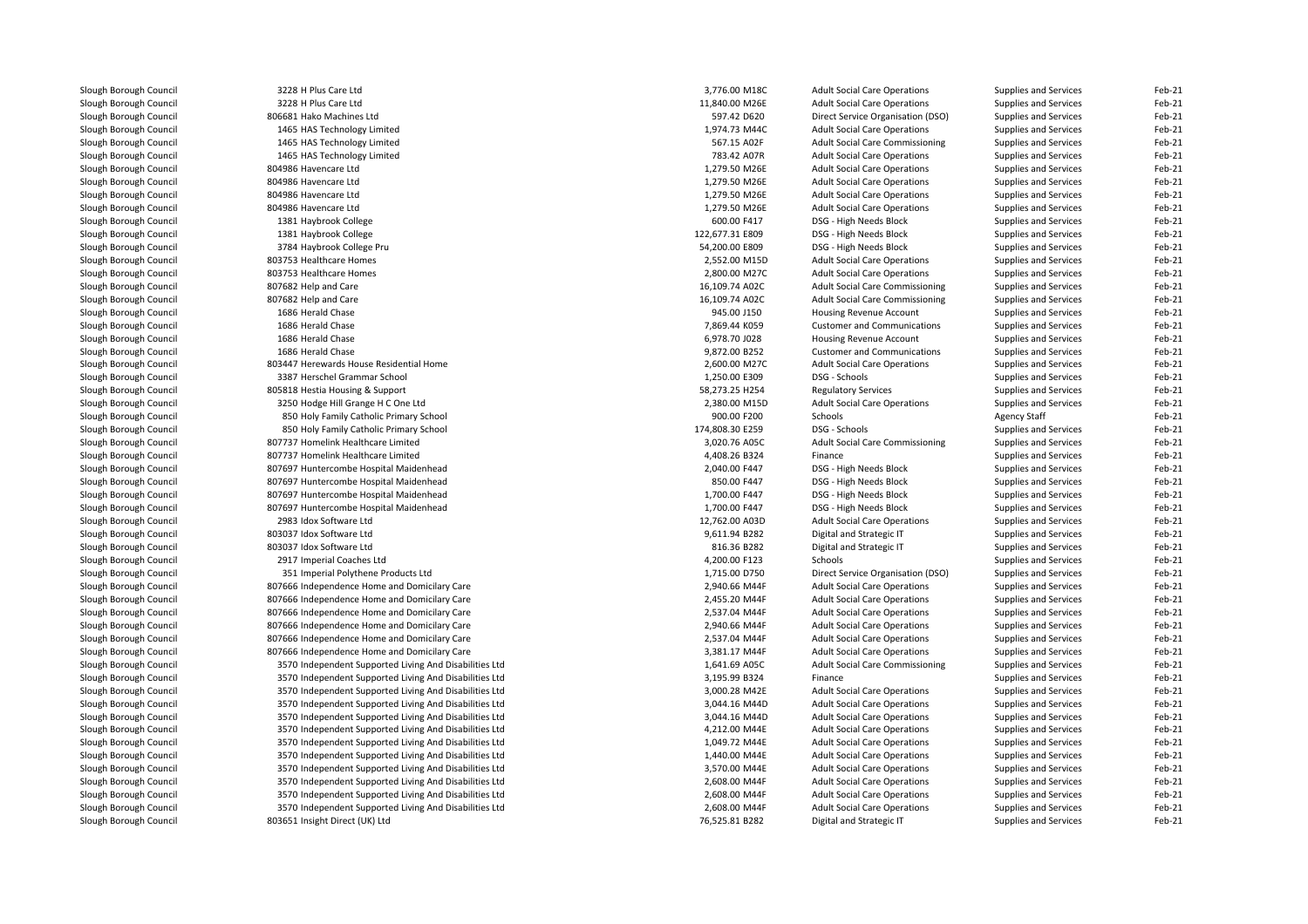| Slough Borough Council | 803651 Insight Direct (UK) Ltd                  | 562.30 H219    | Neighbourhood Services                 | Supplies and Services    | Feb-21           |
|------------------------|-------------------------------------------------|----------------|----------------------------------------|--------------------------|------------------|
| Slough Borough Council | 803651 Insight Direct (UK) Ltd                  | 2,249.20 H219  | Neighbourhood Services                 | Supplies and Services    | Feb-21           |
| Slough Borough Council | 803651 Insight Direct (UK) Ltd                  | 1,686.90 H219  | Neighbourhood Services                 | Supplies and Services    | Feb-21           |
| Slough Borough Council | 803651 Insight Direct (UK) Ltd                  | 21,442.72 P084 | Capital                                | <b>Capital Charges</b>   | Feb-21           |
| Slough Borough Council | 803651 Insight Direct (UK) Ltd                  | 905.45 P084    | Capital                                | Capital Charges          | Feb-21           |
| Slough Borough Council | 803651 Insight Direct (UK) Ltd                  | 12,979.48 P084 | Capital                                | Capital Charges          | Feb-21           |
| Slough Borough Council | 3172 Intelligent Transport Services             | 3,700.00 P192  | Capital                                | <b>Capital Charges</b>   | Feb-21           |
| Slough Borough Council | 3172 Intelligent Transport Services             | 650.00 P192    | Capital                                | Capital Charges          | Feb-21           |
| Slough Borough Council | 3172 Intelligent Transport Services             | 1,800.00 P192  | Capital                                | <b>Capital Charges</b>   | Feb-21           |
| Slough Borough Council | 3172 Intelligent Transport Services             | 14,150.00 P192 | Capital                                | <b>Capital Charges</b>   | Feb-21           |
| Slough Borough Council | 3172 Intelligent Transport Services             | 600.00 P192    | Capital                                | Capital Charges          | Feb-21           |
| Slough Borough Council | 3172 Intelligent Transport Services             | 2,800.00 P192  | Capital                                | Capital Charges          | Feb-21           |
| Slough Borough Council | 3172 Intelligent Transport Services             | 4,450.00 P192  | Capital                                | <b>Capital Charges</b>   | Feb-21           |
| Slough Borough Council | 3172 Intelligent Transport Services             | 2,400.00 P192  | Capital                                | Capital Charges          | Feb-21           |
| Slough Borough Council | 3172 Intelligent Transport Services             | 9,450.00 P192  | Capital                                | Capital Charges          | Feb-21           |
| Slough Borough Council | 3172 Intelligent Transport Services             | 3,600.00 P192  | Capital                                | Capital Charges          | Feb-21           |
| Slough Borough Council | 3172 Intelligent Transport Services             | 600.00 P192    | Capital                                | Capital Charges          | Feb-21           |
| Slough Borough Council | 3172 Intelligent Transport Services             | 4,450.00 P192  | Capital                                | Capital Charges          | Feb-21           |
| Slough Borough Council | 3172 Intelligent Transport Services             | 3,700.00 P192  | Capital                                | <b>Capital Charges</b>   | Feb-21           |
| Slough Borough Council | 3172 Intelligent Transport Services             | 2,050.00 P192  | Capital                                | Capital Charges          | Feb-21           |
| Slough Borough Council | 3172 Intelligent Transport Services             | 2,200.00 P192  | Capital                                | Capital Charges          | Feb-21           |
| Slough Borough Council | 3172 Intelligent Transport Services             | 2,500.00 P192  | Capital                                | Capital Charges          | Feb-21           |
| Slough Borough Council | 3172 Intelligent Transport Services             | 6,000.00 P192  | Capital                                | Capital Charges          | Feb-21           |
| Slough Borough Council | 3172 Intelligent Transport Services             | 1,000.00 P192  | Capital                                | Capital Charges          | Feb-21           |
| Slough Borough Council | 3172 Intelligent Transport Services             | 2,550.00 P192  | Capital                                | <b>Capital Charges</b>   | Feb-21           |
| Slough Borough Council | 3172 Intelligent Transport Services             | 4,700.00 D508  | Major Infrastructure Projects          | Supplies and Services    | Feb-21           |
| Slough Borough Council | 807054 Internal Systems Ltd                     | 17,573.93 B282 | Digital and Strategic IT               | Supplies and Services    | Feb-21           |
| Slough Borough Council | 3500 Iqra Slough Islamic Primary School         | 84,288.22 E489 | DSG - Schools                          | Supplies and Services    | Feb-21           |
|                        |                                                 | 9,275.38 F909  |                                        |                          |                  |
| Slough Borough Council | 2919 Islamic Shakhsiyah Foundation              |                | DSG - Early Years                      | Supplies and Services    | Feb-21<br>Feb-21 |
| Slough Borough Council | 807306 Ivel Valley School                       | 11,104.00 F551 | DSG - High Needs Block                 | Supplies and Services    |                  |
| Slough Borough Council | 807346 Jacaranda                                | 4,379.00 M44F  | <b>Adult Social Care Operations</b>    | Supplies and Services    | Feb-21           |
| Slough Borough Council | 753 Jack In The Box Day Nursery                 | 9,492.83 F909  | DSG - Early Years                      | Supplies and Services    | Feb-21           |
| Slough Borough Council | 804497 James Button & Co Solicitors             | 2,219.00 D316  | <b>Regulatory Services</b>             | Supplies and Services    | Feb-21           |
| Slough Borough Council | 733 James Elliman School                        | 17,907.69 E319 | DSG - Schools                          | Supplies and Services    | Feb-21           |
| Slough Borough Council | 1970 James Elliman Academy                      | 4,959.40 B187  | <b>Building Management</b>             | Supplies and Services    | Feb-21           |
| Slough Borough Council | 1970 James Elliman Academy                      | 1,695.00 B297  | Finance                                | <b>Government Grants</b> | Feb-21           |
| Slough Borough Council | 803559 JCS Online Resources Ltd                 | 882.10 C104    | Communities and Leisure                | Supplies and Services    | Feb-21           |
| Slough Borough Council | 805226 JD Surfacing & Civil Engineering Limited | 12,712.20 D880 | Direct Service Organisation (DSO)      | Supplies and Services    | Feb-21           |
| Slough Borough Council | 805226 JD Surfacing & Civil Engineering Limited | 1,855.00 D880  | Direct Service Organisation (DSO)      | Supplies and Services    | Feb-21           |
| Slough Borough Council | 805226 JD Surfacing & Civil Engineering Limited | 2,304.00 D880  | Direct Service Organisation (DSO)      | Supplies and Services    | Feb-21           |
| Slough Borough Council | 805226 JD Surfacing & Civil Engineering Limited | 9,764.10 D880  | Direct Service Organisation (DSO)      | Supplies and Services    | Feb-21           |
| Slough Borough Council | 805226 JD Surfacing & Civil Engineering Limited | 2,880.00 D880  | Direct Service Organisation (DSO)      | Supplies and Services    | Feb-21           |
| Slough Borough Council | 805226 JD Surfacing & Civil Engineering Limited | 2,475.00 D880  | Direct Service Organisation (DSO)      | Supplies and Services    | Feb-21           |
| Slough Borough Council | 805226 JD Surfacing & Civil Engineering Limited | 2,800.00 D880  | Direct Service Organisation (DSO)      | Supplies and Services    | Feb-21           |
| Slough Borough Council | 805226 JD Surfacing & Civil Engineering Limited | 2,580.00 D880  | Direct Service Organisation (DSO)      | Supplies and Services    | Feb-21           |
| Slough Borough Council | 804698 Jenny Hooper SEN Consulting Ltd          | 7,000.00 F500  | Inclusion                              | Supplies and Services    | Feb-21           |
| Slough Borough Council | 807308 JLA Total Care Ltd                       | 649.66 H205    | Housing (People) Services              | Supplies and Services    | Feb-21           |
| Slough Borough Council | 1835 Jlt Speciality Limited                     | 2,886.52 B018  | Finance                                | Supplies and Services    | Feb-21           |
| Slough Borough Council | 1835 Jlt Speciality Limited                     | 15,291.24 B018 | Finance                                | Supplies and Services    | Feb-21           |
| Slough Borough Council | 1592 Jmw Systems Limited                        | 2,000.00 D509  | Major Infrastructure Projects          | Supplies and Services    | Feb-21           |
| Slough Borough Council | 1592 Jmw Systems Limited                        | 5,000.00 D508  | Major Infrastructure Projects          | Supplies and Services    | Feb-21           |
| Slough Borough Council | 196 Joes Folly                                  | 1,388.00 H253  | Neighbourhood Services                 | Supplies and Services    | Feb-21           |
| Slough Borough Council | 196 Joes Folly                                  | 1,122.00 H253  | Neighbourhood Services                 | Supplies and Services    | Feb-21           |
| Slough Borough Council | 196 Joes Folly                                  | 1,653.75 H253  | Neighbourhood Services                 | Supplies and Services    | Feb-21           |
| Slough Borough Council | 298 John Ross Pharmacy                          | 504.34 A04C    | <b>Adult Social Care Commissioning</b> | Supplies and Services    | Feb-21           |
| Slough Borough Council | 2200 Joshua Pilmore                             | 505.00 C322    | Communities and Leisure                | Supplies and Services    | Feb-21           |
| Slough Borough Council | 807339 Joymac Care Ltd                          | 771.45 B324    | Finance                                | Supplies and Services    | Feb-21           |
|                        |                                                 |                |                                        |                          |                  |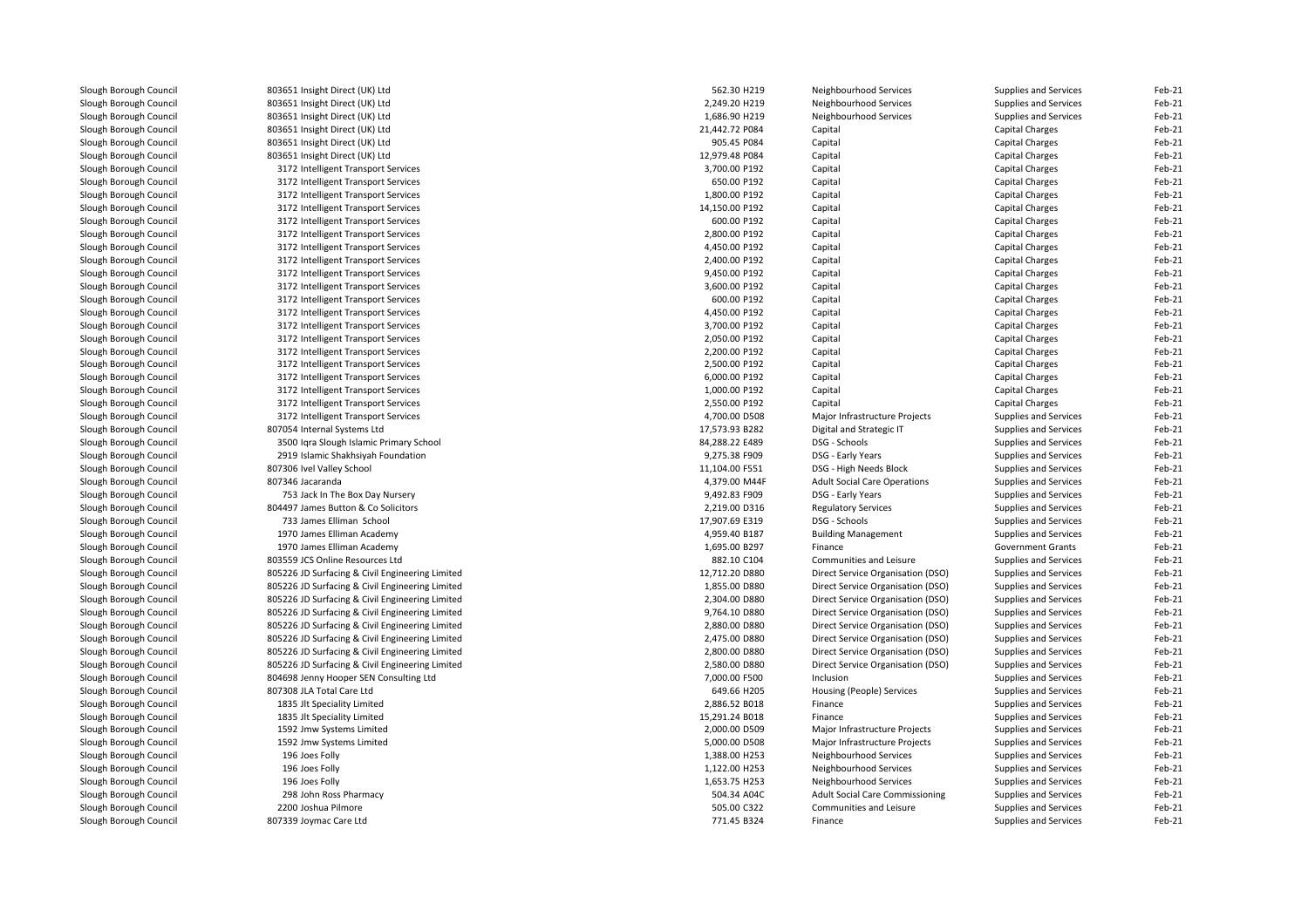| Slough Borough Council | 803815 Kathys Childcare                                | 2,175.41 F909  | DSG - Early Years                   | Supplies and Services                          | Feb-21   |
|------------------------|--------------------------------------------------------|----------------|-------------------------------------|------------------------------------------------|----------|
| Slough Borough Council | 2620 Kcare Nursing Agency Ltd                          | 1,322.48 B324  | Finance                             | Supplies and Services                          | Feb-21   |
| Slough Borough Council | 2620 Kcare Nursing Agency Ltd                          | 2,975.76 M44C  | <b>Adult Social Care Operations</b> | Supplies and Services                          | Feb-21   |
| Slough Borough Council | 2620 Kcare Nursing Agency Ltd                          | 2,588.47 M44C  | <b>Adult Social Care Operations</b> | Supplies and Services                          | Feb-21   |
| Slough Borough Council | 2620 Kcare Nursing Agency Ltd                          | 1,203.29 M44D  | <b>Adult Social Care Operations</b> | Supplies and Services                          | Feb-21   |
| Slough Borough Council | 2620 Kcare Nursing Agency Ltd                          | 797.42 M44D    | <b>Adult Social Care Operations</b> | Supplies and Services                          | Feb-21   |
| Slough Borough Council | 2620 Kcare Nursing Agency Ltd                          | 2,760.13 M48C  | <b>Adult Social Care Operations</b> | Supplies and Services                          | Feb-21   |
| Slough Borough Council | 804887 KCare Nursing Agency Ltd Supported House Living | 2,926.00 M42F  | <b>Adult Social Care Operations</b> | Supplies and Services                          | Feb-21   |
| Slough Borough Council | 804887 KCare Nursing Agency Ltd Supported House Living | 2,493.50 M44F  | <b>Adult Social Care Operations</b> | Supplies and Services                          | Feb-21   |
| Slough Borough Council | 804875 Kennel Lane School                              | 8,146.00 F551  | DSG - High Needs Block              | Supplies and Services                          | Feb-21   |
| Slough Borough Council | 804875 Kennel Lane School                              | 7,752.00 F551  | DSG - High Needs Block              | Supplies and Services                          | Feb-21   |
| Slough Borough Council | 804875 Kennel Lane School                              | 9,592.00 F551  | DSG - High Needs Block              | Supplies and Services                          | Feb-21   |
| Slough Borough Council | 1996 Keysoft Solutions Limited                         | 2,493.75 B071  | <b>Regeneration Delivery</b>        | Supplies and Services                          | Feb-21   |
| Slough Borough Council | 807742 Khalsa Primary School                           | 5,871.03 E529  | DSG - Schools                       | Supplies and Services                          | Feb-21   |
| Slough Borough Council | 803916 Kharis Solutions                                | 3,526.61 B324  | Finance                             | Supplies and Services                          | Feb-21   |
| Slough Borough Council | 803916 Kharis Solutions                                | 668.25 M44C    | <b>Adult Social Care Operations</b> | Supplies and Services                          | Feb-21   |
| Slough Borough Council | 803916 Kharis Solutions                                | 1,798.50 M44C  | <b>Adult Social Care Operations</b> | Supplies and Services                          | Feb-21   |
| Slough Borough Council | 803916 Kharis Solutions                                | 2,211.00 M44C  | <b>Adult Social Care Operations</b> | Supplies and Services                          | Feb-21   |
| Slough Borough Council | 803916 Kharis Solutions                                | 1,848.00 M44C  | <b>Adult Social Care Operations</b> | Supplies and Services                          | Feb-21   |
| Slough Borough Council | 803916 Kharis Solutions                                | 2,079.00 M44C  | <b>Adult Social Care Operations</b> | Supplies and Services                          | Feb-21   |
| Slough Borough Council | 803916 Kharis Solutions                                | 2,079.00 M44C  | <b>Adult Social Care Operations</b> | Supplies and Services                          | Feb-21   |
| Slough Borough Council | 803916 Kharis Solutions                                | 2,079.00 M44C  | <b>Adult Social Care Operations</b> | Supplies and Services                          | Feb-21   |
| Slough Borough Council | 803916 Kharis Solutions                                | 519.75 M44D    | <b>Adult Social Care Operations</b> | Supplies and Services                          | Feb-21   |
| Slough Borough Council | 803916 Kharis Solutions                                | 9,702.00 M44E  | <b>Adult Social Care Operations</b> | Supplies and Services                          | Feb-21   |
| Slough Borough Council | 803916 Kharis Solutions                                | 11,088.00 M44E | <b>Adult Social Care Operations</b> | Supplies and Services                          | Feb-21   |
| Slough Borough Council | 803916 Kharis Solutions                                | 9,387.00 M44E  | <b>Adult Social Care Operations</b> | Supplies and Services                          | Feb-21   |
| Slough Borough Council | 803916 Kharis Solutions                                | 2,145.00 M48C  | <b>Adult Social Care Operations</b> | Supplies and Services                          | Feb-21   |
| Slough Borough Council | 803916 Kharis Solutions                                | 622.88 M48C    | <b>Adult Social Care Operations</b> |                                                | Feb-21   |
| Slough Borough Council | 807729 Kingston University London                      | 1,725.00 B409  | People                              | Supplies and Services<br>Supplies and Services | Feb-21   |
|                        | 806579 Kisimul Group Ltd                               | 26,192.30 F462 | DSG - High Needs Block              |                                                | Feb-21   |
| Slough Borough Council | 806579 Kisimul Group Ltd                               | 26,192.30 F462 | DSG - High Needs Block              | Supplies and Services                          | Feb-21   |
| Slough Borough Council |                                                        |                |                                     | Supplies and Services                          | Feb-21   |
| Slough Borough Council | 804430 KPMG                                            | 2,650.00 P575  | Capital                             | Capital Charges                                |          |
| Slough Borough Council | 664 Langley Grammar School                             | 833.33 E329    | DSG - Schools                       | Supplies and Services                          | Feb-21   |
| Slough Borough Council | 1699 Langley Hall Primary Academy                      | 3,125.00 E739  | DSG - Schools                       | <b>Supplies and Services</b>                   | Feb-21   |
| Slough Borough Council | 3001 Langley Haven Care Homes Ltd                      | 3,857.23 B324  | Finance                             | Supplies and Services                          | Feb-21   |
| Slough Borough Council | 3001 Langley Haven Care Homes Ltd                      | 3,192.00 M25C  | <b>Adult Social Care Operations</b> | Supplies and Services                          | Feb-21   |
| Slough Borough Council | 3001 Langley Haven Care Homes Ltd                      | 3,192.00 M25C  | <b>Adult Social Care Operations</b> | Supplies and Services                          | Feb-21   |
| Slough Borough Council | 3001 Langley Haven Care Homes Ltd                      | 3,360.00 M26E  | <b>Adult Social Care Operations</b> | Supplies and Services                          | Feb-21   |
| Slough Borough Council | 3001 Langley Haven Care Homes Ltd                      | 3,360.00 M26E  | <b>Adult Social Care Operations</b> | Supplies and Services                          | Feb-21   |
| Slough Borough Council | 3001 Langley Haven Care Homes Ltd                      | 3,192.00 M27C  | <b>Adult Social Care Operations</b> | Supplies and Services                          | Feb-21   |
| Slough Borough Council | 3001 Langley Haven Care Homes Ltd                      | 3,192.00 M27C  | <b>Adult Social Care Operations</b> | Supplies and Services                          | Feb-21   |
| Slough Borough Council | 3001 Langley Haven Care Homes Ltd                      | 3,192.00 M27C  | <b>Adult Social Care Operations</b> | Supplies and Services                          | Feb-21   |
| Slough Borough Council | 3001 Langley Haven Care Homes Ltd                      | 3,192.00 M27C  | <b>Adult Social Care Operations</b> | Supplies and Services                          | Feb-21   |
| Slough Borough Council | 3001 Langley Haven Care Homes Ltd                      | 1,700.00 M27F  | <b>Adult Social Care Operations</b> | Supplies and Services                          | Feb-21   |
| Slough Borough Council | 3001 Langley Haven Care Homes Ltd                      | 1,680.00 M27F  | <b>Adult Social Care Operations</b> | Supplies and Services                          | Feb-21   |
| Slough Borough Council | 3001 Langley Haven Care Homes Ltd                      | 3,600.00 M27F  | <b>Adult Social Care Operations</b> | Supplies and Services                          | Feb-21   |
| Slough Borough Council | 3001 Langley Haven Care Homes Ltd                      | 3,192.00 M27F  | <b>Adult Social Care Operations</b> | Supplies and Services                          | Feb-21   |
| Slough Borough Council | 3001 Langley Haven Care Homes Ltd                      | 2,850.00 M28C  | <b>Adult Social Care Operations</b> | Supplies and Services                          | Feb-21   |
| Slough Borough Council | 3001 Langley Haven Care Homes Ltd                      | 570.00 M28C    | <b>Adult Social Care Operations</b> | Supplies and Services                          | Feb-21   |
| Slough Borough Council | 3001 Langley Haven Care Homes Ltd                      | 3,192.00 M29C  | <b>Adult Social Care Operations</b> | Supplies and Services                          | Feb-21   |
| Slough Borough Council | 803686 Lascelles Park Nursery                          | 15,000.00 F909 | DSG - Early Years                   | Supplies and Services                          | $Feb-21$ |
| Slough Borough Council | 806426 LAURA FRANKLIN                                  | 565.56 F417    | DSG - High Needs Block              | Supplies and Services                          | Feb-21   |
| Slough Borough Council | 301 Liberata Uk Limited                                | 17,067.35 B048 | <b>Customer and Communications</b>  | Supplies and Services                          | Feb-21   |
| Slough Borough Council | 301 Liberata Uk Limited                                | 9,368.00 B048  | <b>Customer and Communications</b>  | Supplies and Services                          | Feb-21   |
| Slough Borough Council | 301 Liberata Uk Limited                                | 6,622.75 B048  | <b>Customer and Communications</b>  | Supplies and Services                          | Feb-21   |
| Slough Borough Council | 805808 LINDEN LODGE SCHOOL                             | 28,259.00 F551 | DSG - High Needs Block              | Supplies and Services                          | Feb-21   |
| Slough Borough Council | 804692 Little Diamonds Pre School                      | 15,460.26 F909 | DSG - Early Years                   | Supplies and Services                          | Feb-21   |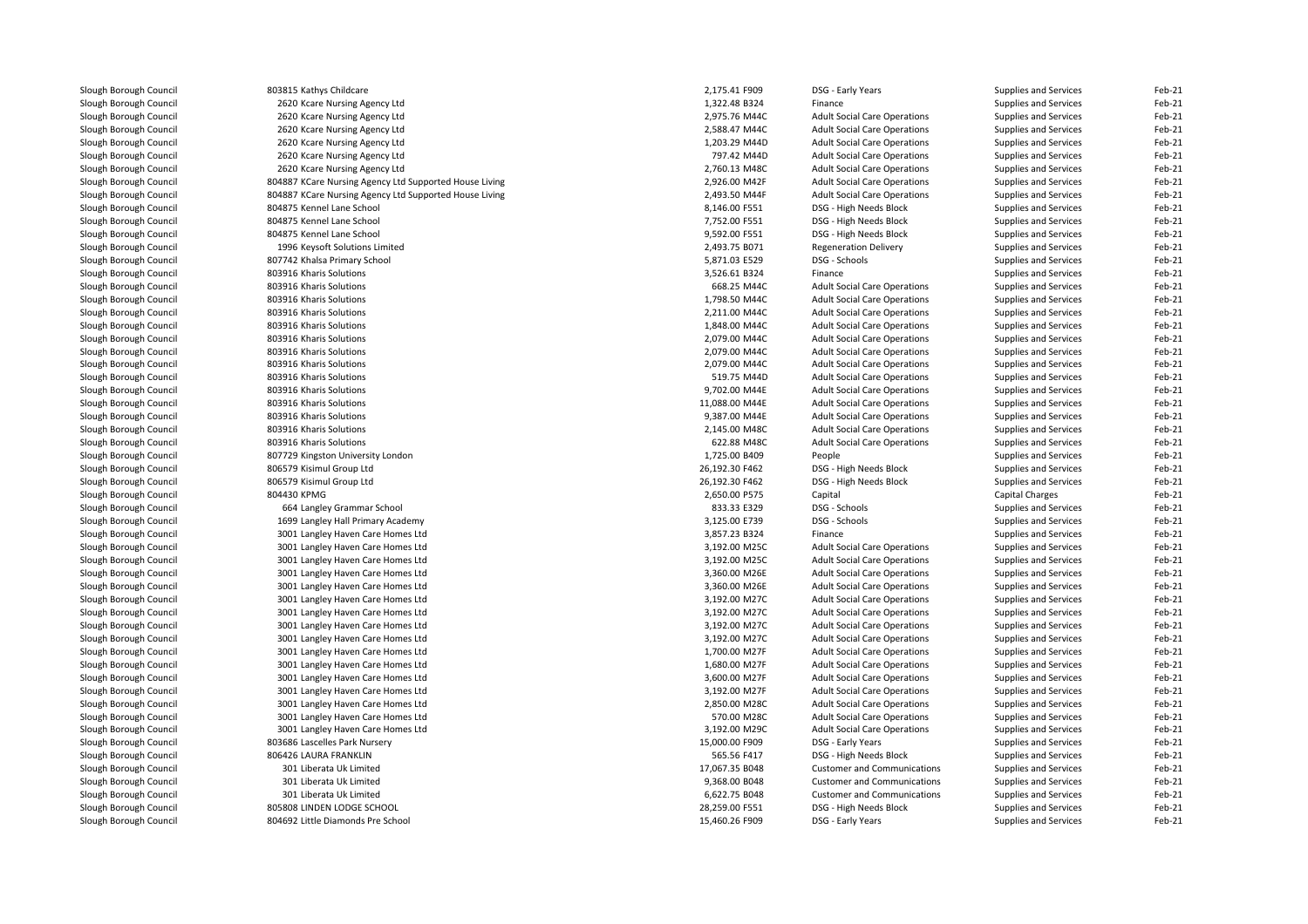| Slough Borough Council | 3791 Littledown Pru                         | 17,100.00 E807  | DSG - High Needs Block              | Supplies and Services      | Feb-21   |
|------------------------|---------------------------------------------|-----------------|-------------------------------------|----------------------------|----------|
| Slough Borough Council | 667 Littledown School                       | 55,864.39 E807  | DSG - High Needs Block              | Supplies and Services      | Feb-21   |
| Slough Borough Council | 806504 Liza's Tuk Tuk                       | 1,995.00 A01P   | Public Health                       | Supplies and Services      | Feb-21   |
| Slough Borough Council | 804544 London Borough of Harrow             | 105,902.45 B096 | Governance                          | Indirect Employee Expenses | Feb-21   |
| Slough Borough Council | 1282 Long Close School                      | 3,019.50 F909   | DSG - Early Years                   | Supplies and Services      | Feb-21   |
| Slough Borough Council | 804585 Longlea Ltd                          | 3,600.00 M18C   | <b>Adult Social Care Operations</b> | Supplies and Services      | Feb-21   |
| Slough Borough Council | 2302 Look Ahead Care And Support            | 30,725.42 M42F  | <b>Adult Social Care Operations</b> | Supplies and Services      | Feb-21   |
| Slough Borough Council | 2302 Look Ahead Care And Support            | 30,725.42 M42F  | <b>Adult Social Care Operations</b> | Supplies and Services      | Feb-21   |
| Slough Borough Council | 2302 Look Ahead Care And Support            | 30,725.42 M42F  | <b>Adult Social Care Operations</b> | Supplies and Services      | Feb-21   |
| Slough Borough Council | 2302 Look Ahead Care And Support            | 2,221.46 H216   | Housing (People) Services           | Supplies and Services      | Feb-21   |
| Slough Borough Council | 807659 Looking Local Ltd                    | 14,000.00 B212  | <b>Customer and Communications</b>  | Supplies and Services      | Feb-21   |
| Slough Borough Council | 807659 Looking Local Ltd                    | 910.00 B212     | <b>Customer and Communications</b>  | Supplies and Services      | Feb-21   |
| Slough Borough Council | 805009 Lubbe and sons (bulbs) LTD           | 1,122.39 C001   | Communities and Leisure             | Premises                   | Feb-21   |
| Slough Borough Council | 1195 Lynch Hill (Foundation Primary) School | 40,151.61 E749  | DSG - Schools                       | Supplies and Services      | Feb-21   |
| Slough Borough Council | 1771 Lynch Hill Academy                     | 8,875.00 E359   | DSG - Schools                       | Supplies and Services      | Feb-21   |
| Slough Borough Council | 3424 M D Homes                              | 4,400.00 M15F   | <b>Adult Social Care Operations</b> | Supplies and Services      | Feb-21   |
| Slough Borough Council | 807217 Macadamia Support Limited            | 3,591.56 M42E   | <b>Adult Social Care Operations</b> | Supplies and Services      | Feb-21   |
| Slough Borough Council | 807217 Macadamia Support Limited            | 3,589.12 M42E   | <b>Adult Social Care Operations</b> | Supplies and Services      | Feb-21   |
| Slough Borough Council | 807217 Macadamia Support Limited            | 6,713.00 M42E   | <b>Adult Social Care Operations</b> | Supplies and Services      | Feb-21   |
| Slough Borough Council | 807217 Macadamia Support Limited            | 5,523.00 M44D   | <b>Adult Social Care Operations</b> | Supplies and Services      | Feb-21   |
| Slough Borough Council | 807489 Mallatite Ltd                        | 2,460.00 D880   | Direct Service Organisation (DSO)   | Supplies and Services      | Feb-21   |
| Slough Borough Council | 1941 Manor Green School                     | 4,762.00 F551   | DSG - High Needs Block              | Supplies and Services      | Feb-21   |
|                        | 1941 Manor Green School                     | 6,032.00 F551   | DSG - High Needs Block              |                            | Feb-21   |
| Slough Borough Council |                                             |                 |                                     | Supplies and Services      |          |
| Slough Borough Council | 1941 Manor Green School                     | 5,291.00 F551   | DSG - High Needs Block              | Supplies and Services      | Feb-21   |
| Slough Borough Council | 1941 Manor Green School                     | 4,500.00 F551   | DSG - High Needs Block              | Supplies and Services      | Feb-21   |
| Slough Borough Council | 1941 Manor Green School                     | 4,500.00 F551   | DSG - High Needs Block              | Supplies and Services      | Feb-21   |
| Slough Borough Council | 1941 Manor Green School                     | 8,100.00 F551   | DSG - High Needs Block              | Supplies and Services      | Feb-21   |
| Slough Borough Council | 1941 Manor Green School                     | 3,810.00 F551   | DSG - High Needs Block              | Supplies and Services      | Feb-21   |
| Slough Borough Council | 1941 Manor Green School                     | 3,810.00 F551   | DSG - High Needs Block              | Supplies and Services      | Feb-21   |
| Slough Borough Council | 1941 Manor Green School                     | 3,810.00 F551   | DSG - High Needs Block              | Supplies and Services      | Feb-21   |
| Slough Borough Council | 1941 Manor Green School                     | 3,810.00 F551   | DSG - High Needs Block              | Supplies and Services      | Feb-21   |
| Slough Borough Council | 1941 Manor Green School                     | 3,651.00 F551   | DSG - High Needs Block              | Supplies and Services      | Feb-21   |
| Slough Borough Council | 1941 Manor Green School                     | 4,500.00 F551   | DSG - High Needs Block              | Supplies and Services      | Feb-21   |
| Slough Borough Council | 1941 Manor Green School                     | 4,500.00 F551   | DSG - High Needs Block              | Supplies and Services      | Feb-21   |
| Slough Borough Council | 1941 Manor Green School                     | 8,100.00 F551   | DSG - High Needs Block              | Supplies and Services      | Feb-21   |
| Slough Borough Council | 1941 Manor Green School                     | 4,500.00 F552   | DSG - High Needs Block              | Supplies and Services      | Feb-21   |
| Slough Borough Council | 1941 Manor Green School                     | 4,500.00 F552   | DSG - High Needs Block              | Supplies and Services      | Feb-21   |
| Slough Borough Council | 1941 Manor Green School                     | 4,500.00 F552   | DSG - High Needs Block              | Supplies and Services      | Feb-21   |
| Slough Borough Council | 1941 Manor Green School                     | 2,700.00 F552   | DSG - High Needs Block              | Supplies and Services      | $Feb-21$ |
| Slough Borough Council | 1941 Manor Green School                     | 4,500.00 F552   | DSG - High Needs Block              | Supplies and Services      | Feb-21   |
| Slough Borough Council | 1941 Manor Green School                     | 4,500.00 F552   | DSG - High Needs Block              | Supplies and Services      | Feb-21   |
| Slough Borough Council | 1941 Manor Green School                     | 4,500.00 F552   | DSG - High Needs Block              | Supplies and Services      | Feb-21   |
| Slough Borough Council | 1941 Manor Green School                     | 4,500.00 F552   | DSG - High Needs Block              | Supplies and Services      | Feb-21   |
| Slough Borough Council | 1941 Manor Green School                     | 4,500.00 F552   | DSG - High Needs Block              | Supplies and Services      | Feb-21   |
| Slough Borough Council | 1941 Manor Green School                     | 2,700.00 F552   | DSG - High Needs Block              | Supplies and Services      | Feb-21   |
| Slough Borough Council | 1941 Manor Green School                     | 4,500.00 F552   | DSG - High Needs Block              | Supplies and Services      | Feb-21   |
| Slough Borough Council | 1941 Manor Green School                     | 4,500.00 F552   | DSG - High Needs Block              | Supplies and Services      | Feb-21   |
| Slough Borough Council | 4001 Manpower Direct Uk Limited             | 6,144.85 A07M   | <b>Mental Health Services</b>       | Premises                   | Feb-21   |
| Slough Borough Council | 4001 Manpower Direct Uk Limited             | 1,694.40 D508   | Major Infrastructure Projects       | Supplies and Services      | Feb-21   |
| Slough Borough Council | 1652 Maps Legal Assistance                  | 784.00 B018     | Finance                             | Supplies and Services      | Feb-21   |
| Slough Borough Council | 529 Marish Primary School                   | 57,019.61 E759  | DSG - Schools                       | Supplies and Services      | Feb-21   |
| Slough Borough Council | 807740 Maryam Razzaq                        | 523.20 F447     | DSG - High Needs Block              | Supplies and Services      | Feb-21   |
| Slough Borough Council | 1886 Matrix Scm                             | 301,183.37 B023 | Finance                             | <b>Agency Staff</b>        | Feb-21   |
| Slough Borough Council | 1886 Matrix Scm                             | 273,310.73 B023 | Finance                             | <b>Agency Staff</b>        | Feb-21   |
| Slough Borough Council | 1886 Matrix Scm                             | 295,196.91 B023 | Finance                             | <b>Agency Staff</b>        | Feb-21   |
| Slough Borough Council | 1886 Matrix Scm                             | 304,152.26 B023 | Finance                             | Agency Staff               | Feb-21   |
| Slough Borough Council | 1886 Matrix Scm                             | 286,529.16 B023 | Finance                             | <b>Agency Staff</b>        | Feb-21   |
|                        |                                             |                 |                                     |                            |          |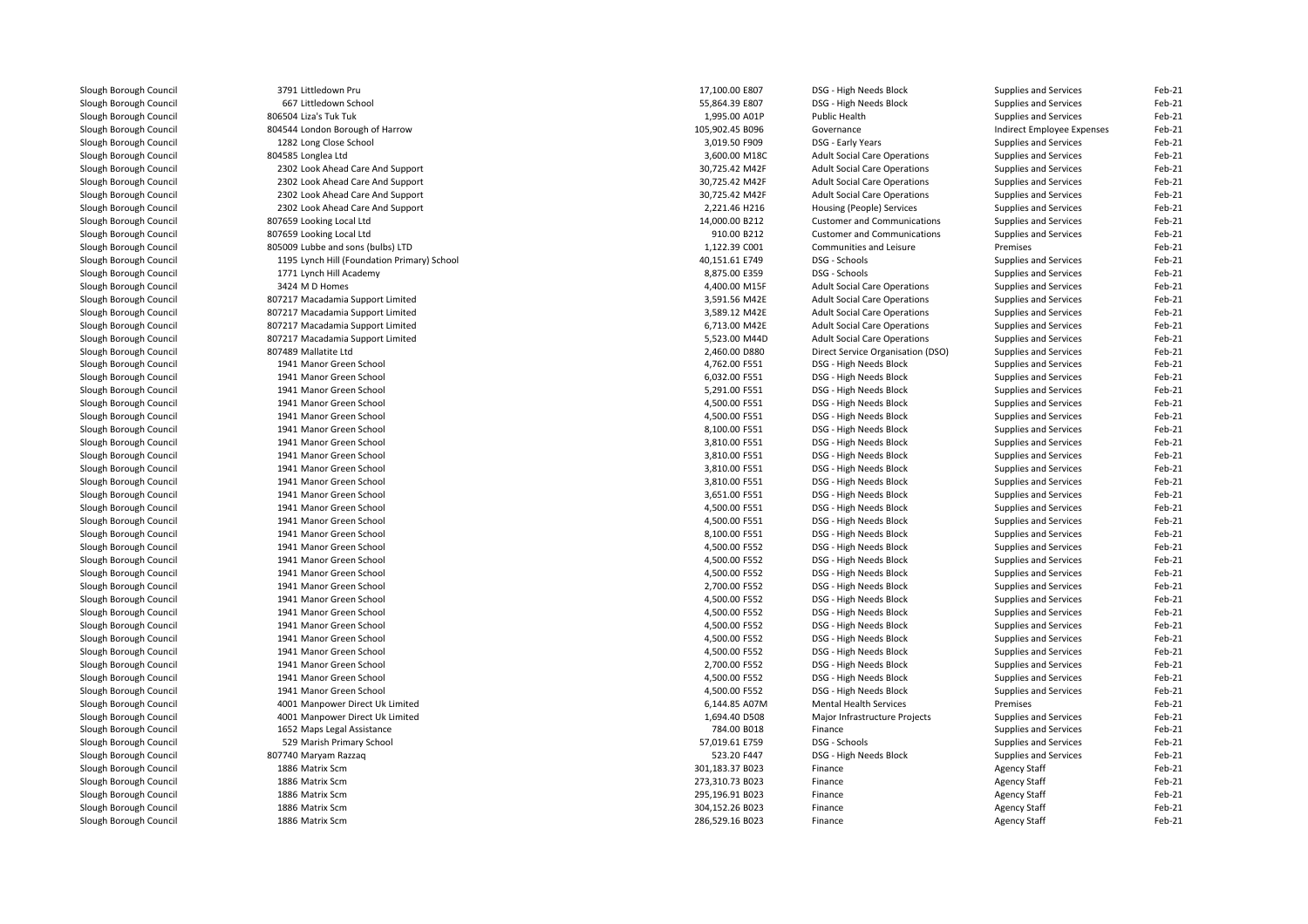| Slough Borough Council                           | 807684 Maverick Care Ltd T/A Christies Care Windsor & Maidenhead | 771.45 B324                    | Finance                                                                    | Supplies and Services                          | Feb-21   |
|--------------------------------------------------|------------------------------------------------------------------|--------------------------------|----------------------------------------------------------------------------|------------------------------------------------|----------|
| Slough Borough Council                           | 803130 MCPC Systems UK Ltd                                       | 1,375.00 C019                  | Communities and Leisure                                                    | Premises                                       | Feb-21   |
| Slough Borough Council                           | 807223 Medway Council                                            | 1,959.46 C104                  | Communities and Leisure                                                    | Supplies and Services                          | Feb-21   |
| Slough Borough Council                           | 805218 Merit Thornton Planning and Community Consultants Ltd     | 4,972.50 D012                  | Major Infrastructure Projects                                              | Supplies and Services                          | Feb-21   |
| Slough Borough Council                           | 807115 Methods Business and Digital Technology Limited           | 30,000.00 P084                 | Capital                                                                    | <b>Capital Charges</b>                         | Feb-21   |
| Slough Borough Council                           | 2237 Metts Ltd                                                   | 589.16 M50A                    | Major Infrastructure Projects                                              | Supplies and Services                          | Feb-21   |
| Slough Borough Council                           | 1496 Mighty Acorns Day Nursery Ltd                               | 2,763.18 F550                  | DSG - High Needs Block                                                     | Supplies and Services                          | Feb-21   |
| Slough Borough Council                           | 1496 Mighty Acorns Day Nursery Ltd                               | 5,000.00 F550                  | DSG - High Needs Block                                                     | Supplies and Services                          | Feb-21   |
| Slough Borough Council                           | 1496 Mighty Acorns Day Nursery Ltd                               | 11,042.90 F909                 | DSG - Early Years                                                          | Supplies and Services                          | Feb-21   |
| Slough Borough Council                           | 806737 Mishcon de Reya LLP                                       | 7,000.00 P405                  | Capital                                                                    | Capital Charges                                | Feb-21   |
| Slough Borough Council                           | 806737 Mishcon de Reya LLP                                       | 39,783.50 P405                 | Capital                                                                    | Capital Charges                                | Feb-21   |
| Slough Borough Council                           | 1879 Mj Events Support Limited                                   | 5,120.00 A01P                  | <b>Public Health</b>                                                       | Supplies and Services                          | Feb-21   |
| Slough Borough Council                           | 2106 Mj Events Support Ltd                                       | 1,600.00 A01P                  | <b>Public Health</b>                                                       | Supplies and Services                          | Feb-21   |
| Slough Borough Council                           | 2106 Mj Events Support Ltd                                       | 1,600.00 A01P                  | Public Health                                                              | Supplies and Services                          | Feb-21   |
| Slough Borough Council                           | 2106 Mj Events Support Ltd                                       | 1,600.00 A01P                  | Public Health                                                              | Supplies and Services                          | Feb-21   |
| Slough Borough Council                           | 2106 Mj Events Support Ltd                                       | 1,600.00 A01P                  | Public Health                                                              | Supplies and Services                          | Feb-21   |
| Slough Borough Council                           | 805121 MMCG (2) Limited                                          | 5,840.95 B324                  | Finance                                                                    | Supplies and Services                          | Feb-21   |
| Slough Borough Council                           | 805121 MMCG (2) Limited                                          | 3,487.50 M17C                  | <b>Adult Social Care Operations</b>                                        | Supplies and Services                          | Feb-21   |
| Slough Borough Council                           | 805121 MMCG (2) Limited                                          | 4,301.25 M17C                  | <b>Adult Social Care Operations</b>                                        | <b>Supplies and Services</b>                   | Feb-21   |
| Slough Borough Council                           | 805121 MMCG (2) Limited                                          | 3,952.50 M17C                  | <b>Adult Social Care Operations</b>                                        | Supplies and Services                          | Feb-21   |
| Slough Borough Council                           | 805121 MMCG (2) Limited                                          | 3,487.50 M17C                  | <b>Adult Social Care Operations</b>                                        | Supplies and Services                          | Feb-21   |
| Slough Borough Council                           | 805121 MMCG (2) Limited                                          | 2,812.50 M18C                  | <b>Adult Social Care Operations</b>                                        | <b>Supplies and Services</b>                   | Feb-21   |
| Slough Borough Council                           | 805121 MMCG (2) Limited                                          | 3,487.50 M18C                  | <b>Adult Social Care Operations</b>                                        | Supplies and Services                          | Feb-21   |
| Slough Borough Council                           | 805121 MMCG (2) Limited                                          | 3,487.50 M18C                  | <b>Adult Social Care Operations</b>                                        | Supplies and Services                          | Feb-21   |
| Slough Borough Council                           | 805121 MMCG (2) Limited                                          | 3,487.50 M18C                  | <b>Adult Social Care Operations</b>                                        | Supplies and Services                          | Feb-21   |
| Slough Borough Council                           | 805121 MMCG (2) Limited                                          | 3,487.50 M18C                  | <b>Adult Social Care Operations</b>                                        | Supplies and Services                          | Feb-21   |
| Slough Borough Council                           | 805121 MMCG (2) Limited                                          | 4,301.25 M18C                  | <b>Adult Social Care Operations</b>                                        | Supplies and Services                          | Feb-21   |
| Slough Borough Council                           | 805121 MMCG (2) Limited                                          | 3,487.50 M18C                  | <b>Adult Social Care Operations</b>                                        | Supplies and Services                          | Feb-21   |
| Slough Borough Council                           | 805121 MMCG (2) Limited                                          | 3,487.50 M25C                  | <b>Adult Social Care Operations</b>                                        | Supplies and Services                          | Feb-21   |
| Slough Borough Council                           | 805121 MMCG (2) Limited                                          | 3,487.50 M25C                  | <b>Adult Social Care Operations</b>                                        | Supplies and Services                          | Feb-21   |
| Slough Borough Council                           | 805121 MMCG (2) Limited                                          | 3,487.50 M25C                  | <b>Adult Social Care Operations</b>                                        | Supplies and Services                          | Feb-21   |
|                                                  | 805121 MMCG (2) Limited                                          | 3,487.50 M25C                  | <b>Adult Social Care Operations</b>                                        | Supplies and Services                          | Feb-21   |
| Slough Borough Council<br>Slough Borough Council | 805121 MMCG (2) Limited                                          | 3,487.50 M27C                  | <b>Adult Social Care Operations</b>                                        | Supplies and Services                          | Feb-21   |
|                                                  |                                                                  |                                |                                                                            |                                                | Feb-21   |
| Slough Borough Council                           | 805121 MMCG (2) Limited<br>805121 MMCG (2) Limited               | 3,487.50 M27C<br>3,487.50 M27C | <b>Adult Social Care Operations</b>                                        | Supplies and Services                          | Feb-21   |
| Slough Borough Council<br>Slough Borough Council | 805121 MMCG (2) Limited                                          | 3,487.50 M27C                  | <b>Adult Social Care Operations</b><br><b>Adult Social Care Operations</b> | Supplies and Services<br>Supplies and Services | Feb-21   |
|                                                  |                                                                  |                                |                                                                            |                                                | Feb-21   |
| Slough Borough Council                           | 805121 MMCG (2) Limited                                          | 3,487.50 M27C<br>3,487.50 M28C | <b>Adult Social Care Operations</b>                                        | Supplies and Services                          | Feb-21   |
| Slough Borough Council                           | 805121 MMCG (2) Limited                                          |                                | <b>Adult Social Care Operations</b>                                        | Supplies and Services                          |          |
| Slough Borough Council                           | 805121 MMCG (2) Limited                                          | 3,487.50 M28C                  | <b>Adult Social Care Operations</b>                                        | Supplies and Services                          | Feb-21   |
| Slough Borough Council                           | 805121 MMCG (2) Limited                                          | 3,487.50 M28C                  | <b>Adult Social Care Operations</b>                                        | Supplies and Services                          | Feb-21   |
| Slough Borough Council                           | 2121 Mnk Estates (Uk) Ltd                                        | 4,560.00 M81D                  | <b>Adult Social Care Operations</b>                                        | Supplies and Services                          | Feb-21   |
| Slough Borough Council                           | 2121 Mnk Estates (Uk) Ltd                                        | 1,140.00 M81D                  | <b>Adult Social Care Operations</b>                                        | Supplies and Services                          | Feb-21   |
| Slough Borough Council                           | 2645 Modus Care Ltd                                              | 9,758.00 M26E                  | <b>Adult Social Care Operations</b>                                        | Supplies and Services                          | Feb-21   |
| Slough Borough Council                           | 804815 Molly Southall                                            | 1,000.00 C322                  | Communities and Leisure                                                    | Supplies and Services                          | Feb-21   |
| Slough Borough Council                           | 2115 Montagu Evans Llp                                           | 7,500.00 B079                  | <b>Regeneration Development</b>                                            | Supplies and Services                          | Feb-21   |
| Slough Borough Council                           | 2115 Montagu Evans Llp                                           | 15,000.00 B079                 | <b>Regeneration Development</b>                                            | Supplies and Services                          | Feb-21   |
| Slough Borough Council                           | 2115 Montagu Evans Llp                                           | 10,000.00 B417                 | <b>Economic Development</b>                                                | Supplies and Services                          | Feb-21   |
| Slough Borough Council                           | 2166 Montague Swift Recruitment Ltd                              | 3,750.00 F640                  | Inclusion                                                                  | Agency Staff                                   | $Feb-21$ |
| Slough Borough Council                           | 1140 Montem Guesthouse                                           | 1,240.00 H205                  | Housing (People) Services                                                  | Supplies and Services                          | Feb-21   |
| Slough Borough Council                           | 1140 Montem Guesthouse                                           | 703.00 H205                    | Housing (People) Services                                                  | Supplies and Services                          | Feb-21   |
| Slough Borough Council                           | 1140 Montem Guesthouse                                           | 518.00 H205                    | Housing (People) Services                                                  | Supplies and Services                          | Feb-21   |
| Slough Borough Council                           | 1140 Montem Guesthouse                                           | 740.00 H205                    | Housing (People) Services                                                  | Supplies and Services                          | Feb-21   |
| Slough Borough Council                           | 3302 Montem Primary School                                       | 20,184.68 E339                 | DSG - Schools                                                              | Supplies and Services                          | Feb-21   |
| Slough Borough Council                           | 1702 Moonlight Pharmacy                                          | 1,034.35 A04C                  | Adult Social Care Commissioning                                            | Supplies and Services                          | Feb-21   |
| Slough Borough Council                           | 807432 MPD FM Limited                                            | 1,800.30 B167                  | <b>Building Management</b>                                                 | Premises                                       | Feb-21   |
| Slough Borough Council                           | 807432 MPD FM Limited                                            | 1,027.23 B169                  | <b>Building Management</b>                                                 | Premises                                       | Feb-21   |
| Slough Borough Council                           | 807432 MPD FM Limited                                            | 1,877.08 B170                  | <b>Building Management</b>                                                 | Premises                                       | Feb-21   |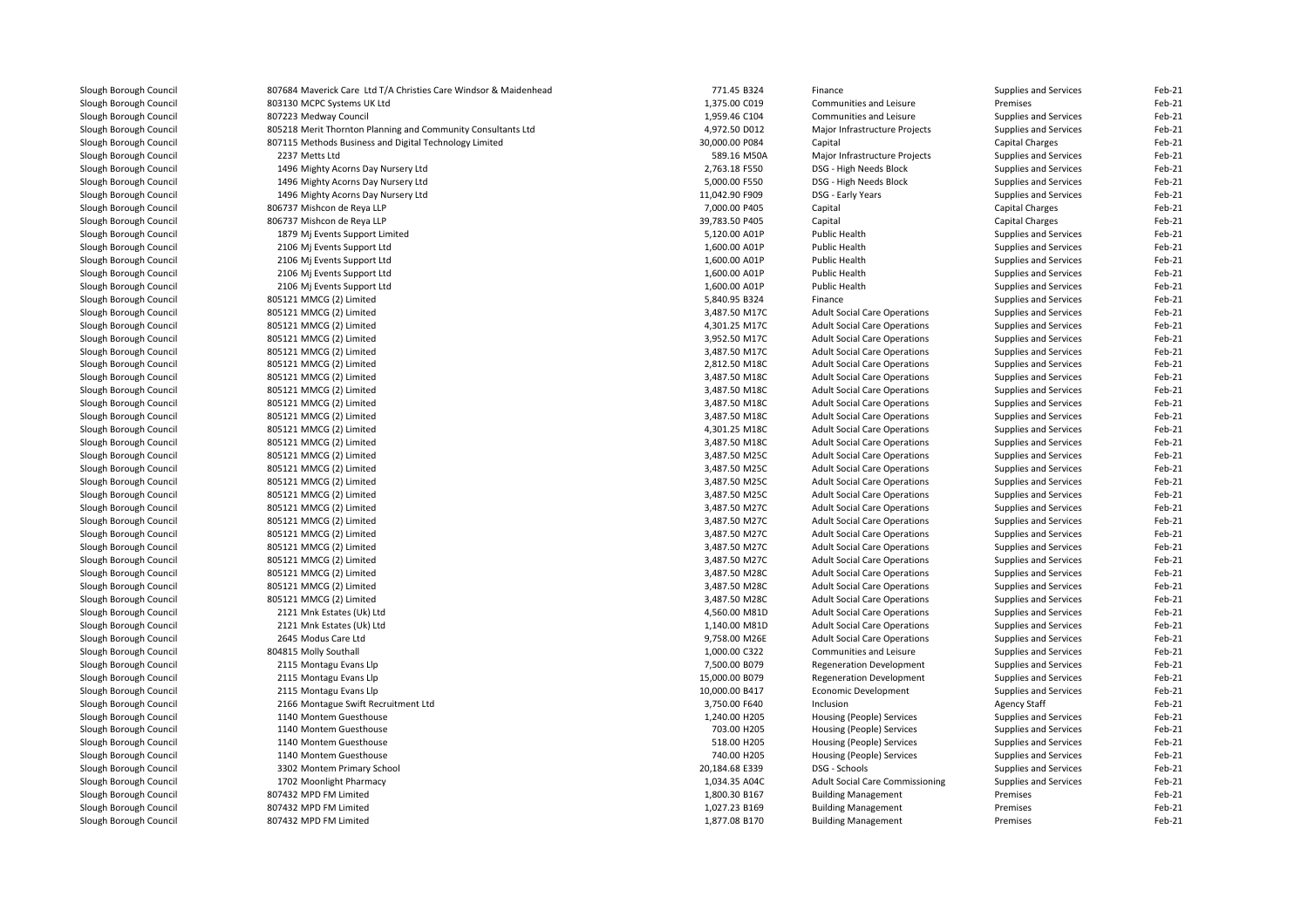| Slough Borough Council | 807432 MPD FM Limited                                      | 1,027.23 B170   | <b>Building Management</b>          | Premises                 | Feb-21 |
|------------------------|------------------------------------------------------------|-----------------|-------------------------------------|--------------------------|--------|
| Slough Borough Council | 805369 NAS Services Limited                                | 7,625.48 M42E   | <b>Adult Social Care Operations</b> | Supplies and Services    | Feb-21 |
| Slough Borough Council | 672 Ncc Services Ltd                                       | 645.00 B282     | Digital and Strategic IT            | Supplies and Services    | Feb-21 |
| Slough Borough Council | 1945 Neem Tree Care Ltd                                    | 2,878.57 M17C   | <b>Adult Social Care Operations</b> | Supplies and Services    | Feb-21 |
| Slough Borough Council | 1945 Neem Tree Care Ltd                                    | 2,600.00 M17C   | <b>Adult Social Care Operations</b> | Supplies and Services    | Feb-21 |
| Slough Borough Council | 3717 Norwood Schools Limited                               | 3,997.28 M26E   | <b>Adult Social Care Operations</b> | Supplies and Services    | Feb-21 |
| Slough Borough Council | 3717 Norwood Schools Limited                               | 3,997.28 M26E   | <b>Adult Social Care Operations</b> | Supplies and Services    | Feb-21 |
| Slough Borough Council | 3717 Norwood Schools Limited                               | -552.40 M26E    | <b>Adult Social Care Operations</b> | <b>External Receipts</b> | Feb-21 |
| Slough Borough Council | 3717 Norwood Schools Limited                               | -552.40 M26E    | <b>Adult Social Care Operations</b> | <b>External Receipts</b> | Feb-21 |
| Slough Borough Council | 803238 Oasis Care and Training Agency                      | 1,443.96 M42C   | <b>Adult Social Care Operations</b> | Supplies and Services    | Feb-21 |
| Slough Borough Council | 803238 Oasis Care and Training Agency                      | 842.32 M44C     | <b>Adult Social Care Operations</b> | Supplies and Services    | Feb-21 |
| Slough Borough Council | 803238 Oasis Care and Training Agency                      | 790.76 M44C     | <b>Adult Social Care Operations</b> | Supplies and Services    | Feb-21 |
| Slough Borough Council | 803238 Oasis Care and Training Agency                      | 601.64 M44C     | <b>Adult Social Care Operations</b> | Supplies and Services    | Feb-21 |
| Slough Borough Council | 803238 Oasis Care and Training Agency                      | 1,014.20 M44C   | <b>Adult Social Care Operations</b> | Supplies and Services    | Feb-21 |
| Slough Borough Council | 803238 Oasis Care and Training Agency                      | 2,681.64 M44C   | <b>Adult Social Care Operations</b> | Supplies and Services    | Feb-21 |
| Slough Borough Council | 803238 Oasis Care and Training Agency                      | 2,784.80 M44C   | <b>Adult Social Care Operations</b> | Supplies and Services    | Feb-21 |
| Slough Borough Council | 803238 Oasis Care and Training Agency                      | 1,443.96 M44C   | <b>Adult Social Care Operations</b> | Supplies and Services    | Feb-21 |
| Slough Borough Council | 803238 Oasis Care and Training Agency                      | 966.95 M44D     | <b>Adult Social Care Operations</b> | Supplies and Services    | Feb-21 |
| Slough Borough Council | 803238 Oasis Care and Training Agency                      | 2,165.96 M44D   | <b>Adult Social Care Operations</b> | Supplies and Services    | Feb-21 |
| Slough Borough Council | 803238 Oasis Care and Training Agency                      | 842.32 M44D     | <b>Adult Social Care Operations</b> | Supplies and Services    | Feb-21 |
|                        |                                                            | 1,340.84 M44D   |                                     |                          | Feb-21 |
| Slough Borough Council | 803238 Oasis Care and Training Agency                      |                 | <b>Adult Social Care Operations</b> | Supplies and Services    |        |
| Slough Borough Council | 803238 Oasis Care and Training Agency                      | 4,331.88 M44F   | <b>Adult Social Care Operations</b> | Supplies and Services    | Feb-21 |
| Slough Borough Council | 803238 Oasis Care and Training Agency                      | 9,576.00 M48C   | <b>Adult Social Care Operations</b> | Supplies and Services    | Feb-21 |
| Slough Borough Council | 803238 Oasis Care and Training Agency                      | 2,406.60 M48C   | <b>Adult Social Care Operations</b> | Supplies and Services    | Feb-21 |
| Slough Borough Council | 803238 Oasis Care and Training Agency                      | 829.43 M48C     | <b>Adult Social Care Operations</b> | Supplies and Services    | Feb-21 |
| Slough Borough Council | 1767 Olive Tree Montessori Ltd                             | 1,006.50 F374   | DSG - Early Years                   | Supplies and Services    | Feb-21 |
| Slough Borough Council | 1767 Olive Tree Montessori Ltd                             | 18,236.94 F909  | DSG - Early Years                   | Supplies and Services    | Feb-21 |
| Slough Borough Council | 3603 Olympia Transport Limited                             | 5,875.24 F123   | Schools                             | Supplies and Services    | Feb-21 |
| Slough Borough Council | 807399 OMG Trading LTD                                     | 4,740.00 P871   | Capital                             | <b>Capital Charges</b>   | Feb-21 |
| Slough Borough Council | 804687 Optalis Limited                                     | 5,642.13 M26E   | <b>Adult Social Care Operations</b> | Supplies and Services    | Feb-21 |
| Slough Borough Council | 804687 Optalis Limited                                     | 4,807.26 M42E   | <b>Adult Social Care Operations</b> | Supplies and Services    | Feb-21 |
| Slough Borough Council | 803490 Optimum Specialised Home Limited                    | 661.24 B324     | Finance                             | Supplies and Services    | Feb-21 |
| Slough Borough Council | 803490 Optimum Specialised Home Limited                    | 2,100.00 M26E   | <b>Adult Social Care Operations</b> | Supplies and Services    | Feb-21 |
| Slough Borough Council | 803490 Optimum Specialised Home Limited                    | 2,100.00 M26E   | <b>Adult Social Care Operations</b> | Supplies and Services    | Feb-21 |
| Slough Borough Council | 803490 Optimum Specialised Home Limited                    | 2,100.00 M26E   | <b>Adult Social Care Operations</b> | Supplies and Services    | Feb-21 |
| Slough Borough Council | 803490 Optimum Specialised Home Limited                    | 2,100.00 M26E   | <b>Adult Social Care Operations</b> | Supplies and Services    | Feb-21 |
| Slough Borough Council | 1629 Opus Energy Limited                                   | 11,379.16 K526  | <b>Building Management</b>          | Premises                 | Feb-21 |
| Slough Borough Council | 1629 Opus Energy Limited                                   | 25,950.58 K526  | <b>Building Management</b>          | Premises                 | Feb-21 |
| Slough Borough Council | 805011 Osborne Property Services Limited                   | 249,799.54 J606 | <b>HDC Housing Development</b>      | Supplies and Services    | Feb-21 |
| Slough Borough Council | 805011 Osborne Property Services Limited                   | 35,377.16 P431  | Capital                             | Supplies and Services    | Feb-21 |
| Slough Borough Council | 805011 Osborne Property Services Limited                   | 174,198.74 J607 | <b>HDC Housing Development</b>      | Premises                 | Feb-21 |
| Slough Borough Council | 805011 Osborne Property Services Limited                   | 142,147.23 J607 | <b>HDC Housing Development</b>      | Premises                 | Feb-21 |
| Slough Borough Council | 805011 Osborne Property Services Limited                   | 2,307.49 J607   | <b>HDC Housing Development</b>      | Premises                 | Feb-21 |
| Slough Borough Council | 805011 Osborne Property Services Limited                   | 44,934.10 J015  | Housing Revenue Account             | Premises                 | Feb-21 |
| Slough Borough Council | 805011 Osborne Property Services Limited                   | 146,081.29 J606 | <b>HDC Housing Development</b>      | Supplies and Services    | Feb-21 |
| Slough Borough Council | 805011 Osborne Property Services Limited                   | 24,937.78 P409  | Capital                             | Capital Charges          | Feb-21 |
| Slough Borough Council | 804370 Our Community Enterprise                            | 1,250.00 B426   | <b>Regulatory Services</b>          | Supplies and Services    | Feb-21 |
| Slough Borough Council | 804370 Our Community Enterprise                            | 1,500.00 H235   | <b>Regulatory Services</b>          | Supplies and Services    | Feb-21 |
| Slough Borough Council | 3371 Our Lady Of Peace Catholic Primary and Nursery School | 33,287.62 E349  | DSG - Schools                       | Supplies and Services    | Feb-21 |
| Slough Borough Council | 680 Oxford House Community Care                            | 831.60 A07R     | <b>Adult Social Care Operations</b> | Supplies and Services    | Feb-21 |
| Slough Borough Council | 680 Oxford House Community Care                            | 2,215.86 M44C   | <b>Adult Social Care Operations</b> | Supplies and Services    | Feb-21 |
| Slough Borough Council | 680 Oxford House Community Care                            | 2,178.59 M44C   | <b>Adult Social Care Operations</b> | Supplies and Services    | Feb-21 |
| Slough Borough Council | 680 Oxford House Community Care                            | 606.32 M44C     | <b>Adult Social Care Operations</b> | Supplies and Services    | Feb-21 |
| Slough Borough Council | 680 Oxford House Community Care                            | 842.46 M44C     | <b>Adult Social Care Operations</b> | Supplies and Services    | Feb-21 |
| Slough Borough Council | 680 Oxford House Community Care                            | 1,060.71 M44C   | <b>Adult Social Care Operations</b> | Supplies and Services    | Feb-21 |
| Slough Borough Council | 680 Oxford House Community Care                            | 726.00 M44C     | <b>Adult Social Care Operations</b> | Supplies and Services    | Feb-21 |
| Slough Borough Council | 680 Oxford House Community Care                            | 1,040.46 M44C   | <b>Adult Social Care Operations</b> | Supplies and Services    | Feb-21 |
|                        |                                                            |                 |                                     |                          |        |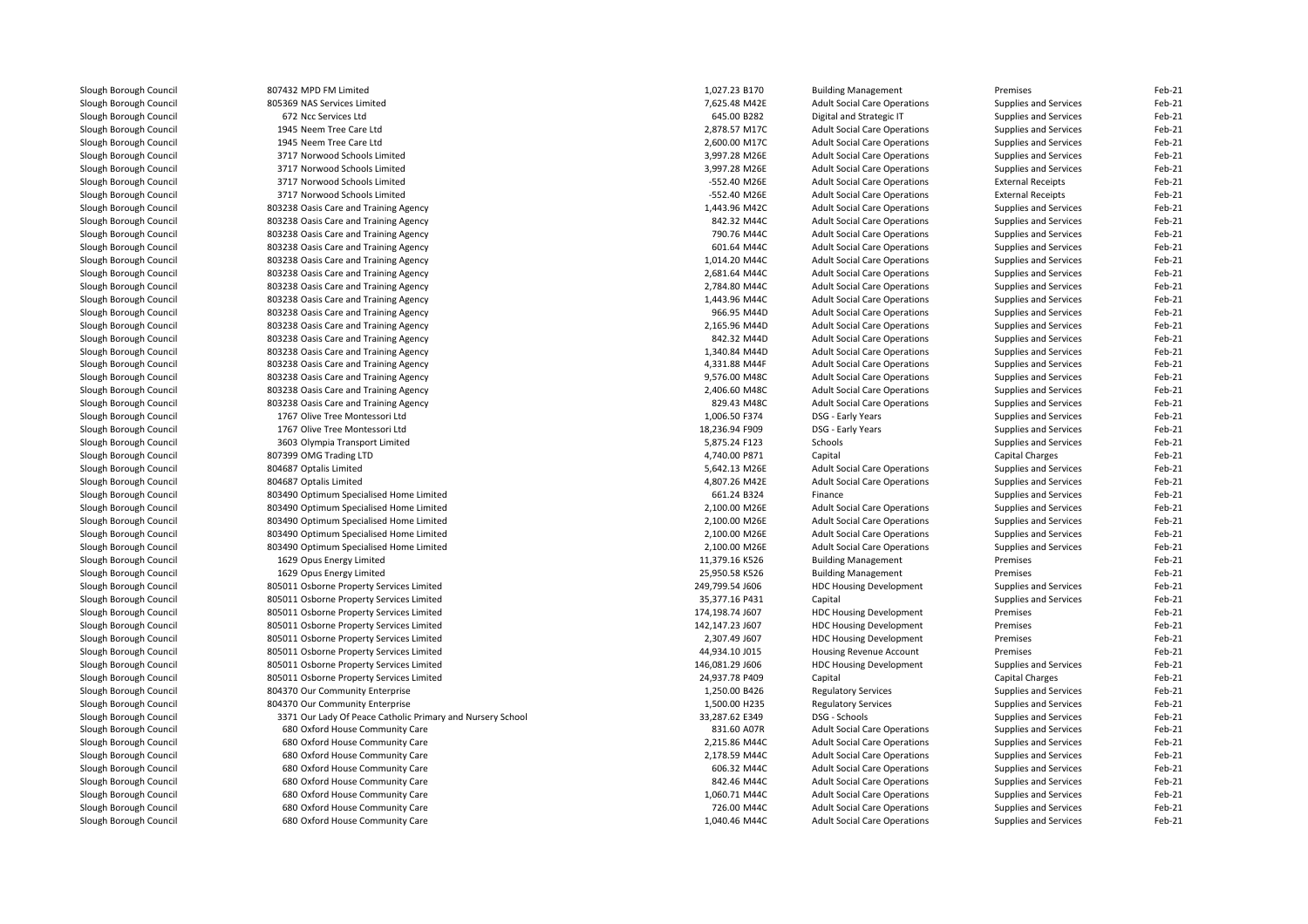| Slough Borough Council | 680 Oxford House Community Care | 844.50 M44C    | <b>Adult Social Care Operations</b> | Supplies and Services | Feb-21   |
|------------------------|---------------------------------|----------------|-------------------------------------|-----------------------|----------|
| Slough Borough Council | 680 Oxford House Community Care | 973.58 M44C    | <b>Adult Social Care Operations</b> | Supplies and Services | Feb-21   |
| Slough Borough Council | 680 Oxford House Community Care | 1,114.08 M44C  | <b>Adult Social Care Operations</b> | Supplies and Services | Feb-21   |
| Slough Borough Council | 680 Oxford House Community Care | 522.71 M44C    | <b>Adult Social Care Operations</b> | Supplies and Services | Feb-21   |
| Slough Borough Council | 680 Oxford House Community Care | 2,440.55 M44C  | <b>Adult Social Care Operations</b> | Supplies and Services | Feb-21   |
| Slough Borough Council | 680 Oxford House Community Care | 941.31 M44C    | <b>Adult Social Care Operations</b> | Supplies and Services | Feb-21   |
| Slough Borough Council | 680 Oxford House Community Care | 716.90 M44C    | <b>Adult Social Care Operations</b> | Supplies and Services | Feb-21   |
| Slough Borough Council | 680 Oxford House Community Care | 679.36 M44C    | <b>Adult Social Care Operations</b> | Supplies and Services | Feb-21   |
| Slough Borough Council | 680 Oxford House Community Care | 555.86 M44C    | <b>Adult Social Care Operations</b> | Supplies and Services | Feb-21   |
| Slough Borough Council | 680 Oxford House Community Care | 960.95 M44C    | <b>Adult Social Care Operations</b> | Supplies and Services | Feb-21   |
| Slough Borough Council | 680 Oxford House Community Care | 1,104.09 M44C  | <b>Adult Social Care Operations</b> | Supplies and Services | Feb-21   |
| Slough Borough Council | 680 Oxford House Community Care | 696.51 M44C    | <b>Adult Social Care Operations</b> | Supplies and Services | Feb-21   |
| Slough Borough Council | 680 Oxford House Community Care | 2,049.80 M44C  | <b>Adult Social Care Operations</b> | Supplies and Services | Feb-21   |
| Slough Borough Council | 680 Oxford House Community Care | 1,200.64 M44C  | <b>Adult Social Care Operations</b> | Supplies and Services | Feb-21   |
| Slough Borough Council | 680 Oxford House Community Care | 1,129.06 M44C  | <b>Adult Social Care Operations</b> | Supplies and Services | Feb-21   |
| Slough Borough Council | 680 Oxford House Community Care | 1,277.14 M44C  | <b>Adult Social Care Operations</b> | Supplies and Services | Feb-21   |
| Slough Borough Council | 680 Oxford House Community Care | 1,192.71 M44C  | <b>Adult Social Care Operations</b> | Supplies and Services | Feb-21   |
| Slough Borough Council | 680 Oxford House Community Care | 574.06 M44C    | <b>Adult Social Care Operations</b> | Supplies and Services | Feb-21   |
| Slough Borough Council | 680 Oxford House Community Care | 953.63 M44C    | <b>Adult Social Care Operations</b> | Supplies and Services | Feb-21   |
| Slough Borough Council | 680 Oxford House Community Care | 847.72 M44C    | <b>Adult Social Care Operations</b> | Supplies and Services | Feb-21   |
| Slough Borough Council | 680 Oxford House Community Care | 1,181.55 M44C  | <b>Adult Social Care Operations</b> | Supplies and Services | Feb-21   |
| Slough Borough Council | 680 Oxford House Community Care | 1,188.01 M44C  | <b>Adult Social Care Operations</b> | Supplies and Services | Feb-21   |
|                        |                                 | 651.20 M44D    |                                     |                       | Feb-21   |
| Slough Borough Council | 680 Oxford House Community Care |                | <b>Adult Social Care Operations</b> | Supplies and Services |          |
| Slough Borough Council | 680 Oxford House Community Care | 610.72 M44D    | <b>Adult Social Care Operations</b> | Supplies and Services | Feb-21   |
| Slough Borough Council | 680 Oxford House Community Care | 1,073.90 M44D  | <b>Adult Social Care Operations</b> | Supplies and Services | Feb-21   |
| Slough Borough Council | 680 Oxford House Community Care | 846.45 M45C    | <b>Adult Social Care Operations</b> | Supplies and Services | Feb-21   |
| Slough Borough Council | 680 Oxford House Community Care | 981.20 M45C    | <b>Adult Social Care Operations</b> | Supplies and Services | Feb-21   |
| Slough Borough Council | 680 Oxford House Community Care | 628.03 M47D    | <b>Adult Social Care Operations</b> | Supplies and Services | Feb-21   |
| Slough Borough Council | 680 Oxford House Community Care | 736.91 M48C    | <b>Adult Social Care Operations</b> | Supplies and Services | Feb-21   |
| Slough Borough Council | 680 Oxford House Community Care | 1,066.86 M48C  | <b>Adult Social Care Operations</b> | Supplies and Services | Feb-21   |
| Slough Borough Council | 680 Oxford House Community Care | 1,163.40 M48C  | <b>Adult Social Care Operations</b> | Supplies and Services | Feb-21   |
| Slough Borough Council | 680 Oxford House Community Care | 1,053.06 M48C  | <b>Adult Social Care Operations</b> | Supplies and Services | Feb-21   |
| Slough Borough Council | 680 Oxford House Community Care | 1,051.90 M48C  | <b>Adult Social Care Operations</b> | Supplies and Services | Feb-21   |
| Slough Borough Council | 680 Oxford House Community Care | 1,126.99 M48C  | <b>Adult Social Care Operations</b> | Supplies and Services | Feb-21   |
| Slough Borough Council | 518 Oxford House Nursing Home   | 3,747.02 B324  | Finance                             | Supplies and Services | Feb-21   |
| Slough Borough Council | 518 Oxford House Nursing Home   | 3,005.12 M15D  | <b>Adult Social Care Operations</b> | Supplies and Services | Feb-21   |
| Slough Borough Council | 518 Oxford House Nursing Home   | 3,005.12 M15D  | <b>Adult Social Care Operations</b> | Supplies and Services | Feb-21   |
| Slough Borough Council | 518 Oxford House Nursing Home   | 36,061.44 M18C | <b>Adult Social Care Operations</b> | Supplies and Services | Feb-21   |
| Slough Borough Council | 518 Oxford House Nursing Home   | 3,005.12 M18C  | <b>Adult Social Care Operations</b> | Supplies and Services | Feb-21   |
| Slough Borough Council | 518 Oxford House Nursing Home   | 3,005.12 M18C  | <b>Adult Social Care Operations</b> | Supplies and Services | Feb-21   |
| Slough Borough Council | 518 Oxford House Nursing Home   | 3,005.12 M18C  | <b>Adult Social Care Operations</b> | Supplies and Services | Feb-21   |
| Slough Borough Council | 518 Oxford House Nursing Home   | 3,005.12 M28C  | <b>Adult Social Care Operations</b> | Supplies and Services | Feb-21   |
| Slough Borough Council | 333 P W Secure-It Ltd           | 670.30 D610    | Direct Service Organisation (DSO)   | Supplies and Services | Feb-21   |
| Slough Borough Council | 2520 Paradigm Housing Group Ltd | 27,441.22 H205 | Housing (People) Services           | Premises              | Feb-21   |
| Slough Borough Council | 2461 PARK NOW LIMITED           | 1,534.33 D123  | Planning and Transport              | Supplies and Services | Feb-21   |
| Slough Borough Council | 3271 Partnership In Care Ltd    | 3,973.45 M27F  | <b>Adult Social Care Operations</b> | Supplies and Services | Feb-21   |
| Slough Borough Council | 2509 Parvaaz Project            | 5,289.92 B324  | Finance                             | Supplies and Services | Feb-21   |
| Slough Borough Council | 2509 Parvaaz Project            | 585.00 M44E    | <b>Adult Social Care Operations</b> | Supplies and Services | Feb-21   |
| Slough Borough Council | 2509 Parvaaz Project            | 585.00 M44E    | <b>Adult Social Care Operations</b> | Supplies and Services | Feb-21   |
| Slough Borough Council | 2509 Parvaaz Project            | 585.00 M44E    | <b>Adult Social Care Operations</b> | Supplies and Services | Feb-21   |
| Slough Borough Council | 2509 Parvaaz Project            | 585.00 M44E    | <b>Adult Social Care Operations</b> | Supplies and Services | Feb-21   |
| Slough Borough Council | 2509 Parvaaz Project            | 585.00 M44E    | <b>Adult Social Care Operations</b> | Supplies and Services | Feb-21   |
| Slough Borough Council | 2509 Parvaaz Project            | 736.00 M50E    | <b>Adult Social Care Operations</b> | Supplies and Services | Feb-21   |
|                        | 2509 Parvaaz Project            | 736.00 M50E    |                                     |                       | Feb-21   |
| Slough Borough Council |                                 |                | <b>Adult Social Care Operations</b> | Supplies and Services |          |
| Slough Borough Council | 2509 Parvaaz Project            | 736.00 M50E    | <b>Adult Social Care Operations</b> | Supplies and Services | Feb-21   |
| Slough Borough Council | 2509 Parvaaz Project            | 736.00 M50E    | <b>Adult Social Care Operations</b> | Supplies and Services | Feb-21   |
| Slough Borough Council | 2509 Parvaaz Project            | 736.00 M50E    | Adult Social Care Operations        | Sunnlies and Services | $Feh-21$ |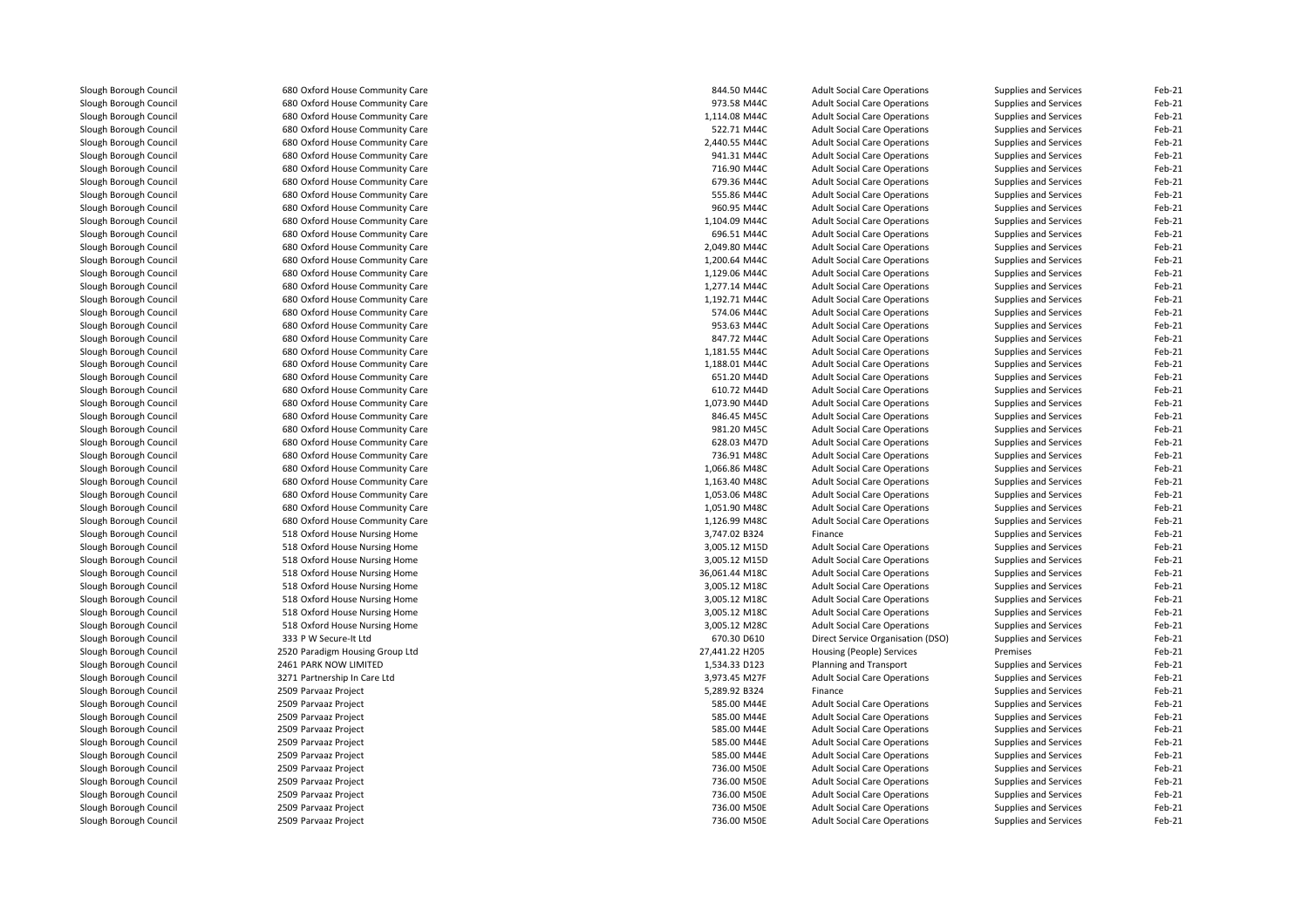| Slough Borough Council | 1468 Patrol                                             | 1,509.90 D010   | Planning and Transport              | Supplies and Services    | Feb-21           |
|------------------------|---------------------------------------------------------|-----------------|-------------------------------------|--------------------------|------------------|
| Slough Borough Council | 1468 Patrol                                             | 2,924.70 D123   | Planning and Transport              | Supplies and Services    | Feb-21           |
| Slough Borough Council | 807405 PayPoint Network Ltd                             | 3,997.50 B212   | <b>Customer and Communications</b>  | Supplies and Services    | Feb-21           |
| Slough Borough Council | 807405 PayPoint Network Ltd                             | 3,843.75 B212   | <b>Customer and Communications</b>  | Supplies and Services    | Feb-21           |
| Slough Borough Council | 824 Penn Wood Primary and Nursery School                | 281,616.02 E459 | DSG - Schools                       | Supplies and Services    | Feb-21           |
| Slough Borough Council | 807366 Perfect Circle JV Ltd                            | 23,346.16 P432  | Capital                             | Capital Charges          | Feb-21           |
| Slough Borough Council | 807366 Perfect Circle JV Ltd                            | 19,025.07 P432  | Capital                             | <b>Capital Charges</b>   | Feb-21           |
| Slough Borough Council | 1504 Permanent Futures Limited                          | 1,230.00 F410   | DSG - High Needs Block              | Agency Staff             | Feb-21           |
| Slough Borough Council | 1504 Permanent Futures Limited                          | 5,400.00 F410   | DSG - High Needs Block              | <b>Agency Staff</b>      | Feb-21           |
| Slough Borough Council | 1504 Permanent Futures Limited                          | 20,350.00 P183  | Capital                             | <b>Capital Charges</b>   | Feb-21           |
| Slough Borough Council | 803786 Phillipa Holliday                                | 568.88 C322     | Communities and Leisure             | Supplies and Services    | Feb-21           |
| Slough Borough Council | 807727 Phoenix Infant Academy c/o Thames Learning Trust | 2,580.00 B297   | Finance                             | <b>Government Grants</b> | Feb-21           |
| Slough Borough Council | 803498 Phoenix Software                                 | 138,249.33 B342 | Digital and Strategic IT            | Supplies and Services    | Feb-21           |
| Slough Borough Council | 803498 Phoenix Software                                 | 519,483.50 B342 | Digital and Strategic IT            | Supplies and Services    | Feb-21           |
| Slough Borough Council | 805351 Pield Heath House School                         | 9,884.99 F417   | DSG - High Needs Block              | Supplies and Services    | Feb-21           |
| Slough Borough Council | 805351 Pield Heath House School                         | 13,294.26 F462  | DSG - High Needs Block              | Supplies and Services    | Feb-21           |
| Slough Borough Council | 805351 Pield Heath House School                         | 9,884.99 F462   | DSG - High Needs Block              | Supplies and Services    | Feb-21           |
| Slough Borough Council | 805351 Pield Heath House School                         | 13,167.60 F462  | DSG - High Needs Block              | Supplies and Services    | Feb-21           |
|                        | 806025 Pindar Creative                                  | 787.00 C424     |                                     |                          | Feb-21           |
| Slough Borough Council |                                                         |                 | Communities and Leisure             | Supplies and Services    | Feb-21           |
| Slough Borough Council | 904 Pitney Bowes Finance Plc                            | 10,224.79 K077  | <b>Building Management</b>          | Supplies and Services    |                  |
| Slough Borough Council | 807120 PJ Care Limited                                  | 8,880.28 M15D   | <b>Adult Social Care Operations</b> | Supplies and Services    | Feb-21           |
| Slough Borough Council | 3644 Poppy Cottage                                      | 6,159.00 M42E   | <b>Adult Social Care Operations</b> | Supplies and Services    | Feb-21           |
| Slough Borough Council | 3644 Poppy Cottage                                      | 6,159.00 M42E   | <b>Adult Social Care Operations</b> | Supplies and Services    | Feb-21           |
| Slough Borough Council | 3644 Poppy Cottage                                      | 6,159.00 M42E   | <b>Adult Social Care Operations</b> | Supplies and Services    | Feb-21           |
| Slough Borough Council | 3644 Poppy Cottage                                      | 6,159.00 M42E   | <b>Adult Social Care Operations</b> | Supplies and Services    | Feb-21           |
| Slough Borough Council | 1045 Posturite Uk Ltd                                   | 939.65 H020     | <b>Customer and Communications</b>  | Supplies and Services    | Feb-21           |
| Slough Borough Council | 803188 Pre Paid Financial Services Ltd                  | 600.00 A01D     | <b>Adult Social Care Operations</b> | Supplies and Services    | Feb-21           |
| Slough Borough Council | 2537 Pre School Stars                                   | 2,609.70 F909   | DSG - Early Years                   | Supplies and Services    | Feb-21           |
| Slough Borough Council | 807726 Precisely Europe Software and Data Ltd.          | 844.00 B282     | Digital and Strategic IT            | Supplies and Services    | Feb-21           |
| Slough Borough Council | 803391 Premier People Solutions LTS                     | 780.00 B409     | People                              | Supplies and Services    | Feb-21           |
| Slough Borough Council | 2693 Pressbeau Ltd                                      | 4,200.00 M18C   | <b>Adult Social Care Operations</b> | Supplies and Services    | Feb-21           |
| Slough Borough Council | 2693 Pressbeau Ltd                                      | 3,600.00 M18C   | <b>Adult Social Care Operations</b> | Supplies and Services    | Feb-21           |
| Slough Borough Council | 849 Priory Primary School                               | 487,580.90 E389 | DSG - Schools                       | Supplies and Services    | Feb-21           |
| Slough Borough Council | 3861 Priory School (Slough)                             | 5,100.00 B297   | Finance                             | <b>Government Grants</b> | Feb-21           |
| Slough Borough Council | 805500 Privilege Care Ltd                               | 551.03 B324     | Finance                             | Supplies and Services    | Feb-21           |
| Slough Borough Council | 807632 Proactive UK Ltd                                 | 4,940.50 C010   | Communities and Leisure             | Supplies and Services    | Feb-21           |
| Slough Borough Council | 806931 Proclus Mediation Limited                        | 500.00 B096     | Governance                          | Supplies and Services    | Feb-21           |
| Slough Borough Council | 803568 ProQuest LLC                                     | 3,212.62 C104   | Communities and Leisure             | Supplies and Services    | Feb-21           |
| Slough Borough Council | 1138 Qed Slough Ltd                                     | 13,230.35 F868  | Children, Learning and Skills       | Supplies and Services    | Feb-21           |
| Slough Borough Council | 1138 Qed Slough Ltd                                     | 573,710.41 F868 | Children, Learning and Skills       | Supplies and Services    | Feb-21           |
| Slough Borough Council | 1138 Qed Slough Ltd                                     | 4,332.48 F868   | Children, Learning and Skills       | Supplies and Services    | Feb-21           |
| Slough Borough Council | 2376 Quality Care Homes Uk Ltd                          | 1,800.00 M26E   | <b>Adult Social Care Operations</b> | Supplies and Services    | Feb-21           |
| Slough Borough Council | 2376 Quality Care Homes Uk Ltd                          | 1,800.00 M26E   | <b>Adult Social Care Operations</b> | Supplies and Services    | Feb-21           |
| Slough Borough Council | 2376 Quality Care Homes Uk Ltd                          | 1,800.00 M26E   | <b>Adult Social Care Operations</b> | Supplies and Services    | Feb-21           |
| Slough Borough Council | 2376 Quality Care Homes Uk Ltd                          | 1,795.00 M26E   | <b>Adult Social Care Operations</b> | Supplies and Services    | Feb-21           |
| Slough Borough Council | 2376 Quality Care Homes Uk Ltd                          | 1,795.00 M26E   | <b>Adult Social Care Operations</b> | Supplies and Services    | Feb-21           |
| Slough Borough Council | 2376 Quality Care Homes Uk Ltd                          | 1,795.00 M26E   | <b>Adult Social Care Operations</b> | Supplies and Services    | Feb-21           |
| Slough Borough Council | 2376 Quality Care Homes Uk Ltd                          | 1,795.00 M26E   | <b>Adult Social Care Operations</b> | Supplies and Services    | Feb-21           |
| Slough Borough Council | 2376 Quality Care Homes Uk Ltd                          | 1,800.00 M26E   | <b>Adult Social Care Operations</b> | Supplies and Services    | Feb-21           |
| Slough Borough Council | 1942 Quickson (South & West) Ltd                        | 48,841.64 P180  | Capital                             | <b>Capital Charges</b>   | Feb-21           |
|                        |                                                         |                 |                                     |                          |                  |
| Slough Borough Council | 1979 R Bensons Property Maintenance Ltd                 | 10,172.29 H202  | Housing (People) Services           | Premises                 | Feb-21<br>Feb-21 |
| Slough Borough Council | 2685 R.E.A.C.H                                          | 1,322.48 B324   | Finance                             | Supplies and Services    |                  |
| Slough Borough Council | 2685 R.E.A.C.H                                          | 881.65 B324     | Finance                             | Supplies and Services    | Feb-21           |
| Slough Borough Council | 2685 R.E.A.C.H                                          | 881.65 B324     | Finance                             | Supplies and Services    | Feb-21           |
| Slough Borough Council | 2685 R.E.A.C.H                                          | 6,592.00 M26E   | <b>Adult Social Care Operations</b> | Supplies and Services    | Feb-21           |
| Slough Borough Council | 2685 R.E.A.C.H                                          | 6,592.00 M26E   | <b>Adult Social Care Operations</b> | Supplies and Services    | Feb-21           |
| Slough Borough Council | 2685 R.E.A.C.H                                          | 6,679.60 M26E   | <b>Adult Social Care Operations</b> | Supplies and Services    | Feb-21           |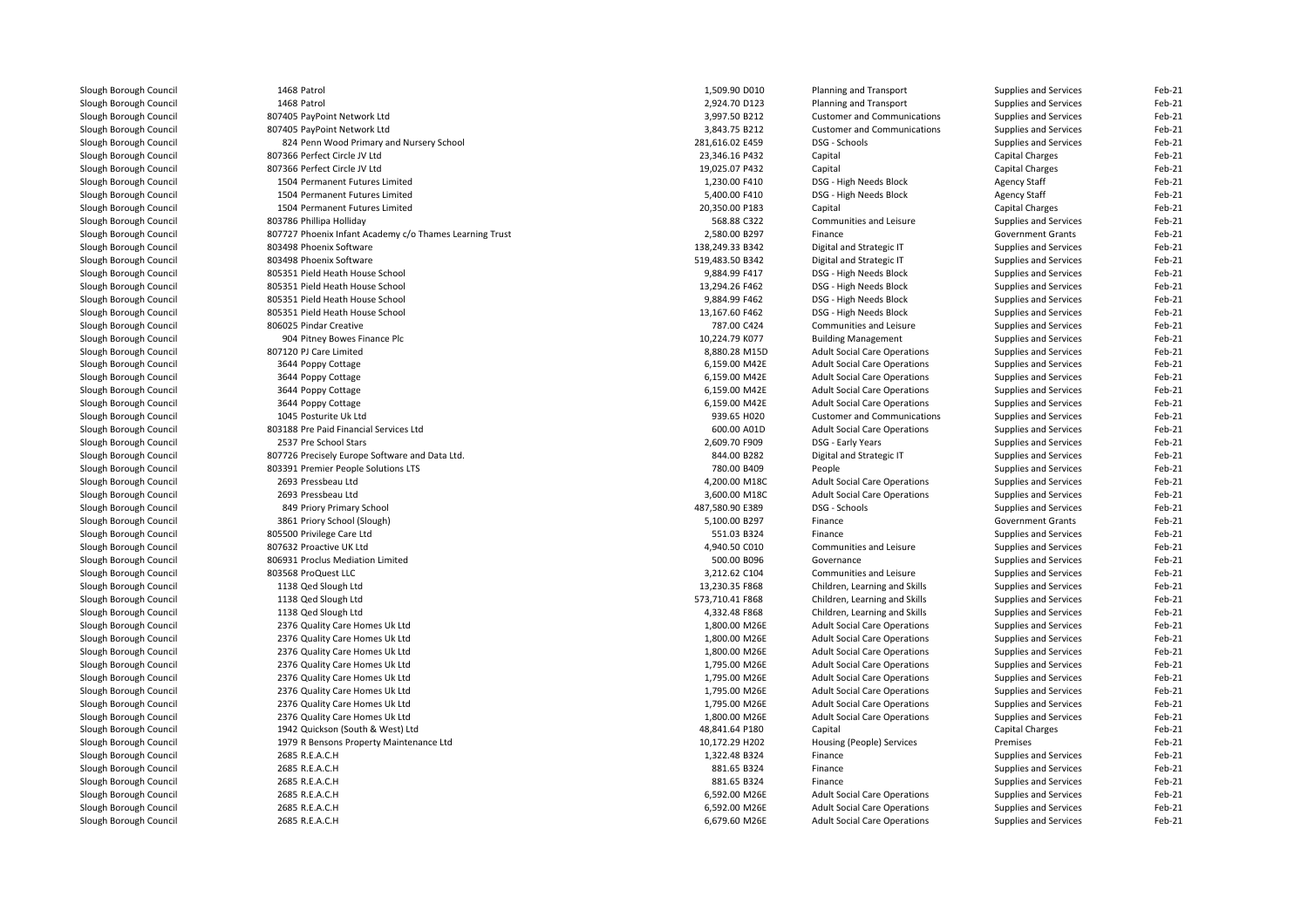| Slough Borough Council | 2685 R.E.A.C.H                                             | 6,679.60 M26E  | <b>Adult Social Care Operations</b> | Supplies and Services    | Feb-21 |
|------------------------|------------------------------------------------------------|----------------|-------------------------------------|--------------------------|--------|
| Slough Borough Council | 2685 R.E.A.C.H                                             | 5,755.36 M26E  | <b>Adult Social Care Operations</b> | Supplies and Services    | Feb-21 |
| Slough Borough Council | 2685 R.E.A.C.H                                             | 5,755.36 M26E  | <b>Adult Social Care Operations</b> | Supplies and Services    | Feb-21 |
| Slough Borough Council | 2685 R.E.A.C.H                                             | 7,267.68 M26E  | <b>Adult Social Care Operations</b> | Supplies and Services    | Feb-21 |
| Slough Borough Council | 2685 R.E.A.C.H                                             | 7,267.68 M26E  | <b>Adult Social Care Operations</b> | Supplies and Services    | Feb-21 |
| Slough Borough Council | 2685 R.E.A.C.H                                             | 5,108.20 M26E  | <b>Adult Social Care Operations</b> | Supplies and Services    | Feb-21 |
| Slough Borough Council | 2685 R.E.A.C.H                                             | 5,108.20 M26E  | <b>Adult Social Care Operations</b> | Supplies and Services    | Feb-21 |
| Slough Borough Council | 2685 R.E.A.C.H                                             | -521.80 M26E   | <b>Adult Social Care Operations</b> | <b>External Receipts</b> | Feb-21 |
| Slough Borough Council | 2685 R.E.A.C.H                                             | -521.80 M26E   | <b>Adult Social Care Operations</b> | <b>External Receipts</b> | Feb-21 |
| Slough Borough Council | 690 Reading Borough Council                                | 26,163.50 B023 | Finance                             | Supplies and Services    | Feb-21 |
| Slough Borough Council | 805444 Reading Transport Ltd                               | 7,919.67 D512  | Major Infrastructure Projects       | Supplies and Services    | Feb-21 |
| Slough Borough Council | 806766 Red Brick Care Ltd                                  | 1,873.51 B324  | Finance                             | Supplies and Services    | Feb-21 |
| Slough Borough Council | 806766 Red Brick Care Ltd                                  | 646.00 M44C    | <b>Adult Social Care Operations</b> | Supplies and Services    | Feb-21 |
| Slough Borough Council | 806766 Red Brick Care Ltd                                  | 1,071.00 M44C  | <b>Adult Social Care Operations</b> | Supplies and Services    | Feb-21 |
| Slough Borough Council | 806766 Red Brick Care Ltd                                  | 714.00 M44C    | <b>Adult Social Care Operations</b> | Supplies and Services    | Feb-21 |
| Slough Borough Council | 806766 Red Brick Care Ltd                                  | 1,666.00 M44C  | <b>Adult Social Care Operations</b> | Supplies and Services    | Feb-21 |
| Slough Borough Council | 806766 Red Brick Care Ltd                                  | 1,764.00 M44C  | <b>Adult Social Care Operations</b> | Supplies and Services    | Feb-21 |
| Slough Borough Council | 806766 Red Brick Care Ltd                                  | 2,142.00 M44D  | <b>Adult Social Care Operations</b> | Supplies and Services    | Feb-21 |
| Slough Borough Council | 807635 Redacted                                            | 513.00 F123    | Schools                             | Supplies and Services    | Feb-21 |
| Slough Borough Council | 807635 Redacted                                            | 621.00 F123    | Schools                             | Supplies and Services    | Feb-21 |
| Slough Borough Council | 806541 Redacted                                            | 10,016.14 F909 | DSG - Early Years                   | Supplies and Services    | Feb-21 |
| Slough Borough Council | 803807 Redacted                                            | 1,210.28 F909  | DSG - Early Years                   | Supplies and Services    | Feb-21 |
|                        |                                                            | 603.90 F909    |                                     |                          | Feb-21 |
| Slough Borough Council | 3762 Redacted                                              |                | DSG - Early Years                   | Supplies and Services    |        |
| Slough Borough Council | 1928 Redacted                                              | 543.51 F909    | DSG - Early Years                   | Supplies and Services    | Feb-21 |
| Slough Borough Council | 3834 Redacted                                              | 1,897.91 F909  | DSG - Early Years                   | Supplies and Services    | Feb-21 |
| Slough Borough Council | 805101 Redacted                                            | 651.93 F909    | DSG - Early Years                   | Supplies and Services    | Feb-21 |
| Slough Borough Council | 3934 Redacted                                              | 588.21 F909    | DSG - Early Years                   | Supplies and Services    | Feb-21 |
| Slough Borough Council | 804932 Redacted                                            | 2,111.13 F909  | DSG - Early Years                   | Supplies and Services    | Feb-21 |
| Slough Borough Council | 804761 Redacted                                            | 1,273.35 F909  | DSG - Early Years                   | Supplies and Services    | Feb-21 |
| Slough Borough Council | 803824 Redacted                                            | 1,857.94 F909  | DSG - Early Years                   | Supplies and Services    | Feb-21 |
| Slough Borough Council | 807475 Redacted                                            | 3,705.89 F909  | DSG - Early Years                   | Supplies and Services    | Feb-21 |
| Slough Borough Council | 3251 Redacted                                              | 1,152.28 F909  | DSG - Early Years                   | Supplies and Services    | Feb-21 |
| Slough Borough Council | 807698 Redacted                                            | 905.85 F909    | DSG - Early Years                   | Supplies and Services    | Feb-21 |
| Slough Borough Council | 803802 Redacted                                            | 1,644.32 F909  | DSG - Early Years                   | Supplies and Services    | Feb-21 |
| Slough Borough Council | 803842 Redacted                                            | 517.67 F909    | DSG - Early Years                   | Supplies and Services    | Feb-21 |
| Slough Borough Council | 804597 Redline Buses Ltd                                   | 20,141.94 B305 | Finance                             | Supplies and Services    | Feb-21 |
| Slough Borough Council | 804597 Redline Buses Ltd                                   | 4,122.88 D512  | Major Infrastructure Projects       | Supplies and Services    | Feb-21 |
| Slough Borough Council | 804597 Redline Buses Ltd                                   | 5,014.11 D512  | Major Infrastructure Projects       | Supplies and Services    | Feb-21 |
| Slough Borough Council | 806854 Reed Specialist Recruitment                         | 621.15 B033    | People                              | Salaries and Wages       | Feb-21 |
| Slough Borough Council | 806854 Reed Specialist Recruitment                         | 757.50 B033    | People                              | Salaries and Wages       | Feb-21 |
| Slough Borough Council | 806854 Reed Specialist Recruitment                         | 757.50 B348    | People                              | Salaries and Wages       | Feb-21 |
| Slough Borough Council | 6 Re-Format Llp                                            | 1,025.00 P128  | Capital                             | Capital Charges          | Feb-21 |
| Slough Borough Council | 6 Re-Format Llp                                            | 47,481.25 P153 | Capital                             | Capital Charges          | Feb-21 |
| Slough Borough Council | 6 Re-Format Llp                                            | 2,518.50 P153  | Capital                             | Capital Charges          | Feb-21 |
| Slough Borough Council | 2229 Reliance High-Tech Limited (T/A Reliance Project)     | 500.40 D218    | Planning and Transport              | Supplies and Services    | Feb-21 |
| Slough Borough Council | 2229 Reliance High-Tech Limited (T/A Reliance Project)     | 1,751.40 D224  | Planning and Transport              | Supplies and Services    | Feb-21 |
| Slough Borough Council | 2229 Reliance High-Tech Limited (T/A Reliance Project)     | 894.72 D224    | Planning and Transport              | Supplies and Services    | Feb-21 |
| Slough Borough Council | 807562 Renovo Farnborough Limited                          | 7,560.00 M25D  | <b>Adult Social Care Operations</b> | Supplies and Services    | Feb-21 |
| Slough Borough Council | 807562 Renovo Farnborough Limited                          | 8,370.00 M25D  | <b>Adult Social Care Operations</b> | Supplies and Services    | Feb-21 |
| Slough Borough Council | 805624 Rent Connect Housing ltd.                           | 8,355.00 H205  | Housing (People) Services           | Premises                 | Feb-21 |
| Slough Borough Council | 806612 Rentokil Initial K Ltd T/A Initial Washroom Hygiene | 2,047.01 B064  | <b>Building Management</b>          | Supplies and Services    | Feb-21 |
| Slough Borough Council | 781 Resource Productions CIC                               | 18,074.00 F210 | Communities and Leisure             | <b>TP-Other Bodies</b>   | Feb-21 |
| Slough Borough Council | 3486 Response Organisation                                 | 3,067.40 M42F  | <b>Adult Social Care Operations</b> | Supplies and Services    | Feb-21 |
| Slough Borough Council | 3486 Response Organisation                                 | 2,273.25 M42F  | <b>Adult Social Care Operations</b> | Supplies and Services    | Feb-21 |
| Slough Borough Council | 3486 Response Organisation                                 | 3,067.40 M42F  | <b>Adult Social Care Operations</b> | Supplies and Services    | Feb-21 |
| Slough Borough Council | 3486 Response Organisation                                 | 2,273.25 M42F  | <b>Adult Social Care Operations</b> | Supplies and Services    | Feb-21 |
| Slough Borough Council | 3486 Response Organisation                                 | 2,273.25 M42F  | <b>Adult Social Care Operations</b> | Supplies and Services    | Feb-21 |
|                        |                                                            |                |                                     |                          |        |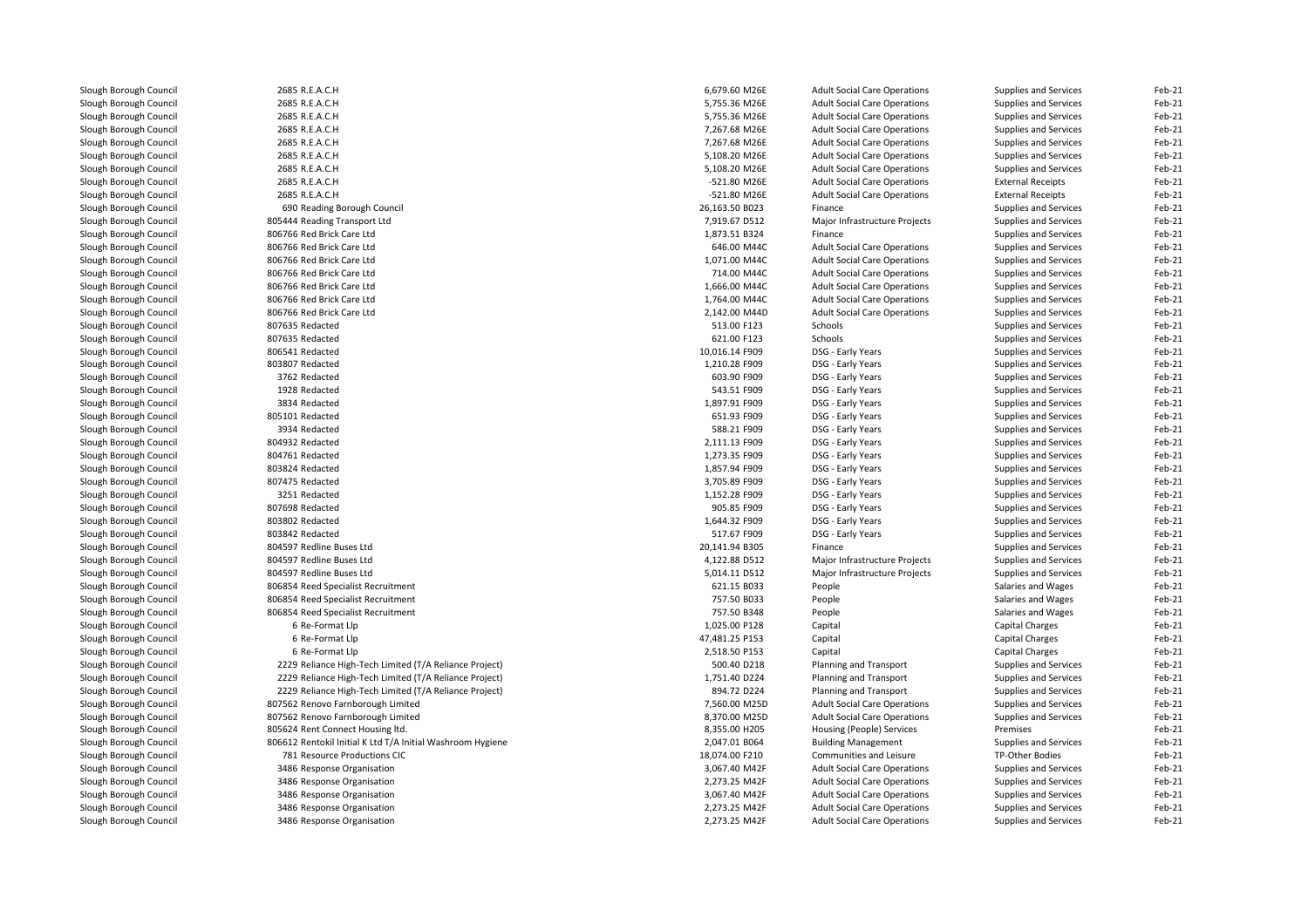| Slough Borough Council | 3486 Response Organisation                                                   | 2,273.25 M42F                | <b>Adult Social Care Operations</b>              | Supplies and Services    | Feb-21 |
|------------------------|------------------------------------------------------------------------------|------------------------------|--------------------------------------------------|--------------------------|--------|
| Slough Borough Council | 3486 Response Organisation                                                   | 567.28 M42F                  | <b>Adult Social Care Operations</b>              | Supplies and Services    | Feb-21 |
| Slough Borough Council | 3486 Response Organisation                                                   | 1,319.36 M42F                | <b>Adult Social Care Operations</b>              | Supplies and Services    | Feb-21 |
| Slough Borough Council | 3486 Response Organisation                                                   | 567.28 M42F                  | <b>Adult Social Care Operations</b>              | Supplies and Services    | Feb-21 |
| Slough Borough Council | 1893 Ricardo-Aea Limited                                                     | 18,387.50 D308               | Major Infrastructure Projects                    | Supplies and Services    | Feb-21 |
| Slough Borough Council | 2529 Richmond Fellowship                                                     | 2,150.00 M27F                | <b>Adult Social Care Operations</b>              | Supplies and Services    | Feb-21 |
| Slough Borough Council | 805202 Rigby Taylor Ltd                                                      | 702.00 D750                  | Direct Service Organisation (DSO)                | Supplies and Services    | Feb-21 |
| Slough Borough Council | 2266 Riverside Primary School                                                | 3,000.00 F553                | DSG - High Needs Block                           | Supplies and Services    | Feb-21 |
| Slough Borough Council | 805200 RJ Morgan Fencing Ltd                                                 | 660.00 D880                  | Direct Service Organisation (DSO)                | Supplies and Services    | Feb-21 |
| Slough Borough Council | 806930 Roselight Healthcare Service Limited                                  | 3,340.00 M42F                | <b>Adult Social Care Operations</b>              | Supplies and Services    | Feb-21 |
| Slough Borough Council | 806930 Roselight Healthcare Service Limited                                  | 2,600.00 M44F                | <b>Adult Social Care Operations</b>              | Supplies and Services    | Feb-21 |
| Slough Borough Council | 806930 Roselight Healthcare Service Limited                                  | 3,340.00 M44F                | <b>Adult Social Care Operations</b>              | Supplies and Services    | Feb-21 |
| Slough Borough Council | 696 Royal Borough Of Windsor And Maidenhead                                  | 1,720.40 M44E                | <b>Adult Social Care Operations</b>              | Supplies and Services    | Feb-21 |
| Slough Borough Council | 696 Royal Borough Of Windsor And Maidenhead                                  | 16,891.60 H207               | Housing (People) Services                        | Supplies and Services    | Feb-21 |
| Slough Borough Council | 804860 Royal Masonic Benevolent Institution                                  | 3,800.00 M18C                | <b>Adult Social Care Operations</b>              | Supplies and Services    | Feb-21 |
| Slough Borough Council | 2168 RSM Risk Assurance Services LLP                                         | 21,613.00 B132               | Finance                                          | Supplies and Services    | Feb-21 |
| Slough Borough Council | 2168 RSM Risk Assurance Services LLP                                         | 35,375.00 B146               | Governance                                       | Supplies and Services    | Feb-21 |
| Slough Borough Council | 2168 RSM Risk Assurance Services LLP                                         | 32,875.00 B146               | Governance                                       | Supplies and Services    | Feb-21 |
| Slough Borough Council | 2168 RSM Risk Assurance Services LLP                                         | 31,750.00 B146               | Governance                                       | Supplies and Services    | Feb-21 |
| Slough Borough Council | 2168 RSM Risk Assurance Services LLP                                         | 16,600.00 P432               | Capital                                          | <b>Capital Charges</b>   | Feb-21 |
| Slough Borough Council | 842 Ryvers Primary School                                                    | 24,616.06 E399               | DSG - Schools                                    | Supplies and Services    | Feb-21 |
| Slough Borough Council | 806398 Saba Park UK Services Limited                                         | 17,907.47 D010               | Planning and Transport                           | Supplies and Services    | Feb-21 |
| Slough Borough Council | 806398 Saba Park UK Services Limited                                         | 12,428.28 D122               | Planning and Transport                           | Premises                 | Feb-21 |
| Slough Borough Council | 806398 Saba Park UK Services Limited                                         |                              |                                                  |                          | Feb-21 |
| Slough Borough Council |                                                                              | 32,121.00 P159               | Capital                                          | Capital Charges          | Feb-21 |
|                        | 806398 Saba Park UK Services Limited<br>806398 Saba Park UK Services Limited | 1,743.48 D123<br>598.86 D123 | Planning and Transport<br>Planning and Transport | Supplies and Services    | Feb-21 |
| Slough Borough Council |                                                                              |                              |                                                  | Supplies and Services    |        |
| Slough Borough Council | 806398 Saba Park UK Services Limited                                         | 2,167.20 D123                | Planning and Transport                           | Supplies and Services    | Feb-21 |
| Slough Borough Council | 806398 Saba Park UK Services Limited                                         | 80,571.45 D123               | Planning and Transport                           | Supplies and Services    | Feb-21 |
| Slough Borough Council | 806398 Saba Park UK Services Limited                                         | 8,952.38 D122                | Planning and Transport                           | Supplies and Services    | Feb-21 |
| Slough Borough Council | 806398 Saba Park UK Services Limited                                         | 1,568.14 D123                | Planning and Transport                           | Supplies and Services    | Feb-21 |
| Slough Borough Council | 807571 Safety Consulting Services                                            | 4,600.00 B082                | <b>Regeneration Development</b>                  | Capital Charges          | Feb-21 |
| Slough Borough Council | 805875 Salutem LD Bidco IV Limited T/A Ambito Care                           | 3,619.25 M25D                | <b>Adult Social Care Operations</b>              | Supplies and Services    | Feb-21 |
| Slough Borough Council | 805875 Salutem LD Bidco IV Limited T/A Ambito Care                           | 6,000.00 M25D                | <b>Adult Social Care Operations</b>              | Supplies and Services    | Feb-21 |
| Slough Borough Council | 805875 Salutem LD Bidco IV Limited T/A Ambito Care                           | 4,494.56 M26E                | <b>Adult Social Care Operations</b>              | Supplies and Services    | Feb-21 |
| Slough Borough Council | 805875 Salutem LD Bidco IV Limited T/A Ambito Care                           | 4,059.60 M26E                | <b>Adult Social Care Operations</b>              | Supplies and Services    | Feb-21 |
| Slough Borough Council | 805875 Salutem LD Bidco IV Limited T/A Ambito Care                           | $-611.59$ M26E               | <b>Adult Social Care Operations</b>              | <b>External Receipts</b> | Feb-21 |
| Slough Borough Council | 805875 Salutem LD Bidco IV Limited T/A Ambito Care                           | -552.40 M26E                 | <b>Adult Social Care Operations</b>              | <b>External Receipts</b> | Feb-21 |
| Slough Borough Council | 805114 Sandberg LLP                                                          | 550.00 B079                  | <b>Regeneration Development</b>                  | Supplies and Services    | Feb-21 |
| Slough Borough Council | 925 Sara Wood                                                                | 1,125.00 D320                | <b>Regulatory Services</b>                       | Supplies and Services    | Feb-21 |
| Slough Borough Council | 925 Sara Wood                                                                | 1,025.00 D320                | <b>Regulatory Services</b>                       | Supplies and Services    | Feb-21 |
| Slough Borough Council | 925 Sara Wood                                                                | 825.00 D320                  | <b>Regulatory Services</b>                       | Supplies and Services    | Feb-21 |
| Slough Borough Council | 925 Sara Wood                                                                | 1,125.00 D320                | <b>Regulatory Services</b>                       | Supplies and Services    | Feb-21 |
| Slough Borough Council | 1580 Savills (UK) Ltd                                                        | 7,875.00 P405                | Capital                                          | <b>Capital Charges</b>   | Feb-21 |
| Slough Borough Council | 1580 Savills (UK) Ltd                                                        | 4,650.00 P405                | Capital                                          | Capital Charges          | Feb-21 |
| Slough Borough Council | 1580 Savills (UK) Ltd                                                        | 5,750.00 P405                | Capital                                          | Capital Charges          | Feb-21 |
| Slough Borough Council | 1580 Savills (UK) Ltd                                                        | 12,000.00 P405               | Capital                                          | <b>Capital Charges</b>   | Feb-21 |
| Slough Borough Council | 1580 Savills (UK) Ltd                                                        | 36,000.00 P405               | Capital                                          | Capital Charges          | Feb-21 |
| Slough Borough Council | 1580 Savills (UK) Ltd                                                        | 194,850.00 P406              | Capital                                          | Capital Charges          | Feb-21 |
| Slough Borough Council | 1580 Savills (UK) Ltd                                                        | 203,400.00 P406              | Capital                                          | Capital Charges          | Feb-21 |
| Slough Borough Council | 1580 Savills (UK) Ltd                                                        | 204,600.00 P406              | Capital                                          | Capital Charges          | Feb-21 |
| Slough Borough Council | 1580 Savills (UK) Ltd                                                        | 21,000.00 P406               | Capital                                          | <b>Capital Charges</b>   | Feb-21 |
| Slough Borough Council | 1580 Savills (UK) Ltd                                                        | 13,530.00 P432               | Capital                                          | Capital Charges          | Feb-21 |
| Slough Borough Council | 1580 Savills (UK) Ltd                                                        | 4,000.00 P432                | Capital                                          | Capital Charges          | Feb-21 |
| Slough Borough Council | 1580 Savills (UK) Ltd                                                        | 1,457.50 P432                | Capital                                          | Capital Charges          | Feb-21 |
| Slough Borough Council | 1661 Scottish And Southern Electricity                                       | 1,140.00 D345                | Direct Service Organisation (DSO)                | Premises                 | Feb-21 |
| Slough Borough Council | 804404 Seashell Trust                                                        | 17,335.00 F462               | DSG - High Needs Block                           | Supplies and Services    | Feb-21 |
| Slough Borough Council | 804404 Seashell Trust                                                        | 17,335.00 F462               | DSG - High Needs Block                           | Supplies and Services    | Feb-21 |
|                        |                                                                              |                              |                                                  |                          |        |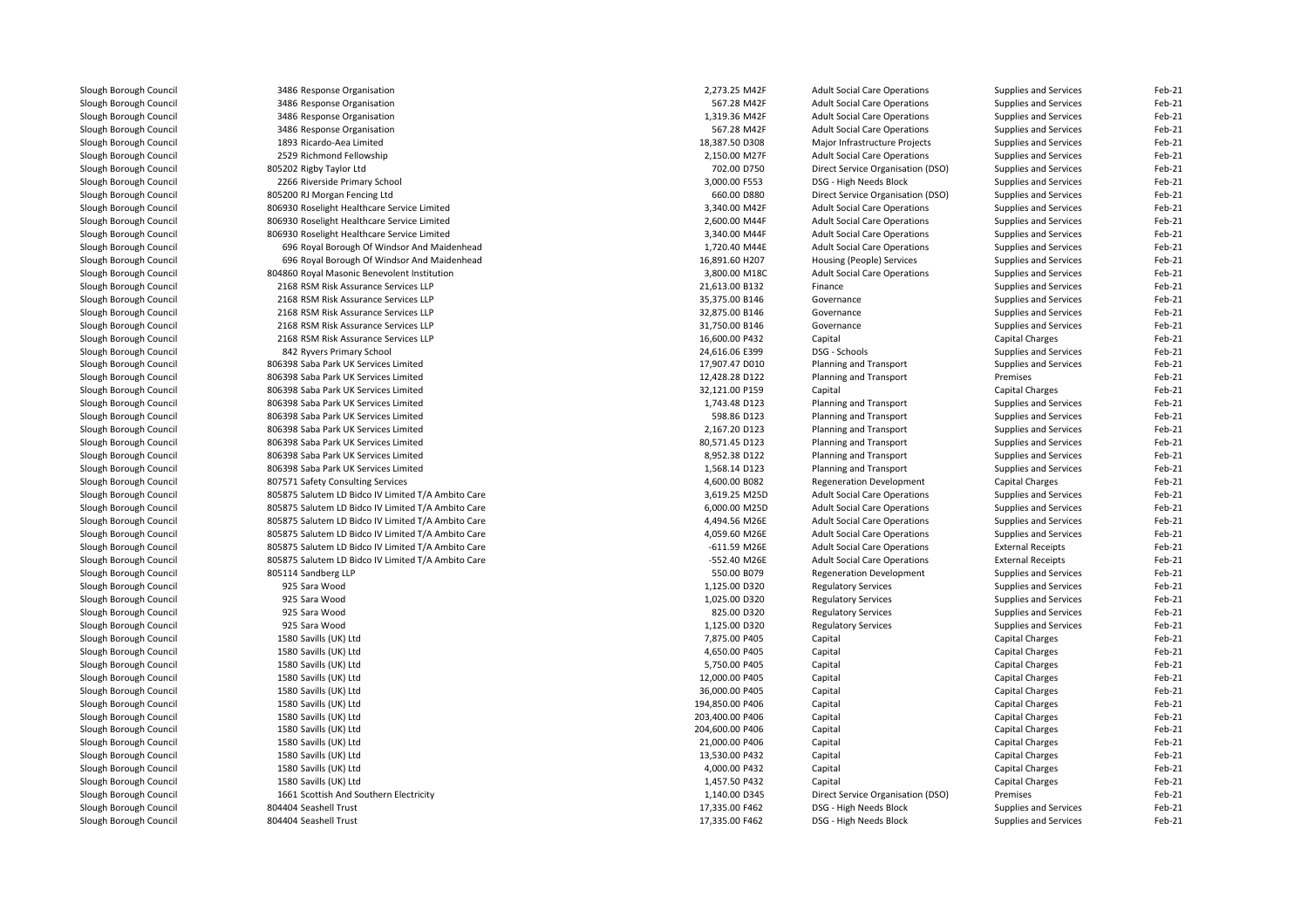| Slough Borough Council | 803999 Sequence Care Group                       | 12,018.48 M26E                   | <b>Adult Social Care Operations</b>    | Supplies and Services    | Feb-21 |
|------------------------|--------------------------------------------------|----------------------------------|----------------------------------------|--------------------------|--------|
| Slough Borough Council | 803999 Sequence Care Group                       | 10,855.40 M26E                   | <b>Adult Social Care Operations</b>    | Supplies and Services    | Feb-21 |
| Slough Borough Council | 2585 Seymour House                               | 1,212.27 B324                    | Finance                                | Supplies and Services    | Feb-21 |
| Slough Borough Council | 2585 Seymour House                               | 5,093.28 M26E                    | <b>Adult Social Care Operations</b>    | Supplies and Services    | Feb-21 |
| Slough Borough Council | 2585 Seymour House                               | 1,344.00 M26E                    | <b>Adult Social Care Operations</b>    | Supplies and Services    | Feb-21 |
| Slough Borough Council | 2585 Seymour House                               | 5,215.60 M26E                    | <b>Adult Social Care Operations</b>    | Supplies and Services    | Feb-21 |
| Slough Borough Council | 2585 Seymour House                               | 5,874.18 M26E                    | <b>Adult Social Care Operations</b>    | Supplies and Services    | Feb-21 |
| Slough Borough Council | 2585 Seymour House                               | 2,150.40 M42E                    | <b>Adult Social Care Operations</b>    | Supplies and Services    | Feb-21 |
| Slough Borough Council | 2585 Seymour House                               | -537.40 M26E                     | <b>Adult Social Care Operations</b>    | <b>External Receipts</b> | Feb-21 |
| Slough Borough Council | 804991 Shannel Joseph                            | 600.00 C104                      | Communities and Leisure                | Supplies and Services    | Feb-21 |
| Slough Borough Council | 2003 Sharpe Pritchard Llp                        | 5,432.00 B096                    | Governance                             | Supplies and Services    | Feb-21 |
| Slough Borough Council | 2003 Sharpe Pritchard Llp                        | 4,424.00 B096                    | Governance                             | Supplies and Services    | Feb-21 |
| Slough Borough Council | 805203 Shorts Agricultural Services Ltd          | 7,363.47 D342                    | Direct Service Organisation (DSO)      | Supplies and Services    | Feb-21 |
| Slough Borough Council | 805203 Shorts Agricultural Services Ltd          | 2,832.11 D342                    | Direct Service Organisation (DSO)      | Supplies and Services    | Feb-21 |
| Slough Borough Council | 805807 Siemens Mobility Limited                  | 2,753.25 B282                    | Digital and Strategic IT               | Supplies and Services    | Feb-21 |
| Slough Borough Council | 805807 Siemens Mobility Limited                  | 2,753.25 B282                    | Digital and Strategic IT               | Supplies and Services    | Feb-21 |
| Slough Borough Council | 805807 Siemens Mobility Limited                  | 4,310.74 D500                    | Major Infrastructure Projects          | Premises                 | Feb-21 |
| Slough Borough Council | 805807 Siemens Mobility Limited                  | 16,093.29 D500                   | Major Infrastructure Projects          | Premises                 | Feb-21 |
| Slough Borough Council | 805807 Siemens Mobility Limited                  | 21,097.22 D500                   | Major Infrastructure Projects          | Premises                 | Feb-21 |
| Slough Borough Council | 807165 Slindon College                           | 10,670.00 F462                   | DSG - High Needs Block                 | Supplies and Services    | Feb-21 |
| Slough Borough Council | 3333 Slk Services                                | 7,335.50 F123                    | Schools                                | Supplies and Services    | Feb-21 |
| Slough Borough Council | 3333 Slk Services                                | 6,350.00 F123                    | Schools                                | Supplies and Services    | Feb-21 |
| Slough Borough Council | 1459 Slough And Eton C E School                  | 19,299.14 E769                   | DSG - Schools                          | Supplies and Services    | Feb-21 |
| Slough Borough Council | 2466 Slough Childrens Services Trust Limited     | 2,333,252.00 M99C                | Children, Learning and Skills          | Supplies and Services    | Feb-21 |
| Slough Borough Council | 2466 Slough Childrens Services Trust Limited     | 62,445.00 M99C                   | Children, Learning and Skills          | Supplies and Services    | Feb-21 |
| Slough Borough Council | 2466 Slough Childrens Services Trust Limited     | 20,864.66 F388                   | Early Years & Prevention               | Salaries and Wages       | Feb-21 |
| Slough Borough Council | 276 Slough Community Transport & Shopmobility    | 28,176.00 F123                   | Schools                                | Supplies and Services    | Feb-21 |
| Slough Borough Council | 1913 Slough Crossroads Caring For Carers         | 528.00 M44D                      | <b>Adult Social Care Operations</b>    | Supplies and Services    | Feb-21 |
| Slough Borough Council | 1913 Slough Crossroads Caring For Carers         | 814.04 M44E                      | <b>Adult Social Care Operations</b>    | Supplies and Services    | Feb-21 |
| Slough Borough Council | 1913 Slough Crossroads Caring For Carers         | 660.40 M44E                      | <b>Adult Social Care Operations</b>    | Supplies and Services    | Feb-21 |
| Slough Borough Council | 1913 Slough Crossroads Caring For Carers         | 1,485.90 M44E                    | <b>Adult Social Care Operations</b>    | Supplies and Services    | Feb-21 |
| Slough Borough Council | 1913 Slough Crossroads Caring For Carers         | 1,672.80 M44E                    | <b>Adult Social Care Operations</b>    | Supplies and Services    | Feb-21 |
| Slough Borough Council | 1913 Slough Crossroads Caring For Carers         | 704.00 M44E                      | <b>Adult Social Care Operations</b>    | Supplies and Services    | Feb-21 |
| Slough Borough Council | 1913 Slough Crossroads Caring For Carers         | 858.52 M44E                      | <b>Adult Social Care Operations</b>    | Supplies and Services    | Feb-21 |
| Slough Borough Council | 1913 Slough Crossroads Caring For Carers         | 891.38 M44F                      | <b>Adult Social Care Operations</b>    | Supplies and Services    | Feb-21 |
| Slough Borough Council | 1913 Slough Crossroads Caring For Carers         | 869.42 M44F                      | <b>Adult Social Care Operations</b>    | Supplies and Services    | Feb-21 |
| Slough Borough Council | 1119 Slough Cvs                                  | 153,063.50 A02C                  | <b>Adult Social Care Commissioning</b> | Supplies and Services    | Feb-21 |
| Slough Borough Council | 3011 Slough Urban Renewal Community Projects LLP | 16,572.54 P575                   | Capital                                | Supplies and Services    | Feb-21 |
| Slough Borough Council | 3011 Slough Urban Renewal Community Projects LLP | 16,313.60 P575                   | Capital                                | Supplies and Services    | Feb-21 |
| Slough Borough Council | 3011 Slough Urban Renewal Community Projects LLP | 110,889.21 P575                  | Capital                                | Supplies and Services    | Feb-21 |
| Slough Borough Council | 3011 Slough Urban Renewal Community Projects LLP | 22,261.36 P575                   | Capital                                | Capital Charges          | Feb-21 |
| Slough Borough Council | 3011 Slough Urban Renewal Community Projects LLP | 175,794.24 P575                  | Capital                                | Capital Charges          | Feb-21 |
|                        | 807277 SMI Int Group Ltd                         | 1,637.44 A01P                    | <b>Public Health</b>                   |                          | Feb-21 |
| Slough Borough Council |                                                  |                                  |                                        | Supplies and Services    | Feb-21 |
| Slough Borough Council | 382 Softcat Plc<br>382 Softcat Plc               | 10,006.00 P084<br>35,700.00 P084 | Capital<br>Capital                     | Supplies and Services    | Feb-21 |
| Slough Borough Council |                                                  |                                  |                                        | Capital Charges          |        |
| Slough Borough Council | 114 Solutions 4 Health Ltd                       | 110,838.50 A01P                  | <b>Public Health</b>                   | Supplies and Services    | Feb-21 |
| Slough Borough Council | 114 Solutions 4 Health Ltd                       | 226,216.31 A09C                  | <b>Adult Social Care Commissioning</b> | Supplies and Services    | Feb-21 |
| Slough Borough Council | 114 Solutions 4 Health Ltd                       | 2,841.50 A09C                    | Adult Social Care Commissioning        | Supplies and Services    | Feb-21 |
| Slough Borough Council | 114 Solutions 4 Health Ltd                       | 60,000.00 A09C                   | <b>Adult Social Care Commissioning</b> | Supplies and Services    | Feb-21 |
| Slough Borough Council | 1598 Sorbon Estates Limited                      | 5,865.00 H205                    | Housing (People) Services              | Premises                 | Feb-21 |
| Slough Borough Council | 1598 Sorbon Estates Limited                      | 5,865.00 H205                    | Housing (People) Services              | Premises                 | Feb-21 |
| Slough Borough Council | 79 South East Employers                          | 5,850.00 B348                    | People                                 | Supplies and Services    | Feb-21 |
| Slough Borough Council | 807124 Spacecraft Limited                        | 25,372.60 P084                   | Capital                                | Capital Charges          | Feb-21 |
| Slough Borough Council | 805894 Speedy Asset Services Limited             | 1,355.19 A01P                    | <b>Public Health</b>                   | Supplies and Services    | Feb-21 |
| Slough Borough Council | 805894 Speedy Asset Services Limited             | 1,437.12 A01P                    | Public Health                          | Supplies and Services    | Feb-21 |
| Slough Borough Council | 805894 Speedy Asset Services Limited             | 4,790.40 A01P                    | Public Health                          | Supplies and Services    | Feb-21 |
| Slough Borough Council | 805894 Speedy Asset Services Limited             | 1,279.58 A01P                    | <b>Public Health</b>                   | Supplies and Services    | Feb-21 |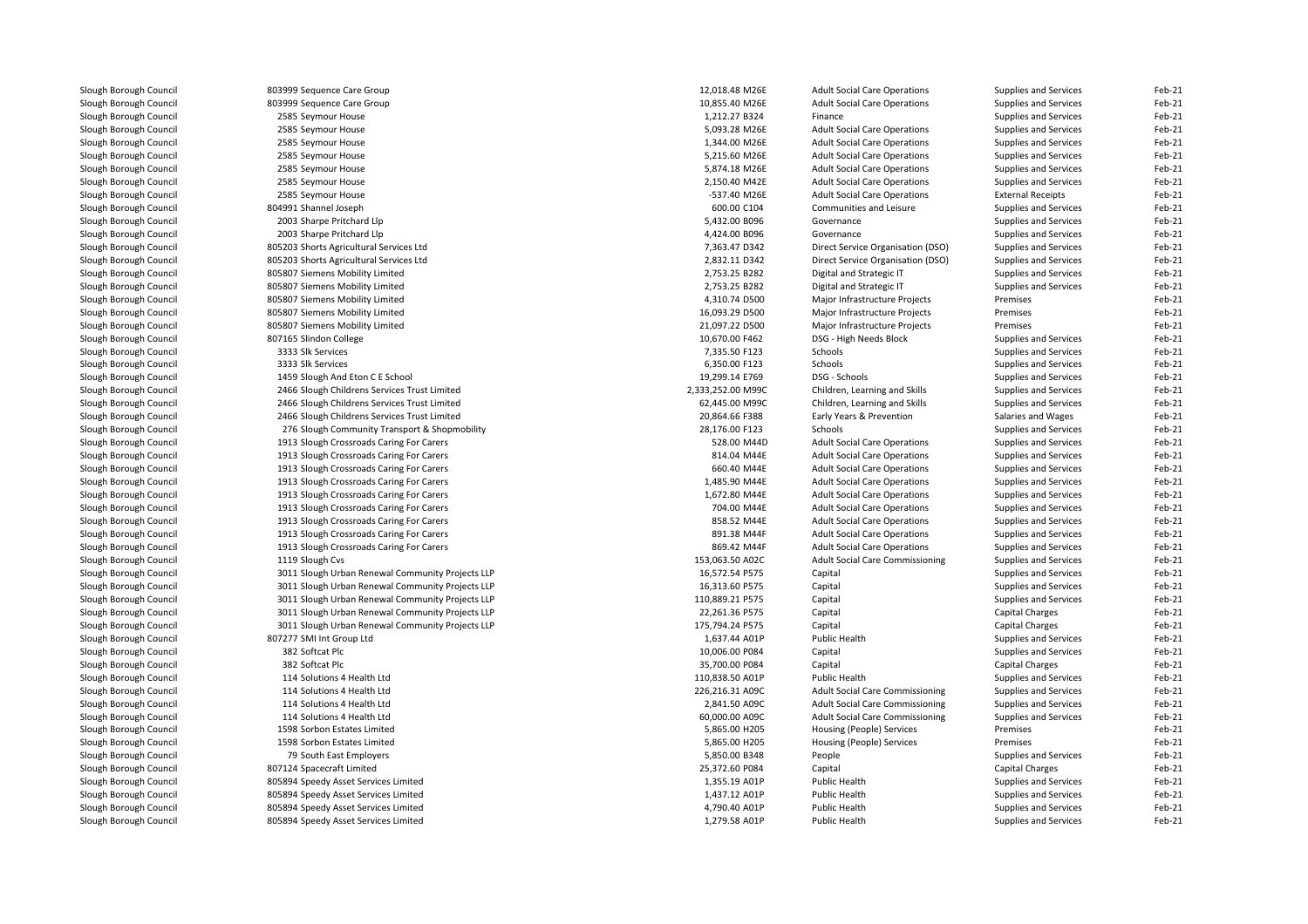| Slough Borough Council | 805894 Speedy Asset Services Limited                     | 1,509.66 A01P    | <b>Public Health</b>                | Supplies and Services        | Feb-21   |
|------------------------|----------------------------------------------------------|------------------|-------------------------------------|------------------------------|----------|
| Slough Borough Council | 804781 Sports and Leisure Management Ltd                 | 12,173.55 A01P   | <b>Public Health</b>                | Supplies and Services        | Feb-21   |
| Slough Borough Council | 804781 Sports and Leisure Management Ltd                 | 12,800.25 A01P   | Public Health                       | Supplies and Services        | Feb-21   |
| Slough Borough Council | 1875 Ss & Kk. Hothi                                      | 15,816.66 H205   | Housing (People) Services           | Premises                     | Feb-21   |
| Slough Borough Council | 1875 Ss & Kk. Hothi                                      | 11,771.25 H205   | Housing (People) Services           | Premises                     | Feb-21   |
| Slough Borough Council | 2019 Ssr General & Management Ltd                        | 825.00 F409      | DSG - High Needs Block              | Supplies and Services        | Feb-21   |
| Slough Borough Council | 2019 Ssr General & Management Ltd                        | 550.00 F409      | DSG - High Needs Block              | Supplies and Services        | Feb-21   |
| Slough Borough Council | 2019 Ssr General & Management Ltd                        | 1,375.00 F409    | DSG - High Needs Block              | Supplies and Services        | Feb-21   |
| Slough Borough Council | 2019 Ssr General & Management Ltd                        | 825.00 F409      | DSG - High Needs Block              | Supplies and Services        | Feb-21   |
| Slough Borough Council | 2019 Ssr General & Management Ltd                        | 550.00 F409      | DSG - High Needs Block              | <b>Recharge Receipts</b>     | Feb-21   |
| Slough Borough Council | 2019 Ssr General & Management Ltd                        | 1,100.00 F409    | DSG - High Needs Block              | <b>Recharge Receipts</b>     | $Feb-21$ |
| Slough Borough Council | 2019 Ssr General & Management Ltd                        | 550.00 F409      | DSG - High Needs Block              | <b>Recharge Receipts</b>     | Feb-21   |
| Slough Borough Council | 803165 St Anthony's Catholic Primary School & Nursery    | 25,766.56 E409   | DSG - Schools                       | Supplies and Services        | Feb-21   |
| Slough Borough Council | 3383 St Bernards Catholic Grammar School                 | 401,569.02 E559  | DSG - Schools                       | Supplies and Services        | Feb-21   |
| Slough Borough Council | 2918 St Bernard'S Rc Preparatory School                  | 3,494.32 F909    | DSG - Early Years                   | Supplies and Services        | Feb-21   |
| Slough Borough Council | 803384 St Ethelberts Catholic Primary School and Nursery | 645.00 B297      | Finance                             | <b>Government Grants</b>     | Feb-21   |
| Slough Borough Council | 3547 St Ethelberts School                                | 8,551.38 E419    | DSG - Schools                       | <b>Supplies and Services</b> | Feb-21   |
| Slough Borough Council | 1378 St Josephs Catholic High School                     | 13,416.67 E569   | DSG - Schools                       | Supplies and Services        | Feb-21   |
| Slough Borough Council | 806584 St Mattews Ltd                                    | 3,700.00 M15F    | <b>Adult Social Care Operations</b> | Supplies and Services        | Feb-21   |
| Slough Borough Council | 1445 Stallcombe House                                    | 5,922.00 M26E    | <b>Adult Social Care Operations</b> | Supplies and Services        | Feb-21   |
| Slough Borough Council | 468 Stannah Lift Services Ltd                            | 2,785.00 P547    | Capital                             | <b>Capital Charges</b>       | Feb-21   |
| Slough Borough Council | 468 Stannah Lift Services Ltd                            | 5,347.00 P006    | Capital                             | <b>Capital Charges</b>       | Feb-21   |
| Slough Borough Council | 468 Stannah Lift Services Ltd                            | 2,462.00 P006    | Capital                             | Capital Charges              | Feb-21   |
| Slough Borough Council | 807118 Stantec Uk Limited                                | 1,000.00 P211    | Capital                             | <b>Capital Charges</b>       | Feb-21   |
| Slough Borough Council | 807118 Stantec Uk Limited                                | 1,000.00 P213    | Capital                             | Capital Charges              | Feb-21   |
| Slough Borough Council | 807118 Stantec Uk Limited                                | 930.00 P213      | Capital                             | <b>Capital Charges</b>       | Feb-21   |
| Slough Borough Council | 807118 Stantec Uk Limited                                | 1,770.00 P213    | Capital                             | Capital Charges              | Feb-21   |
| Slough Borough Council | 807118 Stantec Uk Limited                                | 8,960.00 P213    | Capital                             | <b>Capital Charges</b>       | Feb-21   |
| Slough Borough Council | 807118 Stantec Uk Limited                                | 4,000.00 P214    | Capital                             | Capital Charges              | Feb-21   |
| Slough Borough Council | 805206 Staysure Tyres Ltd                                | 508.40 D750      | Direct Service Organisation (DSO)   | Transport                    | Feb-21   |
| Slough Borough Council | 807654 Stephen Pinder Employment Law LTD                 | 500.00 F137      | Inclusion                           | Supplies and Services        | Feb-21   |
| Slough Borough Council | 2687 Stepping Stones                                     | 5,133.24 M26E    | <b>Adult Social Care Operations</b> | Supplies and Services        | Feb-21   |
| Slough Borough Council | 2687 Stepping Stones                                     | 8,005.12 M27F    | <b>Adult Social Care Operations</b> | Supplies and Services        | Feb-21   |
| Slough Borough Council | 806242 Sterling Transcription                            | 513.52 H009      | Finance                             | Supplies and Services        | Feb-21   |
| Slough Borough Council | 805181 Street Furnishings Ltd                            | 2,437.50 D880    | Direct Service Organisation (DSO)   | Supplies and Services        | Feb-21   |
| Slough Borough Council | 2688 Sunnyside Nursing Home                              | 2,991.76 M15D    | <b>Adult Social Care Operations</b> | Supplies and Services        | Feb-21   |
| Slough Borough Council | 293 Surecare Slough                                      | 10,469.63 B324   | Finance                             | Supplies and Services        | Feb-21   |
| Slough Borough Council | 293 Surecare Slough                                      | 1,198.62 A07R    | <b>Adult Social Care Operations</b> | Supplies and Services        | Feb-21   |
| Slough Borough Council | 293 Surecare Slough                                      | $-1,356.02$ A07R | <b>Adult Social Care Operations</b> | Supplies and Services        | Feb-21   |
| Slough Borough Council | 293 Surecare Slough                                      | 783.24 M44C      | <b>Adult Social Care Operations</b> | Supplies and Services        | Feb-21   |
| Slough Borough Council | 293 Surecare Slough                                      | 2,406.60 M44C    | <b>Adult Social Care Operations</b> | Supplies and Services        | Feb-21   |
| Slough Borough Council | 293 Surecare Slough                                      | 764.00 M44C      | <b>Adult Social Care Operations</b> | Supplies and Services        | Feb-21   |
| Slough Borough Council | 293 Surecare Slough                                      | 2,244.53 M44C    | <b>Adult Social Care Operations</b> | Supplies and Services        | Feb-21   |
| Slough Borough Council | 293 Surecare Slough                                      | 801.57 M44C      | <b>Adult Social Care Operations</b> | Supplies and Services        | Feb-21   |
| Slough Borough Council | 293 Surecare Slough                                      | 1,193.89 M44C    | <b>Adult Social Care Operations</b> | Supplies and Services        | Feb-21   |
| Slough Borough Council | 293 Surecare Slough                                      | 1,289.40 M44C    | <b>Adult Social Care Operations</b> | Supplies and Services        | Feb-21   |
| Slough Borough Council | 293 Surecare Slough                                      | 515.70 M44C      | <b>Adult Social Care Operations</b> | Supplies and Services        | Feb-21   |
| Slough Borough Council | 293 Surecare Slough                                      | 529.71 M44C      | <b>Adult Social Care Operations</b> | Supplies and Services        | Feb-21   |
| Slough Borough Council | 293 Surecare Slough                                      | 2,933.72 M44C    | <b>Adult Social Care Operations</b> | Supplies and Services        | Feb-21   |
| Slough Borough Council | 293 Surecare Slough                                      | 2,755.37 M44C    | <b>Adult Social Care Operations</b> | Supplies and Services        | Feb-21   |
| Slough Borough Council | 293 Surecare Slough                                      | 1,142.82 M44C    | <b>Adult Social Care Operations</b> | Supplies and Services        | Feb-21   |
| Slough Borough Council | 293 Surecare Slough                                      | 2,502.40 M44C    | <b>Adult Social Care Operations</b> | Supplies and Services        | Feb-21   |
| Slough Borough Council | 293 Surecare Slough                                      | 2,607.57 M44C    | <b>Adult Social Care Operations</b> | Supplies and Services        | Feb-21   |
| Slough Borough Council | 293 Surecare Slough                                      | 2,929.09 M44C    | <b>Adult Social Care Operations</b> | Supplies and Services        | Feb-21   |
| Slough Borough Council | 293 Surecare Slough                                      | 1,069.60 M44C    | <b>Adult Social Care Operations</b> | Supplies and Services        | Feb-21   |
| Slough Borough Council | 293 Surecare Slough                                      | 2,120.10 M44C    | <b>Adult Social Care Operations</b> | Supplies and Services        | Feb-21   |
| Slough Borough Council | 293 Surecare Slough                                      | 1,337.28 M44C    | <b>Adult Social Care Operations</b> | Supplies and Services        | Feb-21   |
|                        |                                                          |                  |                                     |                              |          |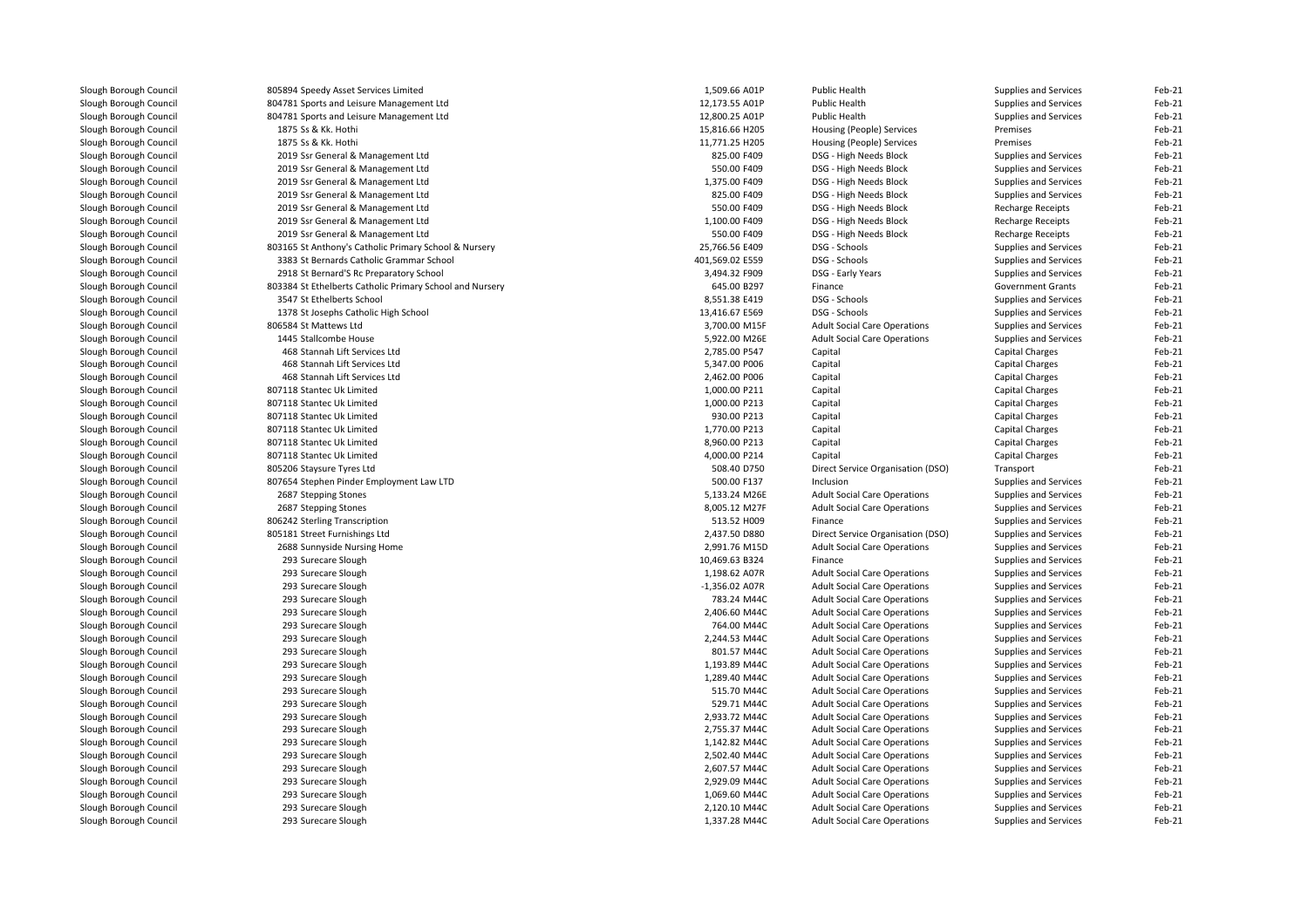| Slough Borough Council | 293 Surecare Slough                         | 1,327.45 M44C   | <b>Adult Social Care Operations</b> | Supplies and Services | Feb-21           |
|------------------------|---------------------------------------------|-----------------|-------------------------------------|-----------------------|------------------|
| Slough Borough Council | 293 Surecare Slough                         | 1,665.93 M44C   | <b>Adult Social Care Operations</b> | Supplies and Services | Feb-21           |
| Slough Borough Council | 293 Surecare Slough                         | 2,406.88 M44C   | <b>Adult Social Care Operations</b> | Supplies and Services | Feb-21           |
| Slough Borough Council | 293 Surecare Slough                         | 760.91 M44C     | <b>Adult Social Care Operations</b> | Supplies and Services | Feb-21           |
| Slough Borough Council | 293 Surecare Slough                         | 789.17 M44C     | <b>Adult Social Care Operations</b> | Supplies and Services | Feb-21           |
| Slough Borough Council | 293 Surecare Slough                         | 2,445.04 M44C   | <b>Adult Social Care Operations</b> | Supplies and Services | Feb-21           |
| Slough Borough Council | 293 Surecare Slough                         | 773.62 M44C     | <b>Adult Social Care Operations</b> | Supplies and Services | Feb-21           |
| Slough Borough Council | 293 Surecare Slough                         | 1,233.97 M44C   | <b>Adult Social Care Operations</b> | Supplies and Services | Feb-21           |
| Slough Borough Council | 293 Surecare Slough                         | 545.62 M44C     | <b>Adult Social Care Operations</b> | Supplies and Services | Feb-21           |
| Slough Borough Council | 293 Surecare Slough                         | 1.108.06 M44C   | <b>Adult Social Care Operations</b> | Supplies and Services | Feb-21           |
| Slough Borough Council | 293 Surecare Slough                         | 1,062.52 M44C   | <b>Adult Social Care Operations</b> | Supplies and Services | Feb-21           |
| Slough Borough Council | 293 Surecare Slough                         | 2,062.80 M44C   | <b>Adult Social Care Operations</b> | Supplies and Services | Feb-21           |
| Slough Borough Council | 293 Surecare Slough                         | 544.11 M44C     | <b>Adult Social Care Operations</b> | Supplies and Services | Feb-21           |
| Slough Borough Council | 293 Surecare Slough                         | 2,406.60 M44C   | <b>Adult Social Care Operations</b> | Supplies and Services | Feb-21           |
| Slough Borough Council | 293 Surecare Slough                         | 932.53 M44C     | <b>Adult Social Care Operations</b> | Supplies and Services | Feb-21           |
| Slough Borough Council | 293 Surecare Slough                         | 877.33 M44C     | <b>Adult Social Care Operations</b> | Supplies and Services | Feb-21           |
| Slough Borough Council | 293 Surecare Slough                         | 2,406.60 M44D   | <b>Adult Social Care Operations</b> | Supplies and Services | Feb-21           |
| Slough Borough Council | 293 Surecare Slough                         | 2,139.20 M44D   | <b>Adult Social Care Operations</b> | Supplies and Services | Feb-21           |
| Slough Borough Council | 293 Surecare Slough                         | 1,197.18 M44D   | <b>Adult Social Care Operations</b> | Supplies and Services | Feb-21           |
| Slough Borough Council | 293 Surecare Slough                         | 1,499.52 M44D   | <b>Adult Social Care Operations</b> | Supplies and Services | Feb-21           |
| Slough Borough Council | 293 Surecare Slough                         | 2,521.20 M44D   | <b>Adult Social Care Operations</b> | Supplies and Services | Feb-21           |
| Slough Borough Council | 293 Surecare Slough                         | 2,653.95 M44D   | <b>Adult Social Care Operations</b> | Supplies and Services | Feb-21           |
| Slough Borough Council | 293 Surecare Slough                         | 2,937.94 M44D   | <b>Adult Social Care Operations</b> | Supplies and Services | Feb-21           |
| Slough Borough Council | 293 Surecare Slough                         | 1,036.63 M44D   | <b>Adult Social Care Operations</b> | Supplies and Services | Feb-21           |
| Slough Borough Council | 293 Surecare Slough                         | 840.40 M44E     | <b>Adult Social Care Operations</b> | Supplies and Services | Feb-21           |
| Slough Borough Council | 293 Surecare Slough                         | 1,337.00 M44E   | <b>Adult Social Care Operations</b> | Supplies and Services | Feb-21           |
| Slough Borough Council | 293 Surecare Slough                         | 623.83 M44E     | <b>Adult Social Care Operations</b> | Supplies and Services | Feb-21           |
| Slough Borough Council | 293 Surecare Slough                         | 1,222.40 M44F   | <b>Adult Social Care Operations</b> | Supplies and Services | Feb-21           |
| Slough Borough Council | 293 Surecare Slough                         | 1,996.94 M45C   |                                     |                       | Feb-21           |
| Slough Borough Council | 293 Surecare Slough                         | 2,406.60 M47D   | <b>Adult Social Care Operations</b> | Supplies and Services | Feb-21           |
|                        |                                             | 993.84 M48C     | <b>Adult Social Care Operations</b> | Supplies and Services | Feb-21           |
| Slough Borough Council | 293 Surecare Slough                         |                 | <b>Adult Social Care Operations</b> | Supplies and Services |                  |
| Slough Borough Council | 293 Surecare Slough                         | 1,869.54 M48C   | <b>Adult Social Care Operations</b> | Supplies and Services | Feb-21<br>Feb-21 |
| Slough Borough Council | 293 Surecare Slough                         | 2,941.68 M48C   | <b>Adult Social Care Operations</b> | Supplies and Services |                  |
| Slough Borough Council | 293 Surecare Slough                         | 2,393.20 M48C   | <b>Adult Social Care Operations</b> | Supplies and Services | Feb-21           |
| Slough Borough Council | 293 Surecare Slough                         | 2,658.08 M48C   | <b>Adult Social Care Operations</b> | Supplies and Services | Feb-21           |
| Slough Borough Council | 293 Surecare Slough                         | 1,375.48 M48C   | <b>Adult Social Care Operations</b> | Supplies and Services | Feb-21           |
| Slough Borough Council | 3254 Suzanne Parker                         | 1,542.24 A05L   | <b>Adult Social Care Operations</b> | Supplies and Services | Feb-21           |
| Slough Borough Council | 1833 Swarco Traffic Limited                 | 2,874.44 P192   | Capital                             | Capital Charges       | Feb-21           |
| Slough Borough Council | 804906 T H White Limited                    | 1,121.75 D750   | Direct Service Organisation (DSO)   | Supplies and Services | Feb-21           |
| Slough Borough Council | 805683 Team Carita DCS Limited              | 868.00 M42C     | <b>Adult Social Care Operations</b> | Supplies and Services | Feb-21           |
| Slough Borough Council | 805683 Team Carita DCS Limited              | 934.00 M44C     | <b>Adult Social Care Operations</b> | Supplies and Services | Feb-21           |
| Slough Borough Council | 3369 Teeny Boppers Montessori School        | 5,639.09 F909   | DSG - Early Years                   | Supplies and Services | Feb-21           |
| Slough Borough Council | 1596 Teleshore (Uk) Limited                 | 1,725.00 D320   | <b>Regulatory Services</b>          | Supplies and Services | Feb-21           |
| Slough Borough Council | 1596 Teleshore (Uk) Limited                 | 1,826.00 D320   | <b>Regulatory Services</b>          | Supplies and Services | Feb-21           |
| Slough Borough Council | 1596 Teleshore (Uk) Limited                 | 2,672.00 D320   | <b>Regulatory Services</b>          | Supplies and Services | Feb-21           |
| Slough Borough Council | 1596 Teleshore (Uk) Limited                 | 1,846.50 D320   | <b>Regulatory Services</b>          | Supplies and Services | Feb-21           |
| Slough Borough Council | 1596 Teleshore (Uk) Limited                 | 679.32 D320     | <b>Regulatory Services</b>          | Supplies and Services | Feb-21           |
| Slough Borough Council | 805416 Terence Barker Limited               | 1,161.40 D900   | Direct Service Organisation (DSO)   | Supplies and Services | Feb-21           |
| Slough Borough Council | 803712 Thames Valley Transport Services LTD | 79,601.30 F123  | Schools                             | Supplies and Services | Feb-21           |
| Slough Borough Council | 717 Thames Water Utilities Limited          | 15,188.78 H202  | Housing (People) Services           | Premises              | Feb-21           |
| Slough Borough Council | 807500 The Behaviouralist LTD               | 6,500.00 H020   | <b>Customer and Communications</b>  | Supplies and Services | Feb-21           |
| Slough Borough Council | 398 The Big Yellow Self Storage Company Ltd | 1,460.40 B252   | <b>Customer and Communications</b>  | Supplies and Services | Feb-21           |
| Slough Borough Council | 2035 The Cycle Experience                   | 920.00 D500     | Major Infrastructure Projects       | Supplies and Services | Feb-21           |
| Slough Borough Council | 653 The Godolphin Junior Academy            | 7,666.67 E779   | DSG - Schools                       | Supplies and Services | Feb-21           |
| Slough Borough Council | 804636 The Great Outdoor Gym Company Ltd    | 287,197.00 P166 | Capital                             | Supplies and Services | Feb-21           |
| Slough Borough Council | 1385 The Langley Academy                    | 12,099.32 E719  | DSG - Schools                       | Supplies and Services | Feb-21           |
| Slough Borough Council | 803300 The Langley Academy Primary          | 29,375.48 E469  | DSG - Schools                       | Supplies and Services | Feb-21           |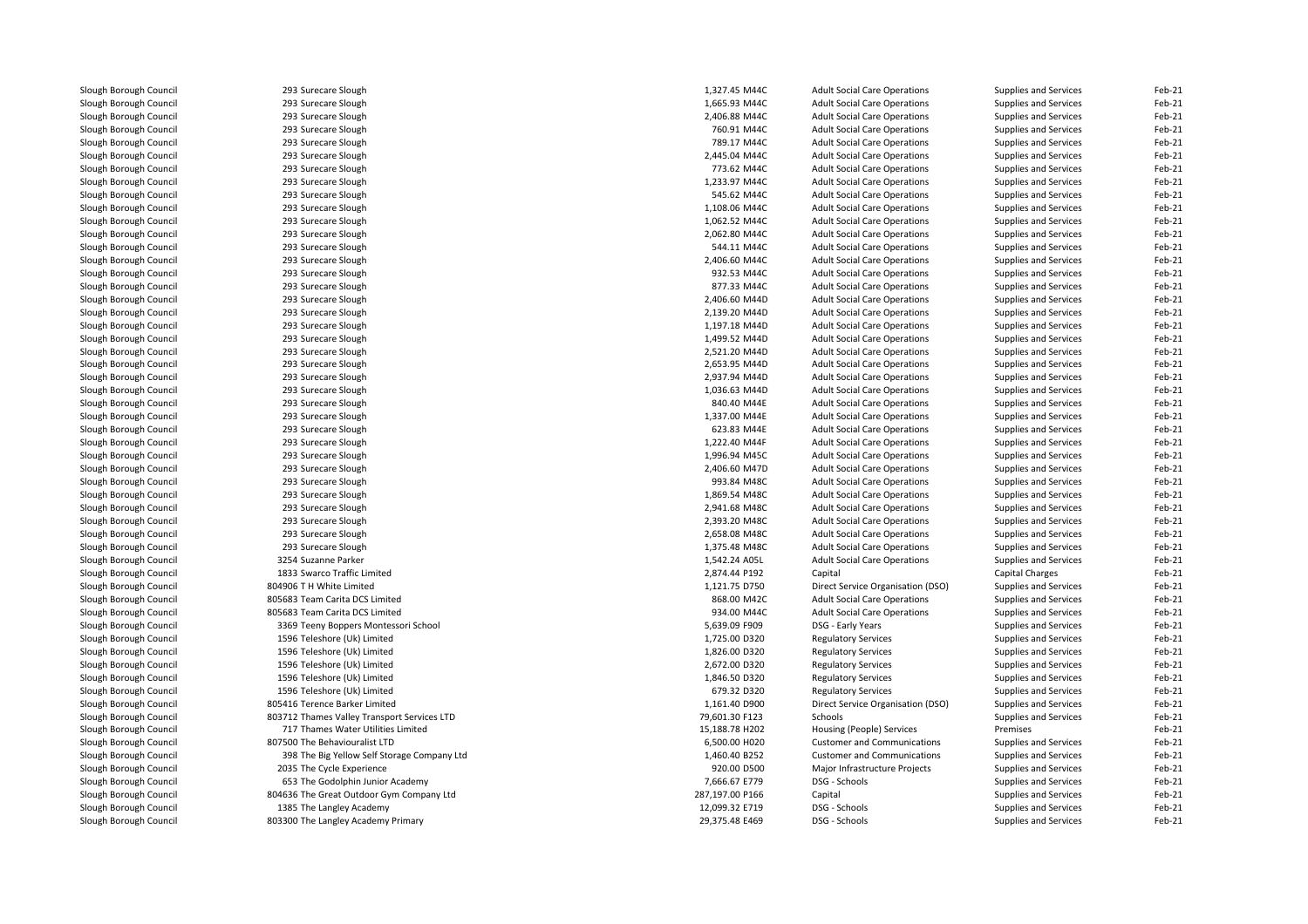| Slough Borough Council | 806847 The Langley Heritage Primary Academy      | 15,399.03 E369 | DSG - Schools                       | Supplies and Services    | Feb-21   |
|------------------------|--------------------------------------------------|----------------|-------------------------------------|--------------------------|----------|
| Slough Borough Council | 806847 The Langley Heritage Primary Academy      | 1,989.00 B297  | Finance                             | <b>Government Grants</b> | Feb-21   |
| Slough Borough Council | 806847 The Langley Heritage Primary Academy      | 3,849.00 B297  | Finance                             | <b>Government Grants</b> | Feb-21   |
| Slough Borough Council | 805400 The Leading Care Company                  | 9,477.77 B324  | Finance                             | Supplies and Services    | Feb-21   |
| Slough Borough Council | 805400 The Leading Care Company                  | 871.06 A07R    | <b>Adult Social Care Operations</b> | Supplies and Services    | Feb-21   |
| Slough Borough Council | 805400 The Leading Care Company                  | 1,755.45 A07R  | <b>Adult Social Care Operations</b> | Supplies and Services    | Feb-21   |
| Slough Borough Council | 805400 The Leading Care Company                  | 624.12 M44C    | <b>Adult Social Care Operations</b> | Supplies and Services    | Feb-21   |
| Slough Borough Council | 805400 The Leading Care Company                  | 849.52 M44C    | <b>Adult Social Care Operations</b> | Supplies and Services    | Feb-21   |
| Slough Borough Council | 805400 The Leading Care Company                  | 2,167.22 M44C  | <b>Adult Social Care Operations</b> | Supplies and Services    | Feb-21   |
| Slough Borough Council | 805400 The Leading Care Company                  | 1,230.64 M44C  | <b>Adult Social Care Operations</b> | Supplies and Services    | Feb-21   |
| Slough Borough Council | 805400 The Leading Care Company                  | 971.04 M44C    | <b>Adult Social Care Operations</b> | Supplies and Services    | Feb-21   |
| Slough Borough Council | 805400 The Leading Care Company                  | 1,456.00 M44C  | <b>Adult Social Care Operations</b> | Supplies and Services    | Feb-21   |
| Slough Borough Council | 805400 The Leading Care Company                  | 1,230.92 M44C  | <b>Adult Social Care Operations</b> | Supplies and Services    | Feb-21   |
| Slough Borough Council | 805400 The Leading Care Company                  | 1,161.60 M44C  | <b>Adult Social Care Operations</b> | Supplies and Services    | Feb-21   |
| Slough Borough Council | 805400 The Leading Care Company                  | 1,213.52 M44C  | <b>Adult Social Care Operations</b> | Supplies and Services    | Feb-21   |
| Slough Borough Council | 805400 The Leading Care Company                  | 1,196.00 M44C  | <b>Adult Social Care Operations</b> | Supplies and Services    | Feb-21   |
| Slough Borough Council | 805400 The Leading Care Company                  | 1,076.74 M44C  | <b>Adult Social Care Operations</b> | Supplies and Services    | Feb-21   |
| Slough Borough Council | 805400 The Leading Care Company                  | 1,126.94 M44C  | <b>Adult Social Care Operations</b> | Supplies and Services    | Feb-21   |
| Slough Borough Council | 805400 The Leading Care Company                  | 2,670.08 M44C  | <b>Adult Social Care Operations</b> | Supplies and Services    | Feb-21   |
| Slough Borough Council | 805400 The Leading Care Company                  | 736.95 M44C    | <b>Adult Social Care Operations</b> | Supplies and Services    | Feb-21   |
| Slough Borough Council | 805400 The Leading Care Company                  | 2,106.32 M44D  | <b>Adult Social Care Operations</b> | Supplies and Services    | Feb-21   |
| Slough Borough Council |                                                  | 849.52 M44D    |                                     |                          | Feb-21   |
|                        | 805400 The Leading Care Company                  | 2,105.60 M45C  | <b>Adult Social Care Operations</b> | Supplies and Services    | Feb-21   |
| Slough Borough Council | 805400 The Leading Care Company                  |                | <b>Adult Social Care Operations</b> | Supplies and Services    |          |
| Slough Borough Council | 805400 The Leading Care Company                  | 2,184.56 M45C  | <b>Adult Social Care Operations</b> | Supplies and Services    | Feb-21   |
| Slough Borough Council | 805400 The Leading Care Company                  | 849.52 M48C    | <b>Adult Social Care Operations</b> | Supplies and Services    | Feb-21   |
| Slough Borough Council | 807598 The Makaton Charity                       | 1,160.00 B409  | People                              | Supplies and Services    | Feb-21   |
| Slough Borough Council | 3883 The Maples Reading                          | 12,483.04 M26E | <b>Adult Social Care Operations</b> | Supplies and Services    | Feb-21   |
| Slough Borough Council | 3883 The Maples Reading                          | 4,448.50 M26E  | <b>Adult Social Care Operations</b> | Supplies and Services    | Feb-21   |
| Slough Borough Council | 807488 The Nail Academy                          | 3,900.00 F002  | Communities and Leisure             | Supplies and Services    | Feb-21   |
| Slough Borough Council | 3116 The Oratory Montessori Day Nursery          | 10,636.24 F909 | DSG - Early Years                   | Supplies and Services    | Feb-21   |
| Slough Borough Council | 807516 The Queen Anne Royal Free CE First School | 2,500.00 F552  | DSG - High Needs Block              | Supplies and Services    | Feb-21   |
| Slough Borough Council | 2898 The Regard Partnership Ltd                  | 6,531.92 M26E  | <b>Adult Social Care Operations</b> | Supplies and Services    | Feb-21   |
| Slough Borough Council | 2898 The Regard Partnership Ltd                  | 5,200.00 M26E  | <b>Adult Social Care Operations</b> | Supplies and Services    | Feb-21   |
| Slough Borough Council | 2898 The Regard Partnership Ltd                  | 4,546.60 M42E  | <b>Adult Social Care Operations</b> | Supplies and Services    | Feb-21   |
| Slough Borough Council | 2898 The Regard Partnership Ltd                  | 4,835.12 M42E  | <b>Adult Social Care Operations</b> | Supplies and Services    | Feb-21   |
| Slough Borough Council | 2898 The Regard Partnership Ltd                  | 6,090.88 M42E  | <b>Adult Social Care Operations</b> | Supplies and Services    | Feb-21   |
| Slough Borough Council | 2898 The Regard Partnership Ltd                  | 5,889.60 M42E  | <b>Adult Social Care Operations</b> | Supplies and Services    | Feb-21   |
| Slough Borough Council | 2898 The Regard Partnership Ltd                  | 4,632.96 M42E  | <b>Adult Social Care Operations</b> | Supplies and Services    | Feb-21   |
| Slough Borough Council | 2898 The Regard Partnership Ltd                  | 2,948.24 M42E  | <b>Adult Social Care Operations</b> | Supplies and Services    | Feb-21   |
| Slough Borough Council | 2898 The Regard Partnership Ltd                  | 4,081.80 M44D  | <b>Adult Social Care Operations</b> | Supplies and Services    | Feb-21   |
| Slough Borough Council | 2898 The Regard Partnership Ltd                  | 5,053.28 M44E  | <b>Adult Social Care Operations</b> | Supplies and Services    | Feb-21   |
| Slough Borough Council | 2209 The Specialist Education Trust              | 18,667.00 F235 | DSG - High Needs Block              | Supplies and Services    | Feb-21   |
| Slough Borough Council | 2209 The Specialist Education Trust              | 19,333.00 F123 | Schools                             | Supplies and Services    | Feb-21   |
| Slough Borough Council | 821 The Westgate School                          | 22,125.00 E789 | DSG - Schools                       | Supplies and Services    | Feb-21   |
| Slough Borough Council | 821 The Westgate School                          | 5,040.00 B297  | Finance                             | <b>Government Grants</b> | Feb-21   |
| Slough Borough Council | 807128 The Willows School Academy Trust          | 8,333.33 F551  | DSG - High Needs Block              | Supplies and Services    | Feb-21   |
| Slough Borough Council | 805915 Time 4 U Limited                          | 2,989.33 M44F  | <b>Adult Social Care Operations</b> | Supplies and Services    | Feb-21   |
| Slough Borough Council | 805915 Time 4 U Limited                          | 2,989.33 M44F  | <b>Adult Social Care Operations</b> | Supplies and Services    | Feb-21   |
| Slough Borough Council | 806360 Tiny Turtles Daycare Nursery Ltd          | 12,278.94 F909 | DSG - Early Years                   | Supplies and Services    | Feb-21   |
| Slough Borough Council | 171 Toad Hall Nursery                            | 28,733.04 F909 | DSG - Early Years                   | Supplies and Services    | Feb-21   |
| Slough Borough Council | 1782 Top Mill Ltd                                | 4,480.00 H216  | Housing (People) Services           | Supplies and Services    | Feb-21   |
| Slough Borough Council | 1782 Top Mill Ltd                                | 4,200.00 H216  | Housing (People) Services           | Supplies and Services    | Feb-21   |
| Slough Borough Council | 1782 Top Mill Ltd                                | 4,480.00 H216  | Housing (People) Services           | Supplies and Services    | Feb-21   |
| Slough Borough Council | 1157 Total Gas & Power                           | 35,966.42 K526 | <b>Building Management</b>          | Premises                 | Feb-21   |
| Slough Borough Council | 1157 Total Gas & Power                           | 8,699.88 K526  | <b>Building Management</b>          | Premises                 | Feb-21   |
| Slough Borough Council | 2432 Tracsis Traffic Data Limited                | 7,493.00 D509  | Major Infrastructure Projects       | Supplies and Services    | Feb-21   |
| Slough Borough Council | 805353 Troian Construction Products Ltd          | 1.420.00 D880  | Direct Service Organisation (DSO)   | Supplies and Services    | $Feh-21$ |
|                        |                                                  |                |                                     |                          |          |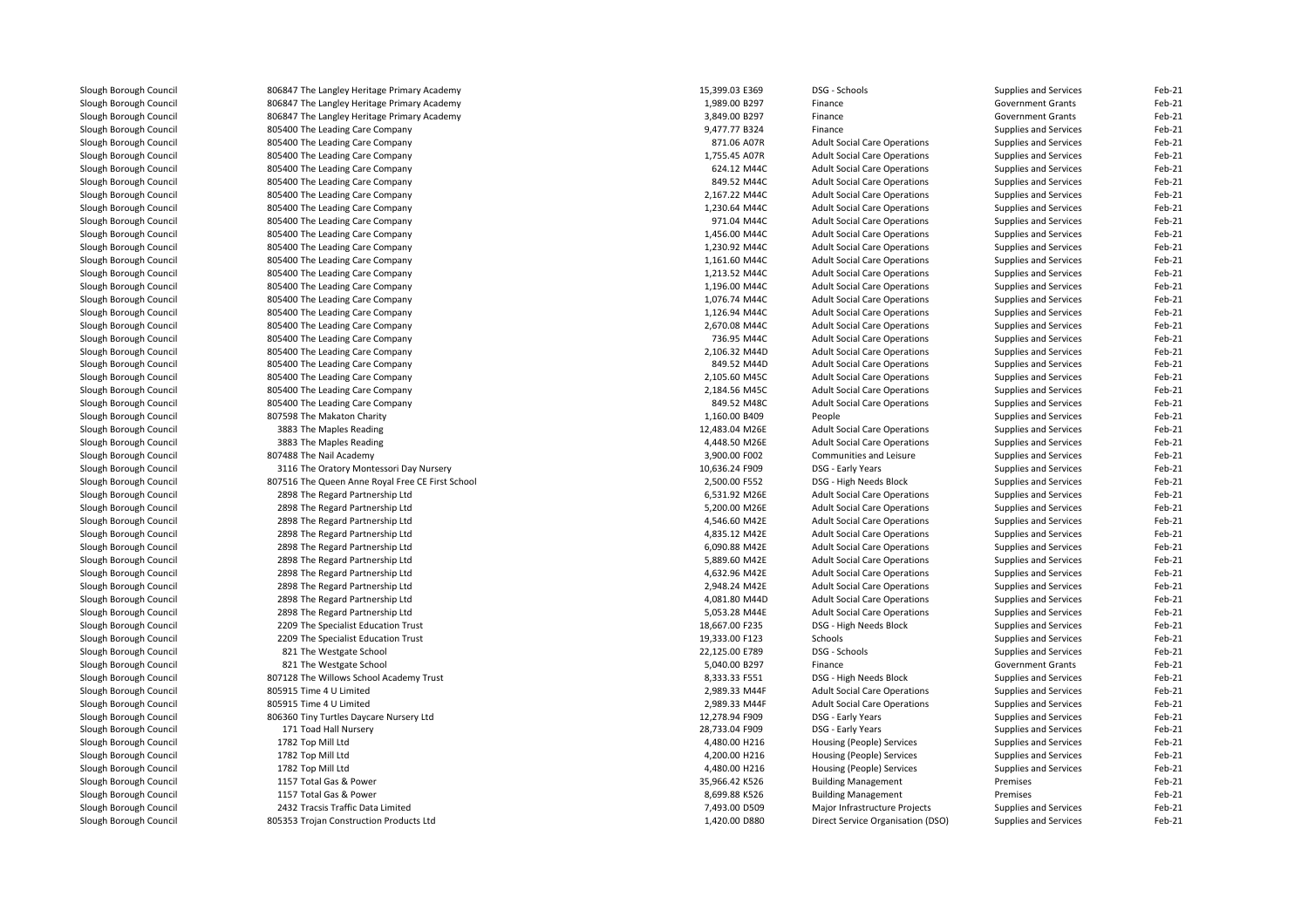| Slough Borough Council | 309 Trustmarque Solutions Ltd               | 17,817.00 B342  | Digital and Strategic IT               | Supplies and Services    | Feb-21 |
|------------------------|---------------------------------------------|-----------------|----------------------------------------|--------------------------|--------|
| Slough Borough Council | 2889 Tudor (UK) Ltd t/a Tudor Environmental | 1,290.00 D750   | Direct Service Organisation (DSO)      | Supplies and Services    | Feb-21 |
| Slough Borough Council | 2889 Tudor (UK) Ltd t/a Tudor Environmental | 557.58 D750     | Direct Service Organisation (DSO)      | Supplies and Services    | Feb-21 |
| Slough Borough Council | 722 Tunstall Healthcare (Uk) Ltd            | 5,202.90 K089   | <b>Regulatory Services</b>             | Supplies and Services    | Feb-21 |
| Slough Borough Council | 806781 Unisan Limited                       | 3,199.00 P095   | Capital                                | Capital Charges          | Feb-21 |
| Slough Borough Council | 1785 University Of West London              | 9,000.00 C322   | Communities and Leisure                | Supplies and Services    | Feb-21 |
| Slough Borough Council | 3953 Upton Court Grammar School             | 2,000.00 E799   | DSG - Schools                          | Supplies and Services    | Feb-21 |
| Slough Borough Council | 3953 Upton Court Grammar School             | 705.00 B297     | Finance                                | <b>Government Grants</b> | Feb-21 |
| Slough Borough Council | 577 Upton Park Hotel                        | 3,834.00 M07E   | <b>Adult Social Care Operations</b>    | Supplies and Services    | Feb-21 |
| Slough Borough Council | 577 Upton Park Hotel                        | 520.00 M80F     | <b>Adult Social Care Operations</b>    | Supplies and Services    | Feb-21 |
| Slough Borough Council | 577 Upton Park Hotel                        | 1,625.00 M80F   | <b>Adult Social Care Operations</b>    | Supplies and Services    | Feb-21 |
| Slough Borough Council | 577 Upton Park Hotel                        | 1,430.00 M80F   | <b>Adult Social Care Operations</b>    | Supplies and Services    | Feb-21 |
| Slough Borough Council | 577 Upton Park Hotel                        | 5,980.00 H205   | Housing (People) Services              | Supplies and Services    | Feb-21 |
| Slough Borough Council | 577 Upton Park Hotel                        | 1,485.00 J018   | Housing Revenue Account                | Supplies and Services    | Feb-21 |
| Slough Borough Council | 577 Upton Park Hotel                        | 2,475.00 J018   | Housing Revenue Account                | Supplies and Services    | Feb-21 |
| Slough Borough Council | 803251 Vail Williams LLP                    | 5,000.00 B079   | <b>Regeneration Development</b>        | Supplies and Services    | Feb-21 |
| Slough Borough Council | 803251 Vail Williams LLP                    | 2,900.00 B079   | <b>Regeneration Development</b>        | Supplies and Services    | Feb-21 |
| Slough Borough Council | 803251 Vail Williams LLP                    | 5,000.00 B079   | <b>Regeneration Development</b>        | Supplies and Services    | Feb-21 |
| Slough Borough Council | 803251 Vail Williams LLP                    | 1,500.00 B091   | <b>Regeneration Development</b>        | Supplies and Services    | Feb-21 |
| Slough Borough Council | 803251 Vail Williams LLP                    | 1,500.00 B091   | <b>Regeneration Development</b>        | Supplies and Services    | Feb-21 |
| Slough Borough Council | 1212 Virgin Media Ltd                       | 4,584.32 B169   | <b>Building Management</b>             | Premises                 | Feb-21 |
| Slough Borough Council | 1212 Virgin Media Ltd                       | 3,286.26 B023   | Finance                                | Supplies and Services    | Feb-21 |
| Slough Borough Council | 1212 Virgin Media Ltd                       | 5,458.24 B023   | Finance                                | Supplies and Services    | Feb-21 |
| Slough Borough Council | 803493 VISAV Limited                        | 2,500.00 B252   | <b>Customer and Communications</b>     | Supplies and Services    | Feb-21 |
| Slough Borough Council | 807617 Vivedia Ltd t/a Obitus               | 1,075.00 D320   | <b>Regulatory Services</b>             | <b>External Receipts</b> | Feb-21 |
| Slough Borough Council | 803163 Volker Highways                      | 141,344.18 P160 | Capital                                | Capital Charges          | Feb-21 |
| Slough Borough Council | 803163 Volker Highways                      | 15,638.43 P192  | Capital                                | <b>Capital Charges</b>   | Feb-21 |
| Slough Borough Council | 803163 Volker Highways                      | 15,325.17 P214  | Capital                                | Capital Charges          | Feb-21 |
| Slough Borough Council | 803163 Volker Highways                      | 7,418.64 D413   | Major Infrastructure Projects          | Supplies and Services    | Feb-21 |
| Slough Borough Council | 803163 Volker Highways                      | 9,155.14 D413   | Major Infrastructure Projects          | Supplies and Services    | Feb-21 |
| Slough Borough Council | 804372 Ways into Work                       | 61,748.70 B211  | Communities and Leisure                | Premises                 | Feb-21 |
| Slough Borough Council | 804372 Ways into Work                       | 2,300.00 B211   | Communities and Leisure                | Premises                 | Feb-21 |
| Slough Borough Council | 448 Wea Southern                            | 8,359.34 B211   | Communities and Leisure                | Premises                 | Feb-21 |
| Slough Borough Council | 1762 Wellingtons For Langley Hall           | 68,978.11 F909  | DSG - Early Years                      | Supplies and Services    | Feb-21 |
| Slough Borough Council | 774 West Berkshire County Council           | 2,309.76 A02L   | <b>Adult Social Care Operations</b>    | Supplies and Services    | Feb-21 |
| Slough Borough Council | 774 West Berkshire County Council           | 2,309.76 A02L   | <b>Adult Social Care Operations</b>    | Supplies and Services    | Feb-21 |
| Slough Borough Council | 774 West Berkshire County Council           | 2,309.76 A02L   | <b>Adult Social Care Operations</b>    | Supplies and Services    | Feb-21 |
| Slough Borough Council | 774 West Berkshire County Council           | 2,309.76 A02L   | <b>Adult Social Care Operations</b>    | Supplies and Services    | Feb-21 |
| Slough Borough Council | 1649 Western House Primary School           | 30,782.18 E439  | DSG - Schools                          | Supplies and Services    | Feb-21 |
| Slough Borough Council | 803677 Wheelie Bin Direct Limited           | 3,165.00 P581   | Capital                                | Capital Charges          | Feb-21 |
| Slough Borough Council | 803677 Wheelie Bin Direct Limited           | 2,700.00 P581   | Capital                                | Capital Charges          | Feb-21 |
| Slough Borough Council | 807073 Whistl UK Limited                    | 668.42 K077     | <b>Building Management</b>             | Supplies and Services    | Feb-21 |
| Slough Borough Council | 2095 White Horse Contractors Ltd            | 318,535.03 P083 | Capital                                | Capital Charges          | Feb-21 |
| Slough Borough Council | 3628 White Leaf Care Ltd                    | 4,198.28 M26E   | <b>Adult Social Care Operations</b>    | Supplies and Services    | Feb-21 |
| Slough Borough Council | 3628 White Leaf Care Ltd                    | 3,792.00 M26E   | <b>Adult Social Care Operations</b>    | Supplies and Services    | Feb-21 |
| Slough Borough Council | 804908 Whitestone Care                      | 4,536.00 M42E   | <b>Adult Social Care Operations</b>    | Supplies and Services    | Feb-21 |
| Slough Borough Council | 804908 Whitestone Care                      | 4,536.00 M42E   | <b>Adult Social Care Operations</b>    | Supplies and Services    | Feb-21 |
| Slough Borough Council | 1753 Willow Primary School                  | 12,941.38 E499  | DSG - Schools                          | Supplies and Services    | Feb-21 |
| Slough Borough Council | 805208 Wilson & Scott (Highways) Ltd        | 4,488.30 D880   | Direct Service Organisation (DSO)      | Supplies and Services    | Feb-21 |
| Slough Borough Council | 1049 Winckworth Sherwood                    | 7,929.50 B081   | <b>Regeneration Development</b>        | Supplies and Services    | Feb-21 |
| Slough Borough Council | 1419 Windmill Resource Centre               | 14,182.70 A02C  | <b>Adult Social Care Commissioning</b> | Supplies and Services    | Feb-21 |
| Slough Borough Council | 804807 Windsar Care Centre Ltd              | 7,934.88 B324   | Finance                                | Supplies and Services    | Feb-21 |
| Slough Borough Council | 804807 Windsar Care Centre Ltd              | 5,840.95 B324   | Finance                                | Supplies and Services    | Feb-21 |
| Slough Borough Council | 804807 Windsar Care Centre Ltd              | 6,000.00 M15D   | <b>Adult Social Care Operations</b>    | Supplies and Services    | Feb-21 |
| Slough Borough Council | 804807 Windsar Care Centre Ltd              | 3,000.00 M15D   | <b>Adult Social Care Operations</b>    | Supplies and Services    | Feb-21 |
| Slough Borough Council | 804807 Windsar Care Centre Ltd              | 3,400.00 M15D   | <b>Adult Social Care Operations</b>    |                          | Feb-21 |
|                        |                                             |                 |                                        | Supplies and Services    |        |